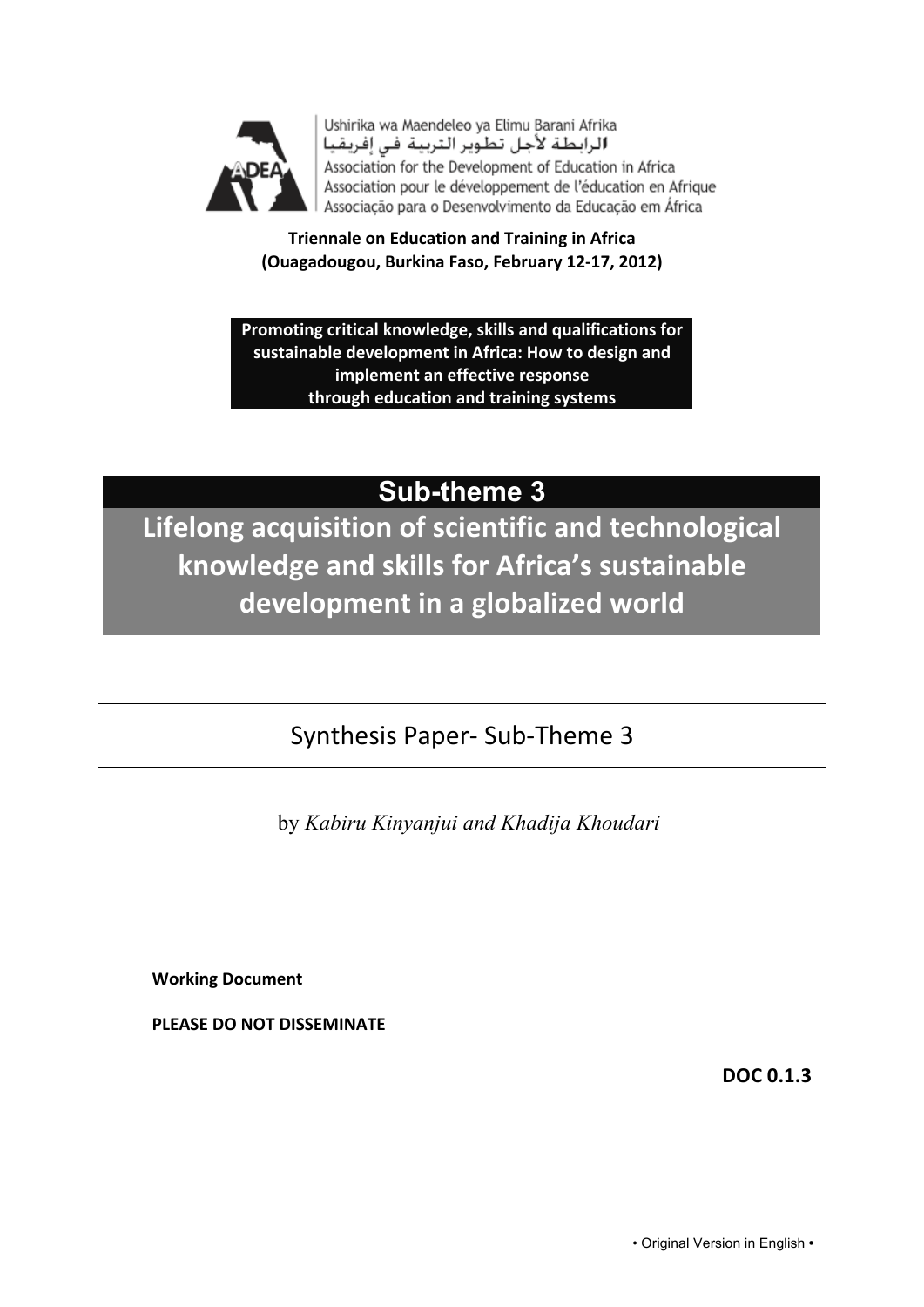This document was prepared by ADEA for its Triennale Meeting (Ouagadougou, Burkina Faso, 2012). The views and opinions expressed in this volume are those of the authors and should not be attributed to ADEA, to its members or affiliated organizations or to any individual acting on behalf of ADEA.

The document is a working document still in the stages of production. It has been prepared to serve as a basis for discussions at the ADEA Triennale Meeting and should not be disseminated for other purposes at this stage.

#### © **Association for the Development of Education in Africa (ADEA) – 2012**

**Association for the Development of Education in Africa (ADEA)**

African Development Bank (AfDB) Temporary Relocation Agency (ATR) 13 avenue du Ghana BP 323 1002 Tunis Belvédère Tunisia Tel: +216/ 71 10 39 86 Fax: +216/ 71 25 26 69 adea@afdb.org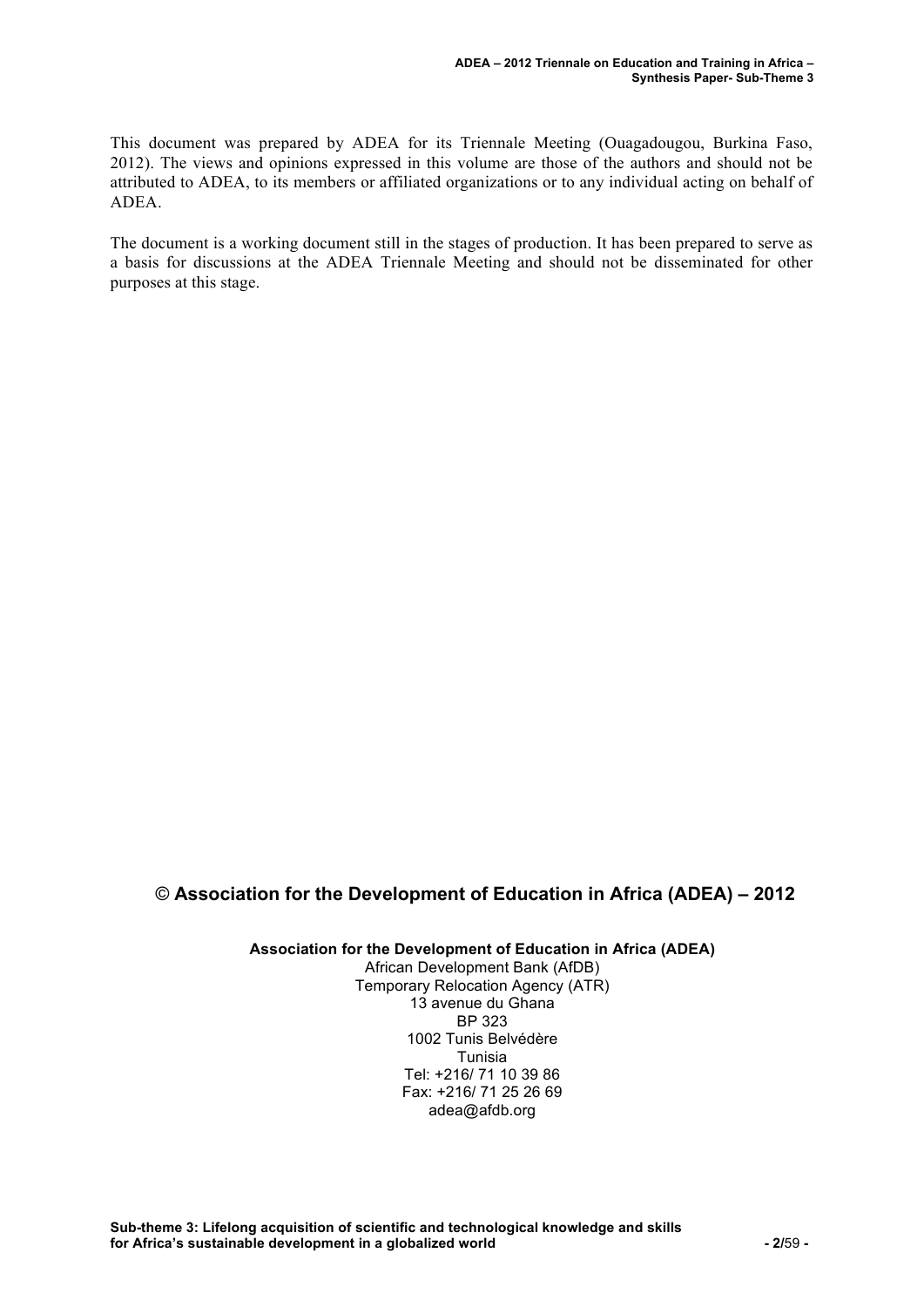## **Contents**

| 2.1.         |                                                                                                                                   |  |
|--------------|-----------------------------------------------------------------------------------------------------------------------------------|--|
| 2.2.         |                                                                                                                                   |  |
| 2.3.         |                                                                                                                                   |  |
| 2.4.         | Scientific and Technological Development: Global and African Contexts  14                                                         |  |
|              | 3. ARTICULATION OF SCIENCE AND TECHNOLOGY POLICIES AND PROGRAMMES IN                                                              |  |
| 3.1.         |                                                                                                                                   |  |
| 3.2.         |                                                                                                                                   |  |
| 3.3.         |                                                                                                                                   |  |
| 3.4.         |                                                                                                                                   |  |
| 3.5.         |                                                                                                                                   |  |
|              | 4. FOUNDATIONS OF LIFELONG LEARNING OF SCIENCE AND TECHNOLOGY 19                                                                  |  |
| 4.1.         |                                                                                                                                   |  |
| 4.2.         |                                                                                                                                   |  |
| 4.3.         |                                                                                                                                   |  |
| 5.1.         |                                                                                                                                   |  |
| 5.2.         | Creating an Enabling Environment: Policies, Institutions and Private Sector 26                                                    |  |
| 5.3.         |                                                                                                                                   |  |
| 5.4.         |                                                                                                                                   |  |
|              | 6. TERTIARY INSTITUTIONS: RESEARCH, INNOVATIONS AND LINKAGES. 29                                                                  |  |
| 6.1.         |                                                                                                                                   |  |
| 6.2.         | Strengthening Capacity for Science and Technology in Tertiary Institutions31                                                      |  |
| 6.3.         |                                                                                                                                   |  |
| 6.4.         |                                                                                                                                   |  |
| 6.5.         |                                                                                                                                   |  |
| 6.6.<br>6.7. | Building Centers of Excellence (COE) in Science and Technology34<br>University-Industry Linkages: The Challenge and the Promise34 |  |
| 6.8.         |                                                                                                                                   |  |
| 6.9.         |                                                                                                                                   |  |
| 6.10.        |                                                                                                                                   |  |
|              | 7. EXCLUSION AND INEQUALITIES IN ACCESS TO SCIENCE AND TECHNOLOGY.38                                                              |  |
|              |                                                                                                                                   |  |
| 7.1.<br>7.2. |                                                                                                                                   |  |
| 7.3.         |                                                                                                                                   |  |
| 7.4.         |                                                                                                                                   |  |
|              | 8. ICT FOR SCIENTIFIC AND TECHNOLOGICAL CAPABILITIES AND INNOVATIONS.                                                             |  |
| 43           |                                                                                                                                   |  |
| 8.1.         |                                                                                                                                   |  |
| 8.2.         |                                                                                                                                   |  |
|              |                                                                                                                                   |  |
|              |                                                                                                                                   |  |
|              |                                                                                                                                   |  |
|              |                                                                                                                                   |  |
|              |                                                                                                                                   |  |
|              |                                                                                                                                   |  |
|              |                                                                                                                                   |  |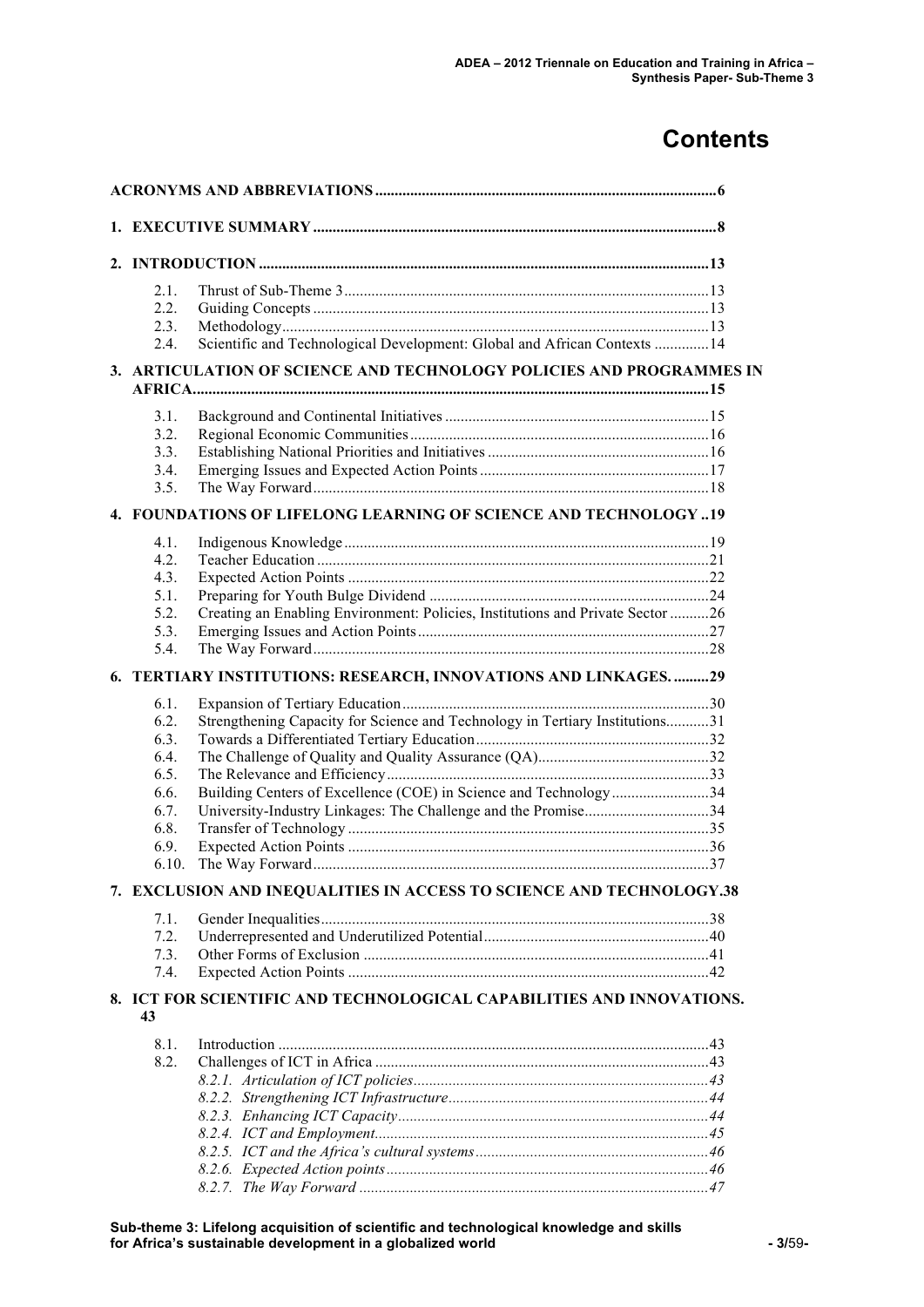|      | 9. GALVANIZING PUBLIC SUPPORT FOR SCIENTIFIC AND TECHNOLOGICAL        |  |
|------|-----------------------------------------------------------------------|--|
| 9.1. |                                                                       |  |
| 9.2. |                                                                       |  |
| 9.3. |                                                                       |  |
| 9.4. |                                                                       |  |
| 50   | 10. STRENGTHENING REGIONAL COOPERATION AND INTERNATIONAL ENGAGEMENTS. |  |
|      |                                                                       |  |
|      |                                                                       |  |
|      |                                                                       |  |
|      |                                                                       |  |
|      |                                                                       |  |

|--|--|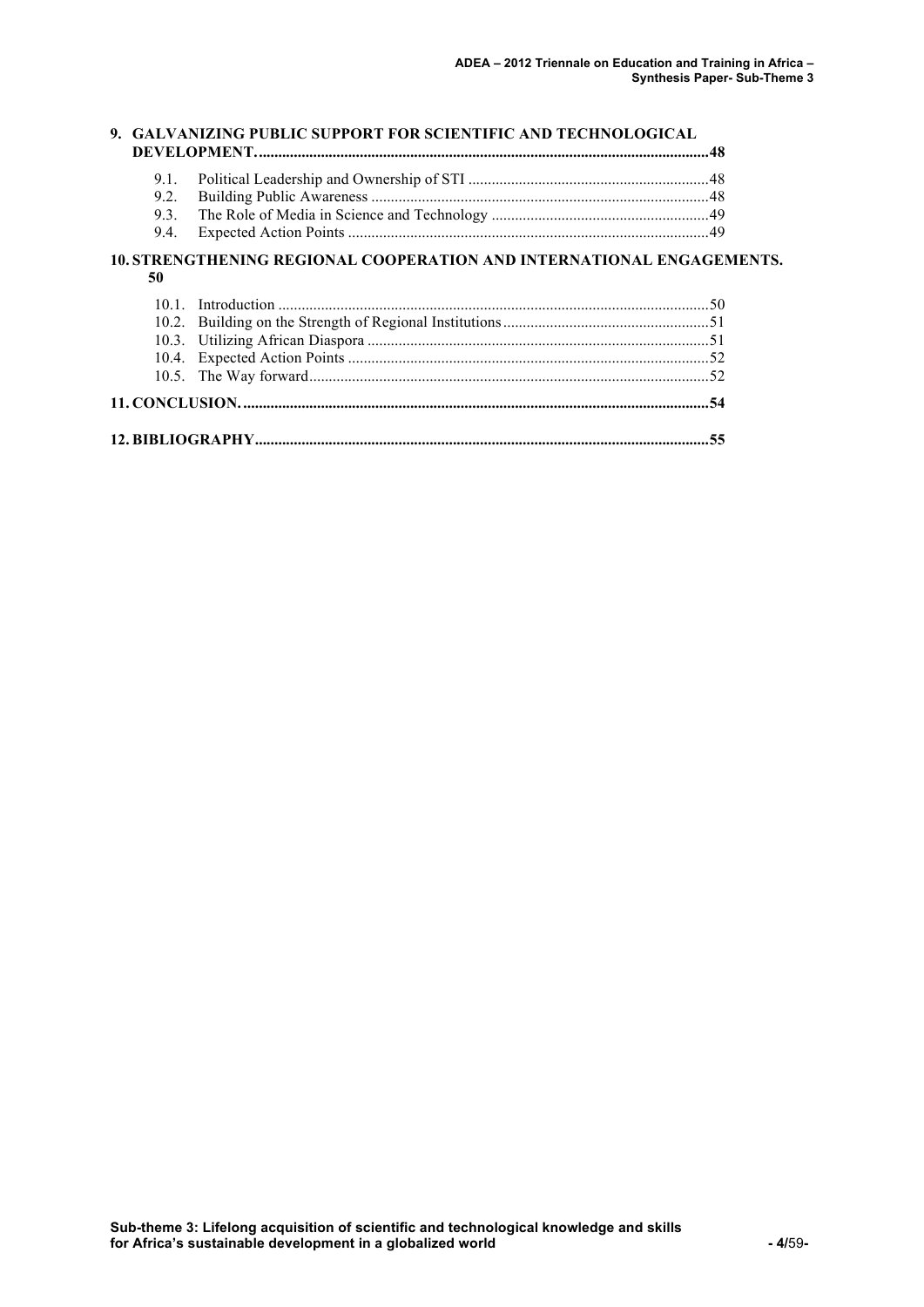## **List of Tables**

| Table 5: Enrollments in Various Courses and Programmes of Study by Gender40 |  |
|-----------------------------------------------------------------------------|--|

## **List of Figures**

| Table 1: The Growth of Youth Population in Sub-Sahara Africa, 1980-2010.  24       |  |
|------------------------------------------------------------------------------------|--|
| Table 3: Gross Enrollment Ratio (GER) in Tertiary Education in 1999, 2006 and 2007 |  |
|                                                                                    |  |
| Table 4: Gender Parity Index (F/M) in Tertiary Education (1999, 2006 and 2007)39   |  |

## **List of boxes**

Box 1: M-Pesa: Mobile Money Transfer Service........................................................44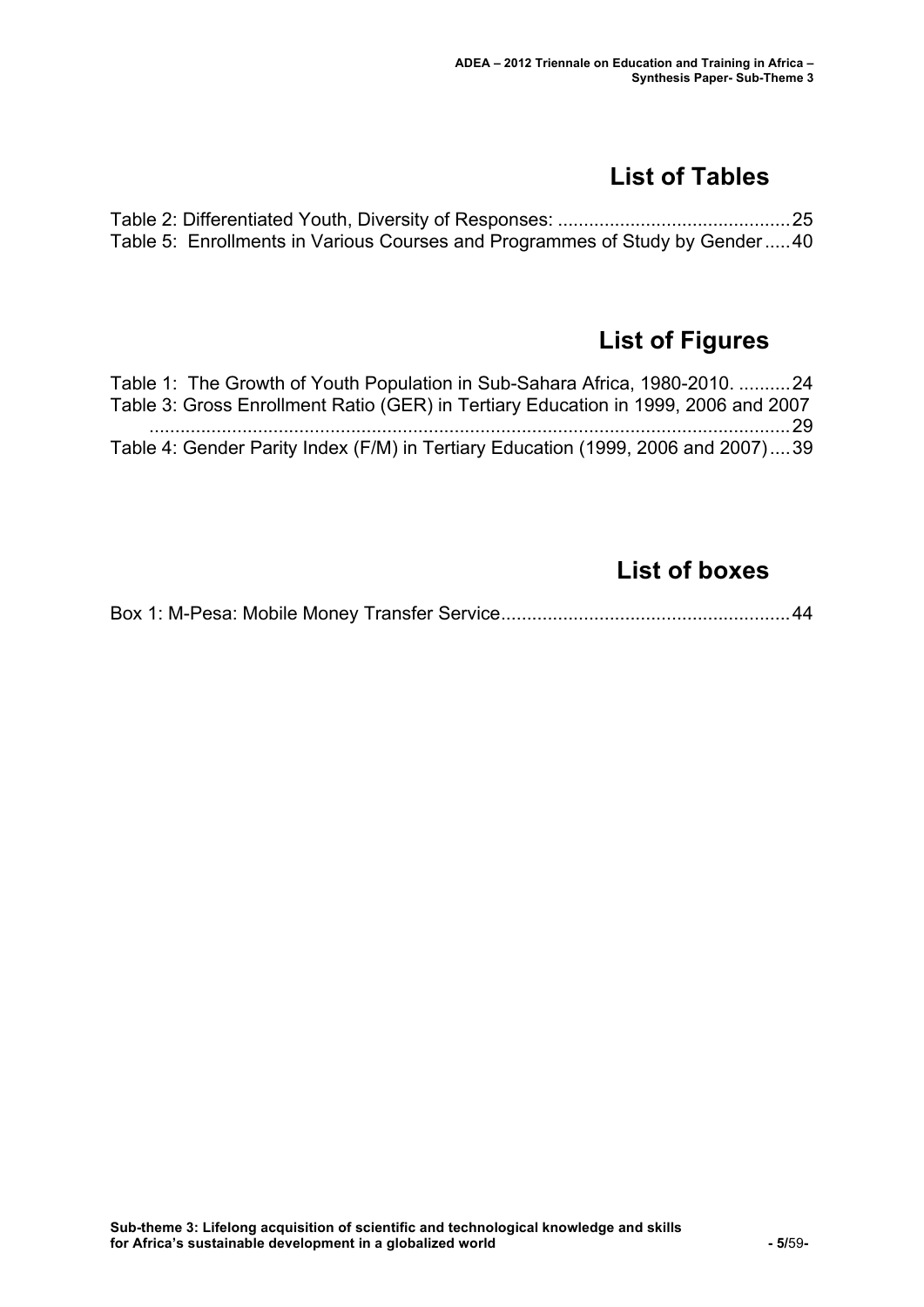# **Acronyms and abbreviations**

| AAS           | African Academy of Sciences                                      |
|---------------|------------------------------------------------------------------|
| AAU           | <b>Association of African Universities</b>                       |
| <b>ACTS</b>   | <b>African Centre for Technology Studies</b>                     |
| <b>ADEA</b>   | Association for the Development of Education in Africa           |
| AfDB          | African Development Bank                                         |
| <b>AIMS</b>   | Africa Institute of Mathematical Science                         |
| <b>ALC</b>    | <b>African Laser Centre</b>                                      |
| <b>ANSTI</b>  | African Network of Scientific and Technological Institutions     |
| <b>APHRC</b>  | Africa Population and Health Research Centre                     |
| <b>ATPS</b>   | African Technology Policy Studies Network                        |
| <b>ASSAF</b>  | Academy of Science of South Africa                               |
| <b>ASTII</b>  | African Science, Technology and Innovation Indicators Initiative |
| <b>ASTIPI</b> | African Science, Technology and Innovation Policy Initiative     |
| AU            | African Union                                                    |
| <b>AUCC</b>   | Association of Universities and Colleges of Canada               |
| <b>AUST</b>   | African University of Science and Technology                     |
| <b>CARTA</b>  | Consortium for Advanced Research Training in Africa              |
| <b>CGIAR</b>  | Consultative Group of International Agricultural Research        |
| <b>COEs</b>   | Centres of Excellence                                            |
| <b>COMESA</b> | Common Market for Eastern and Southern African States            |
| <b>CPA</b>    | Consolidated Science and Technology Plan of Action               |
| <b>DAAD</b>   | German Academic Exchange Service                                 |
| <b>DFID</b>   | Department for International Development                         |
| EAC           | East African Community                                           |
| <b>ECOWAS</b> | Economic Community of West African States                        |
| <b>EFA</b>    | <b>Education for All</b>                                         |
| <b>EMIS</b>   | <b>Education Management Information Systems</b>                  |
| <b>GDP</b>    | <b>Gross Domestic Product</b>                                    |
| HEI           | <b>Higher Education Institutions</b>                             |
| <b>ICEGB</b>  | International Centre of Genetic Engineering and Biotechnology    |
| <b>ICIPE</b>  | International Centre for Insect Physiology and Ecology           |
| <b>ICT</b>    | Information and Communication Technologies                       |
| <b>ICRAF</b>  | International Centre for Agro forestry                           |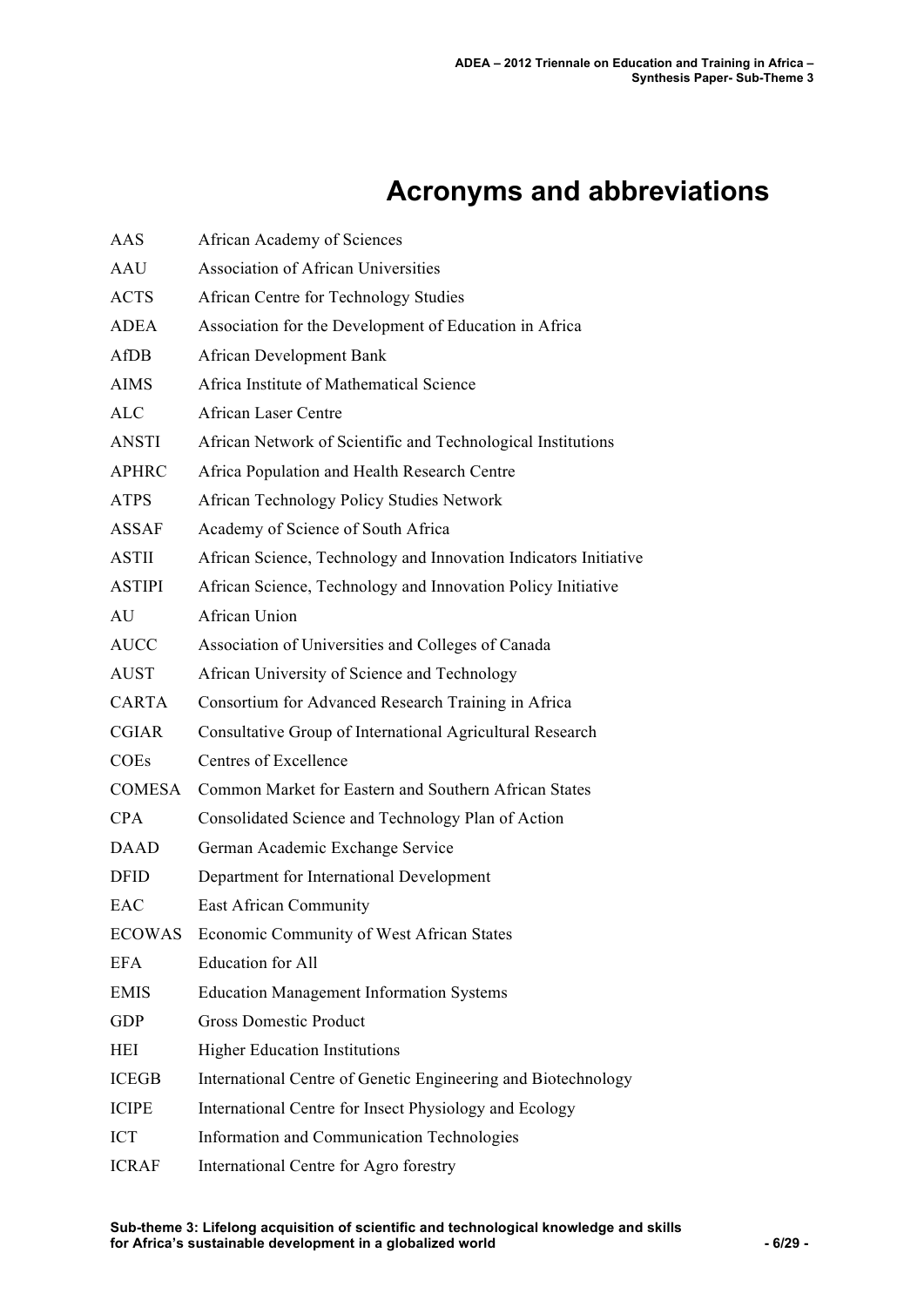| <b>IDRC</b>    | <b>International Development Research Centre</b>                      |
|----------------|-----------------------------------------------------------------------|
| IK             | Indigenous Knowledge                                                  |
| ILO            | International Labour Organization                                     |
| <b>ILRI</b>    | <b>International Livestock Research Institute</b>                     |
| <b>ITU</b>     | International Telecommunication Union                                 |
| <b>IUCEA</b>   | International University Council for East Africa                      |
| <b>MDGs</b>    | Millennium Development Goals                                          |
| LPA.           | Lagos Plan of Action                                                  |
| <b>NEPAD</b>   | New Partnership for Africa's Development                              |
| <b>OAU</b>     | Organization of African Union                                         |
| <b>PPPs</b>    | Public-Private Partnerships                                           |
| <b>PUIB</b>    | Public University Inspection Board                                    |
| QA             | <b>Quality Assurance</b>                                              |
| R&D            | Research and Development                                              |
| <b>RECs</b>    | Regional Economic Communities                                         |
| <b>SADC</b>    | Southern African Development Community                                |
| <b>SIDA</b>    | Swedish International Cooperation Development Agency                  |
| <b>SMEs</b>    | <b>Small Medium Enterprises</b>                                       |
| <b>STI</b>     | Science, Technology and Innovation                                    |
| <b>TVET</b>    | Technical, Vocational, Education and Training                         |
| <b>USAID</b>   | United States Agency for International Development                    |
| <b>USHEPiA</b> | University, Science, Humanities and Engineering Partnership in Africa |
| UIS            | <b>UNESCO Institute of Statistics</b>                                 |
| <b>UNECA</b>   | United Nations Economic Commission for Africa                         |
| <b>UNESCO</b>  | United Nations Educational, Scientific and Cultural Organization      |
| <b>UNFPA</b>   | United Nations Population Fund                                        |
| WВ             | World Bank                                                            |
| <b>WIPO</b>    | World Intellectual Property Organization                              |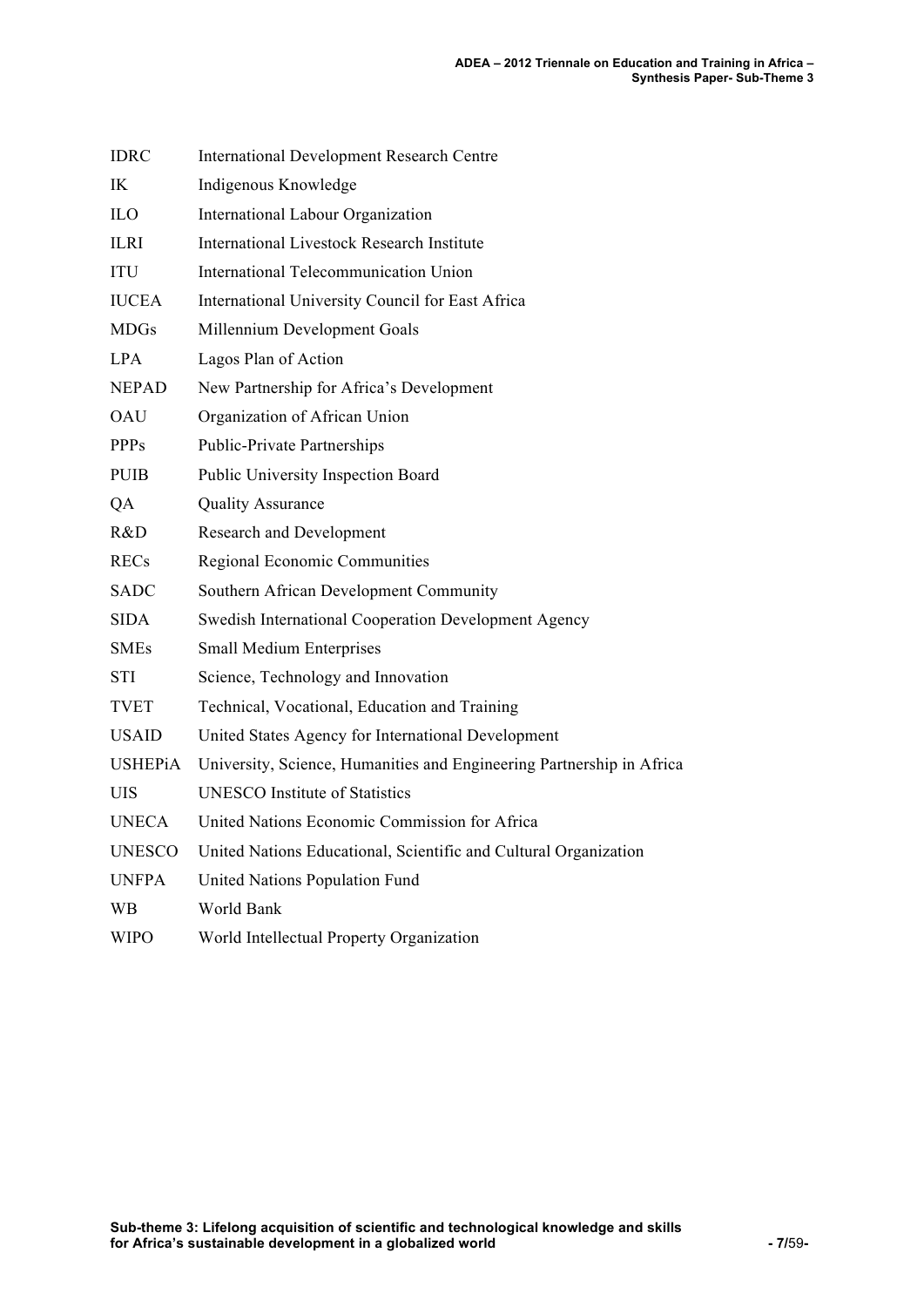# **1. EXECUTIVE SUMMARY**

#### **Introduction**

1. Sub-Theme3 synthesis paper brings out salient points that need attention of policymakers, educators, scientists, economic actors, development partners and civil society to build and intensify utilization of scientific and technological capacities for sustainable socio-economic development in Africa.

2. The paper is informed by a number of contributions from country teams, development agencies and private sector, the Association for Development of Education in Africa (ADEA) Working Group on Higher Education, regional organizations and individual consultants. The contributions were supplemented by a literature review of reports by the African Union (AU)/New Partnership for Africa's Development (NEPAD), the World Bank, United Nations Educational, Scientific and Cultural Organization (UNESCO), United Nations Economic Commission for Africa (UNECA) and the African Development Bank (AfDB). Studies by regional research networks and researchers were also utilized.

3. Africa is richly endowed with abundant natural resources, diversity of cultures and indigenous knowledge, and a population which is predominantly youthful. Nevertheless, it faces the challenges of poverty, food security, health and climate change. This synthesis discusses how Africa can utilize its natural and human resources to fundamentally transform socio-economic status of its people. The envisaged transformation would be anchored on acquisition and utilization of scientific and technological knowledge and skills to add-value to natural resources, and tap the energy and talents of the people, especially the youth. This would facilitate the continent to be competitive and secure its rightful share of the global market and opportunities.

4. The synthesis paper has identified eight key issues critical to the process of acquisition and utilization of scientific and technological capacity for innovation and sustainable development in Africa for discussion at the 2012 Triennale.

#### **Articulation of Science and Technology Policies and Programmes in Africa**

5. The analysis starts with issues of articulation of policies and programmes pertaining to the development of scientific and technological capacity and institutions in Africa. The paper has analyzed how policies and programmes are articulated at continental, regional, national and institutional levels. The analysis has focused closely at the AU/NEPAD policy document entitled *AU/NEPAD, Africa's Science and Technology Consolidated Plan of Action (CPA) (November 2005).* In addition to the policies and programmes articulated at the continental level, the paper has shown how these have been cascaded by Regional Economic Communities (ECOWAS, EAC, COMESA and SADC) and at national and institutional levels.

6. A major issue identified as a constraint to the realization of science and technology in Africa is lack of effective mechanisms for implementation, monitoring and evaluation. The CPA has also initiated an ASTII process for this purpose.

7. The analysis has concluded by identifying action points to strengthen implementation of the agreed agenda in science and technology. Building national capacities in African countries was identified as a critical need for implementation of the agreed commitments at various levels.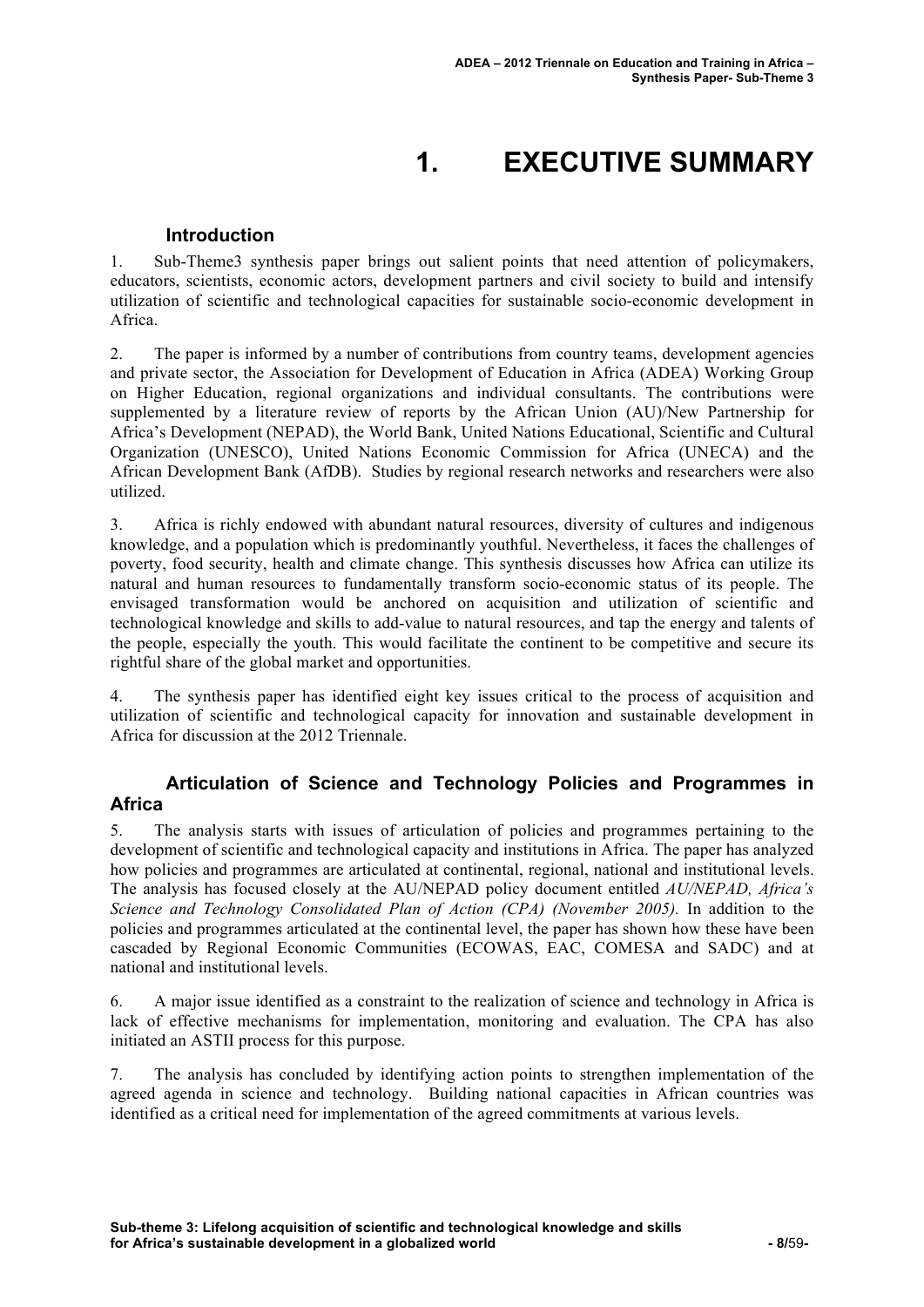#### **Foundations of Lifelong Learning of Science and Technology**

8. The ability to continue to learn as the world changes, knowledge increases and technologies become more sophisticated is very critical for survival and sustainable development. The analysis has identified three critical areas to lifelong learning namely: i) appreciation and incorporation of indigenous knowledge in the learning process; ii) quality teaching and learning of science and technology in schools; and iii) investing in quality teacher education especially in science and mathematics. The paper argues that integrating indigenous knowledge within the education system coupled with quality teaching and learning of science and technology in the early stages of basic education is crucial to success in acquisition, adoption of scientific and technological knowledge at other levels of education and training, and in the society.

9. Tertiary education bears the major responsibility for pre-service training of teachers for basic and technical education. While recruitment into teacher education and formation of teachers is major constraint in provision of quality education at all levels, research to guide policy and interventions is lacking. Hence increased attention to research on status of science education at all levels: content, pedagogy and practice is required.

10. Quality of science education in Africa will ultimately depend on the quality of those recruited for teacher education, quality of in-service training and professional development provided especially for mathematics and science teachers, and in sufficient numbers to meet current and future demand for the rapidly changing enrollments at all levels of the education system. The paper has argued that the strategies proposed are critical to establishing a firm foundation for lifelong learning of mathematics and sciences among African learners.

#### **Preparing African Youth for Science and Technology Endeavors**

11. By any definition, youth constitute a large proportion of the population of Sub-Saharan Africa. In 2010 the total Africa population was estimated at 867 million and youth age 0-14 constituted 43.2 per cent, while those aged 15-34 were 34.9 per cent. Those above 35 were 22 per cent. However according to the United Nations Population Fund 2011 report, Africa population surpassed a billion people in 2009 and is projected to increase to two billion in the next 35 years (2044). This population will however remain relatively young, as fertility in most African countries is unlikely to change dramatically in the next three decades. According to Michelle Gavin, 2007 "Africa is currently in the midst of what demographers call "a youth bulge," indicating a significant increase of young people in the structure of the population. The impact of this youthful population on the current and future developments in Africa is worthy a close analysis.

12. Investing in "youth bulge" to acquire scientific and technological knowledge and skills through quality education at all levels, provision of healthcare and democratic space through visionary leadership, offers a great opportunity for Africa to turn its rich natural resources into a firm foundation for economic growth, entrepreneurship, employment creation, competitiveness and sustainable development.

13. The national governments should establish mechanisms and institutions for promoting innovations among youth. Articulation and implementation of comprehensive and inclusive policies and mechanisms to build scientific, technological and entrepreneurial capacities of youth for socioeconomic transformation of Africa societies should be policy imperative. National governments and other stakeholders should also widen opportunities for young scientists to access research funds and fellowships for further studies to improve their capacities for research and innovation.

14. Ignoring the youth potential is to deny Africa its most precious resource for sustainable development.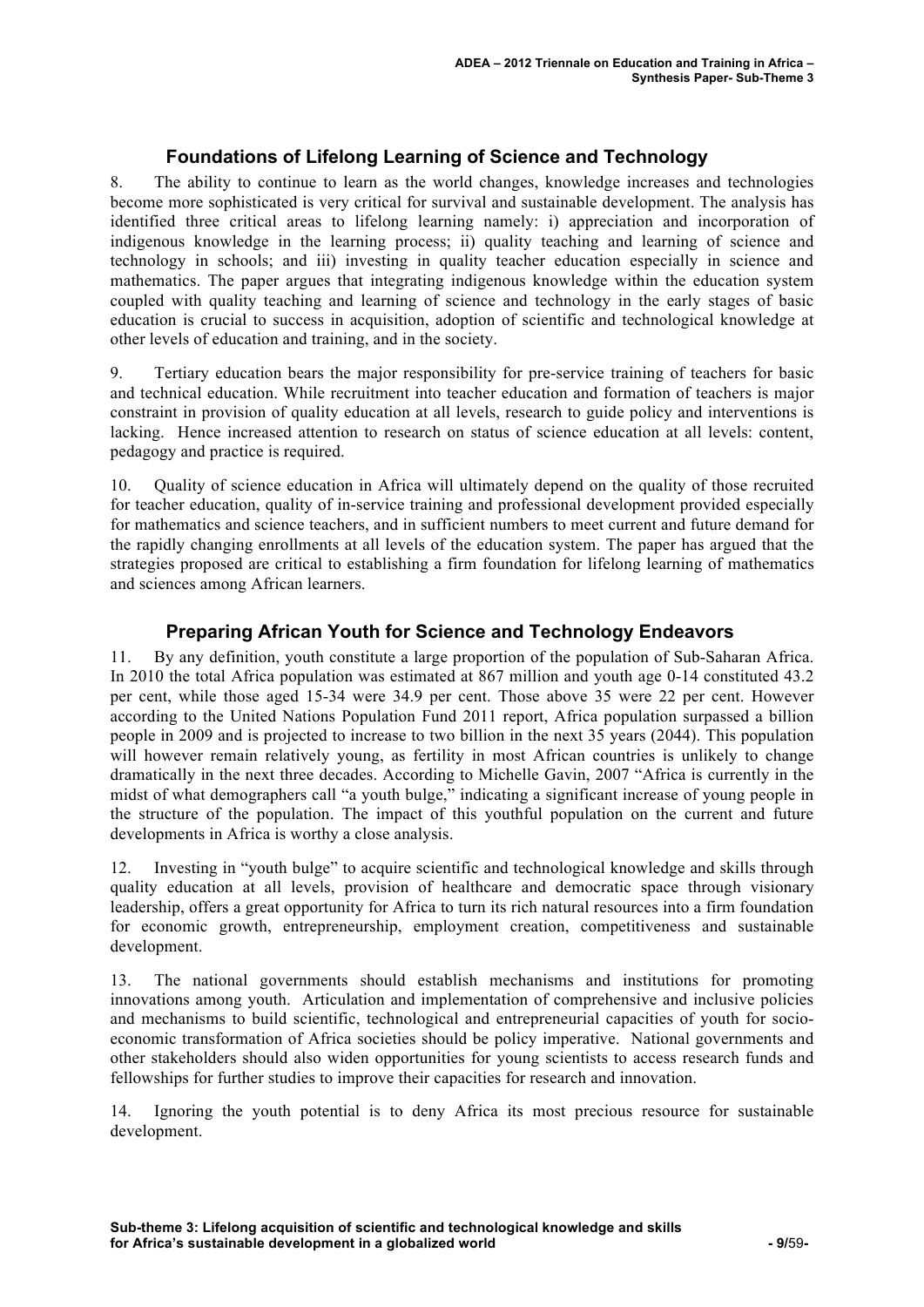#### **Tertiary Institutions: Research, Innovations and Linkages**

15. Tertiary education is highly valued in Africa. The proportion of household income and national budgets allocated to tertiary is indicative of the high demand and value placed on access to tertiary education. The almost insatiable demand for tertiary education is fueled by the increasing number of secondary school graduates and adults interested in improving their qualifications and skills. However, despite the rapid expansion of tertiary education institutions in the last two decades and increased resources, Africa remains the only region in the world with the lowest proportion of higher education cohort accessing tertiary education. In 2011, only 6 percent of appropriate age cohort was able to access higher education. Tertiary institutions are critical to socio-economic development in Africa as they represent a concentration of resources and talents (staff and students). In many African countries they are an integral part of the national research and innovation system.

16. The synthesis paper has discussed at the length the role of tertiary education in transmission of scientific and technological knowledge, research and innovations. A number of issues have been explored under this rubric: i) the nature and implications of the expansion of tertiary education; ii) the quality of education provided thereof and strengthening of QA especially in scientific and technological education; iii) the role of centers of excellence in building the necessary capacity for teaching and undertaking relevant research and iv) university- industry linkages.

17. The growth of tertiary institutions in the last two decades has been remarkable. While private universities continue to increase at a higher rate than the public ones, student enrolments in private institutions remain low. Hence public universities remain dominant in terms of diversity of academic programmes, public funding, research infrastructure and overall quality of staff and student body.

18. Given the limited resources allocate to higher education and R&D, issues of transparency, efficiency, accountability, and effectiveness in utilization of the available funds in expansion of tertiary institutions and in the improvement of research and innovation processes should be given more attention than hitherto.

19. On the whole the expansion higher education particularly in sub-Saharan Africa has not given appropriate weight to science, technology, research and innovation. Consequently there is an urgent need to reorient African universities and other tertiary institutions towards science and technology to bring out the much needed balance between social sciences and science-based courses and professions.

20. There is no question that Africa needs differentiated universities, training colleges, research institutes, polytechnics and other tertiary institutions to meet its scientific and technological advancement and other developmental needs. A balanced development of tertiary education to meet diversity of needs of national economies is therefore necessary. A policy rethink on the current approaches to increasing places in higher education is urgently needed.

21. A continuing challenge is not only to improve overall quality of education and professional training in African universities but also to create Centers of Excellence in post-graduate training, postdoctoral exposure and research and development. Efforts geared towards this are notable at national, regional and international levels. The establishment of African Institute of Science and Technology and the proposed Pan-African University are initiatives intended to harness Africa's talent in a collaborative manner by utilizing limited resources effectively through concentrated endeavor in critical and strategic fields of development.

22. Under university –industrial linkages, two papers were prepared focusing on this critical concern in development discourses. Both have given examples of university and productive sectors linkages, and analyzed various dimensions of the emerging relationships. A number of action points have been identified. University –industry linkages need to be re-defined to bring it closer to the African socio-economic reality, especially the fast growing small and medium enterprises in the informal sector. Universities need also to articulate policies and rules to guide and govern the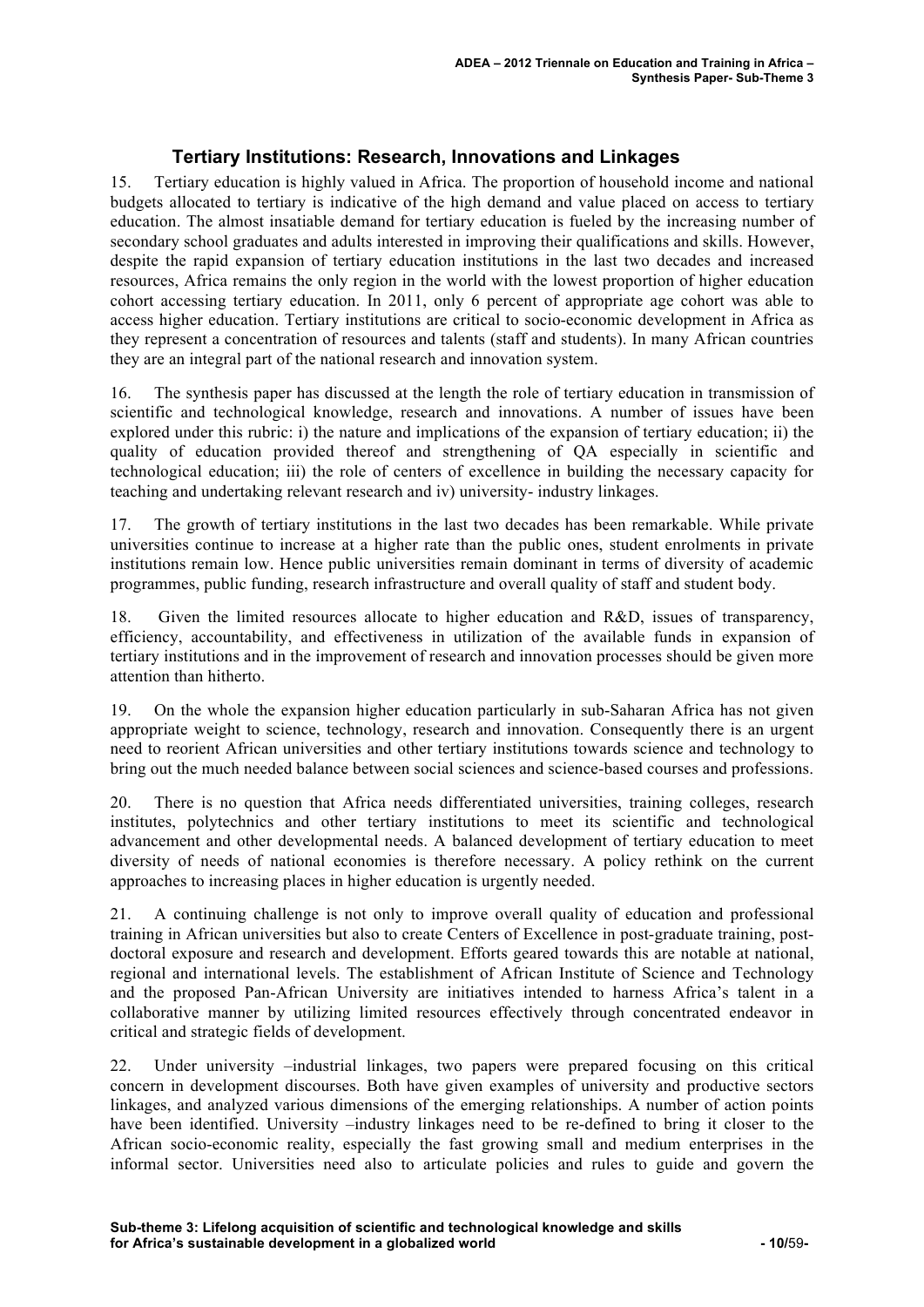relationships between them and the productive sectors. The relevance, focus and quality of research and innovation capacity need to be strengthened to meet the expectations of the productive sectors.

#### **Exclusion and Inequalities in Access to Science and Technology**

23. The equalities in access to education and subsequently to science and technology related fields tend fall into three broad categories: gender, regional and socio-economic status. Two contributions by FAWE entitled, *Strengthening Gender Research to Improve Girls and Women's Education in Africa*  and *FAWE Gender in Higher Education Research Synthesis for ADEA Triennale* have been analyzed to highlight gender inequalities in access to scientific and technological knowledge and skills, underrepresentation and under- utilization in science and technology in the Africa society.

24. Consequently, women remain an underutilized resource in science, technology and innovation, robbing Africa the potential and talent of women. To improve access and conditions of women in higher education it is important to increase resources for gender mainstreaming and implementation of national policies and international commitments (EFA) and MDGs). The gender inequalities observed in tertiary education and R&D can be traced to the quality science education learning in primary and secondary schools.

25. While gender inequality in access to higher education is a subject to many studies, and policy debates, it should nevertheless be recognized that other forms of inequalities do exist. The most obvious is the increasing marginalization of students from poor households accessing tertiary education. In the first instance, children coming from conditions of poverty, at the initial stages have problems of accessing basic and secondary education, continuing to the other levels, and performing well to be considered for the very competitive access to tertiary education. However access to science related courses and professions is the most constrained. Discourses on social class and marginalized communities access to scientific and technological fields is limited by lack of systematic and reliable data, an issue that researchers and policymakers need to address.

#### **ICT for Scientific and Technological Capabilities and Innovations**

26. The rapid growth of ICT in Africa has created enormous opportunities and innovations that have accelerated political and socio-economic development. There is still a major digital divide between Africa and the rest of the world that could continue to widen if Africa does not address the persisting challenges, namely: (i) articulation of ICT policies and strategies (ii) development of ICT infrastructure; and (iii) capacity building.

27. Having quality capacity as well as quantity particularly on ICT is critical to building a creative and innovative knowledge society for sustainable socio-economic development in Africa. Building a scientific capacity requires not only adequate funding and infrastructure but also effective linkages where information and experiences are shared and learned. Governments that have embraced ICT in their economic development plans and vision documents need ICT professionals to oversee implementation of agreed policies and plans. The shortage of professionals is real, and those in place overworked and underpaid.

28. Hence African countries should go beyond articulating policies and investing in ICT infrastructure, to build and strengthen critical mass of professionals to spearhead changes required to realize MDGs, national visions and sustainable development.

#### **Galvanizing Public Support for Scientific and Technological Development**

29. Mobilizing public support for scientific and technological development in Africa is an important input in the process of implementation of commitments for Science, Technology and Innovation. Three elements are highlighted here: i) strengthening political will and building ownership of the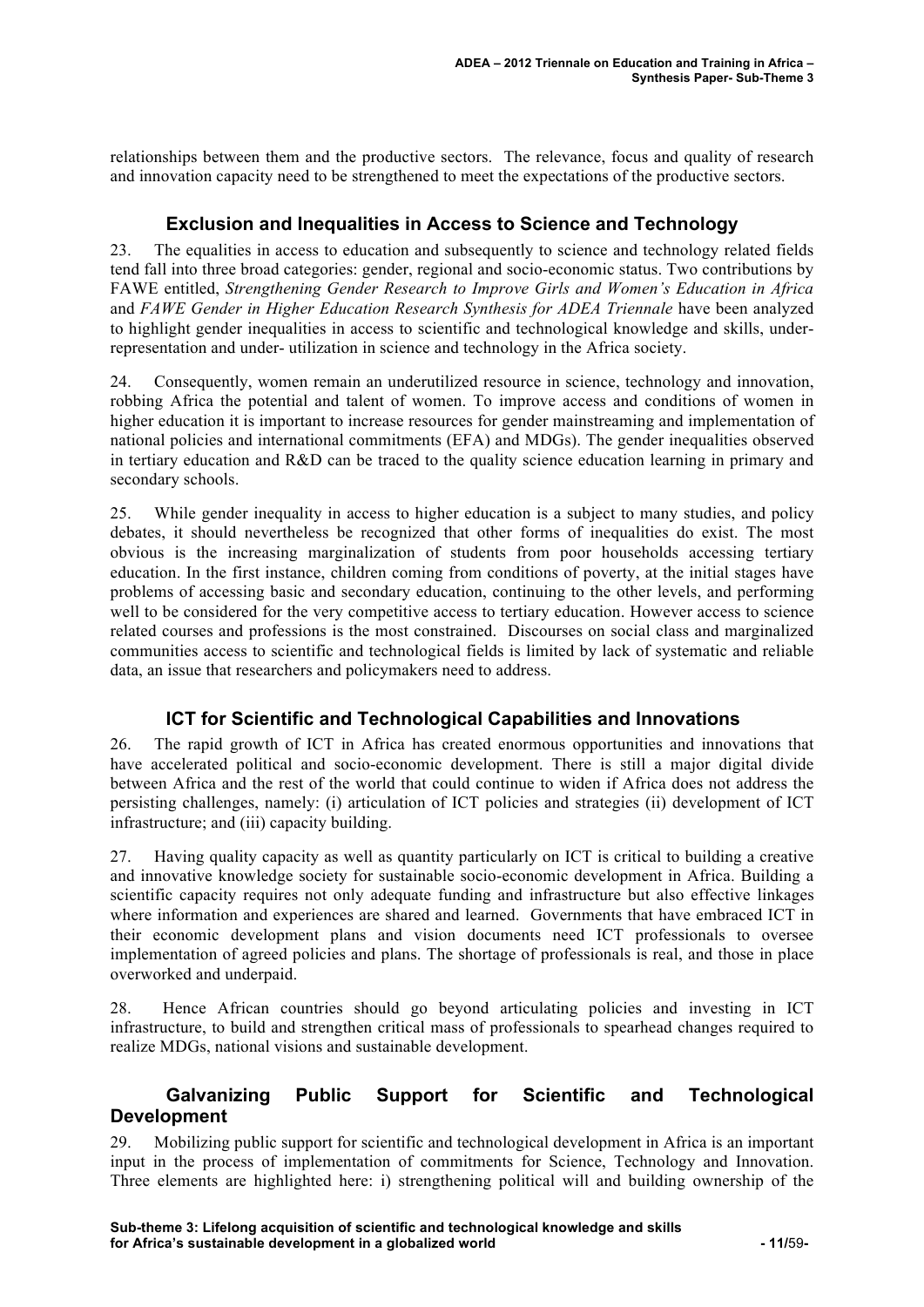science and technology agenda and strategies for monitoring and evaluation of implementation; ii) cultivating scientific and technological literacy among politicians and decision makers; and ii) building creative partnership with media to communicate messages that underpin the contribution of science and technology to sustainable socio-economic development in each country.

#### **Strengthening Regional Cooperation and International Engagements**

30. Development of quality institutions for development of science, technology and innovation requires enormous resources (financial, infrastructural and human capital) which can be brought together through regional initiatives. The Lagos Plan of Action, 1980 and AU/NEPAD CPA, 2005, are some of the policy documents that recognize cooperation and collaboration in science and technology as a necessity for Africa's sustainable development and self-reliance. It is also noteworthy that countries which have articulated their national strategies for scientific and technological development have also indicated possible areas for regional cooperation.

31. Tapping the trained and qualified human resources base in Diaspora to support the development of science and technology in Africa is an unexplored opportunity and a challenge that need to be dealt with.

32. The synthesis paper has reaffirmed the value of regional and international cooperation in science and technology to bring out optimal benefits of collective actions to tackle common problems, and to tap the limited financial and human resources for this purpose.

#### **Conclusion**

33. In conclusion, the paper emphasized a number of areas where changes are required. These include: teaching and learning of mathematics and sciences at all levels of the education system, building scientific and technological capacity of the youth, revitalizing research and innovative capacities of the universities and linking them to productive sectors of the economy, ensuring inclusion of girls and women and marginalized groups in the development of scientific and technological capacity, building ICT infrastructure and capacity as a platform for change and innovation and strengthening the burgeoning regional cooperation. The paper calls for urgency in implementing science and technology agenda and visions for Africa to realize full benefits of its natural resources and youthful population in economic growth, industrialization, global competitiveness and sustainable development.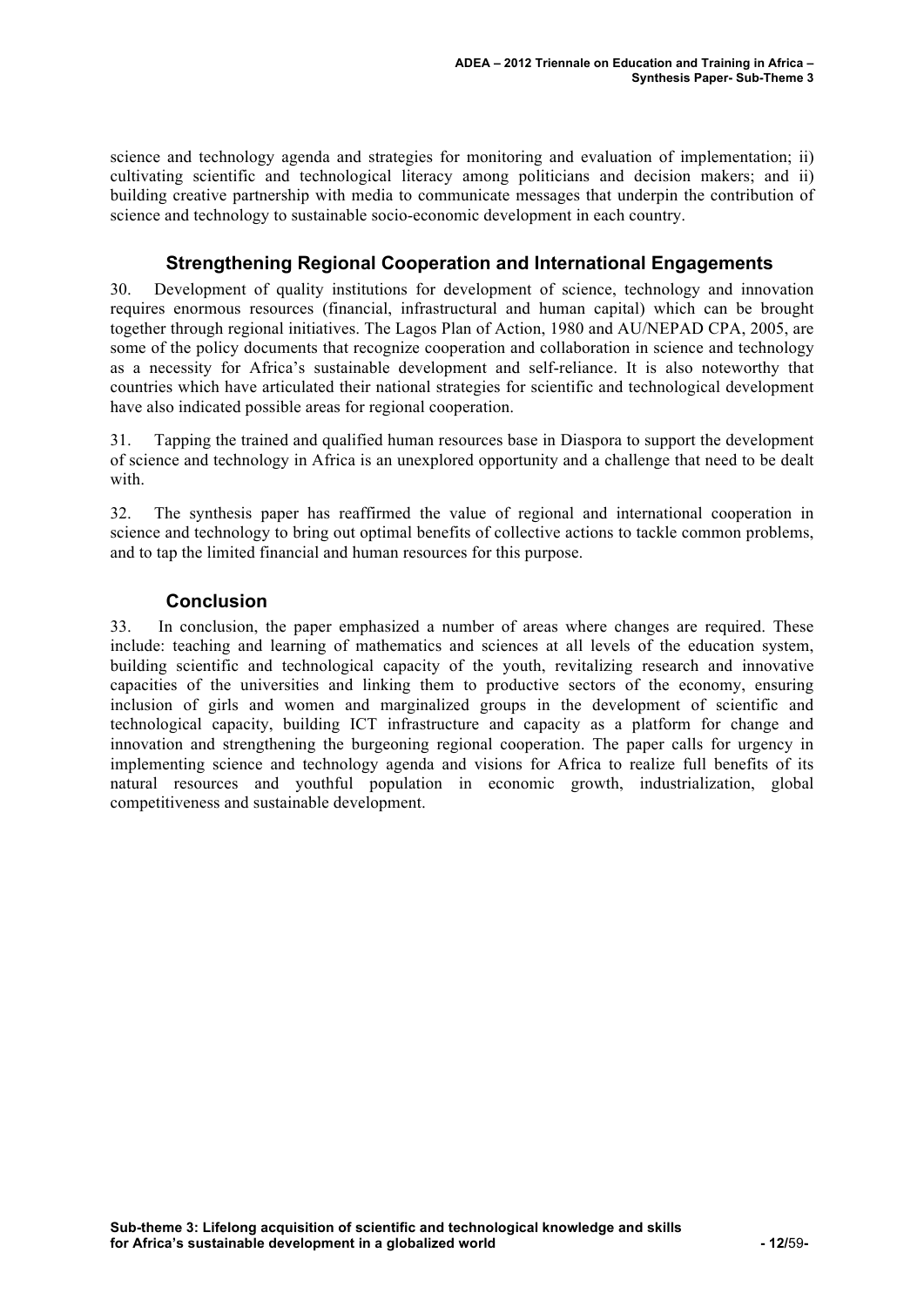## **2. INTRODUCTION**

### **2.1. Thrust of Sub-Theme 3**

34. Sub-Theme 3 attempts to identify ways and means of building and strengthening Africa's capacity to acquire, generate, adopt and utilize scientific and technological knowledge and skills to confront the myriad and diverse challenges of sustainable development in the context of rapid globalization. The underlying assumption of the Sub-Theme is that development in Africa has to be fully anchored in acquisition and utilization of high level knowledge and skills by, and for its people to effectively exploit its rich natural resources to achieve sustainable socio-economic development. This has to be realized in the context of democratic transformation and gainful engagement at the global level.

35. To realize the above, Africa needs take a number of well calculated measures and strategies. These includes: articulation of a vision of scientific and technological development; investing in lifelong quality learning of mathematics and science in the education system that incorporates indigenous knowledge and skills; investing in scientific and technological capacity of all its youth; revitalizing higher education and linking with industry and productive sectors; work towards inclusion of women and marginalized groups in science and technology  $(S\&T)$ ; building a strong capacity and infrastructure for knowledge creation and innovation through Information and Communication Technologies (ICTs); and strengthening international and regional cooperation and collaboration in research and development and innovation.

36. The synthesis brings out salient points that need attention of policymakers, educators, scientists, economic actors, development partners and civil society to build and intensify utilization of scientific and technological capacities for sustainable socio-economic development.

## **2.2. Guiding Concepts**

37. This synthesis paper is guided by three interrelated concepts. First, lifelong learning that entails continuous acquisition of scientific and technological knowledge and skills from childhood to adulthood, throughout the education process, working and life situations. It underscores and recognizes obsolescence of knowledge and skills and the need to retool and acquire new knowledge and know-how. Thus learning to learn, openness to new ideas and ways of doing things and ingenuity are critical attributes. Secondly, sustainable development implies careful utilization of current resources to meet present needs while being stewards for the future generations. Thirdly global integration and competitiveness implies Africa taking up its rightful place in the world not only as a producer of raw materials and consumer of imported products, but as a critical player that adds value to its natural resources and creates goods and services that compete in the knowledge economy.

### **2.3. Methodology**

38. The synthesis is informed a number of contributions from country teams, development agencies and private sector, the Association for Development of Education in Africa (ADEA) Working Group on Higher Education, regional organizations and individual consultants. The contributions were supplemented by a literature review of reports by the African Union (AU)/New Partnership for Africa's Development (NEPAD), the World Bank, United Nations Educational, Scientific and Cultural Organization (UNESCO), United Nations Economic Commission for Africa (UNECA) and the African Development Bank (AfDB). Studies by regional research networks and researchers were also utilized.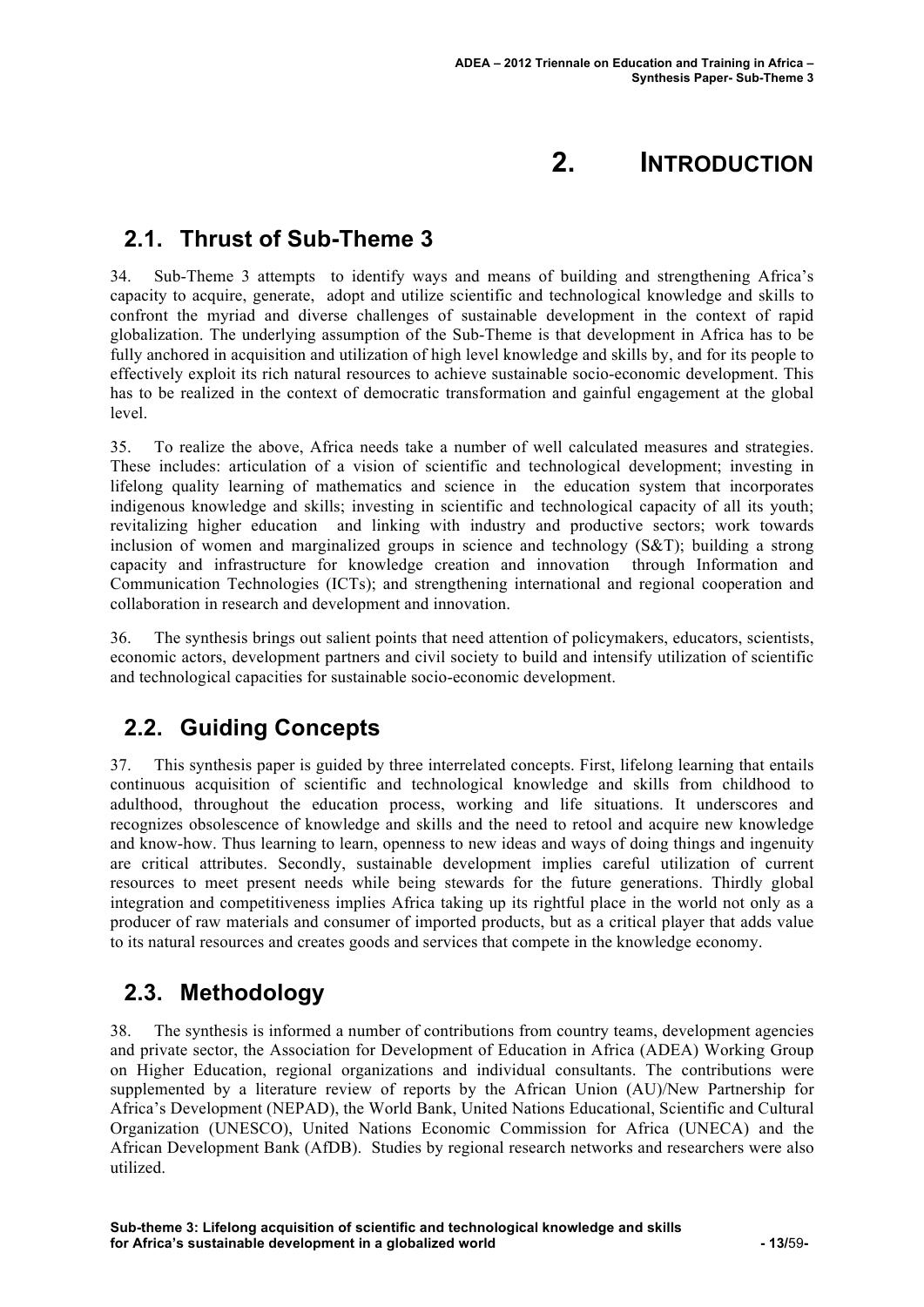39. The synthesis incorporates lessons and experiences from all African regions.

### **2.4. Scientific and Technological Development: Global and African Contexts**

40. The last three decades the world witnessed unprecedented development of scientific and technological knowledge. Generation of new knowledge has in turn led to creation new technologies, processes and products into the global market. Innovation is the hallmark of this epoch. The economies of developed countries have been fundamentally transformed and shifted to what has been termed as knowledge societies. The development of ICT has been decisive in this regard.

41. Developed countries and emerging economies in Asia and Latin America embrace the ongoing global transformation and are investing enormous resources to strengthen their research capacity, institutions and programmes not only to spur socio-economic development but also to be competitiveness and expand their share of global market. Universities and research institutions are therefore not only in the forefront of increasing human capacities for their expanding economies, but also undertaking cutting-edge research. Emerging economies in particular have accelerated their investments in R&D as shown by the proportions of GDPs being devoted to generation of new knowledge and innovations (South Korea - 3.5%; Singapore - 2.6%; China - 1.5%; Brazil -1.0; Malaysia - 0.8 and India - 0.6 (UIS.2009). Consequently the economies of these countries have become highly competitive in development of scientific and technological research and innovation. Their readiness to bring new products into the market has generated fierce global competition as evident recently between Apple and Samsung corporations. The globe has therefore become a marketplace for ideas, creativity and innovation.

42. While Africa is richly endowed with natural resources it is nevertheless economically marginalized in the global knowledge economy given its low scientific and technological capacity. Africa's share of global trade is also marginal, being about 3 percent (AfDB, 2009). The continent has 15 per cent of the global population, but its scientific and technological publications compares poorly with other regions being less than 2.0 per cent (Pouris and Pouris, 2009; ATPS, 2010 and Hassan, 2009).The leading countries in this respect are however, South Africa, Egypt, Morocco, Nigeria, and Tunisia. On average African countries allocate an average of 0.3 percent of their GDP to R&D.

43. Thus most African countries continue to be predominantly producers of raw materials: oil, agricultural and mineral commodities. Since independence no significant movement towards valueaddition to primary products, a persistent challenge to the continent's scientific and technological capability. Scientific and technological advancement is also caught up in the midst of challenges of building and entrenching democratic institutions and practices, bringing civil conflicts and wars to an end, realizing the MDGs, ensuring sustainable and effective management of natural resources in the context of climate change, and turning the relatively youthful population into a demographic dividend. Regional integration is also a challenge needing attention in terms of increasing inter-Africa trade, building infrastructure and effective utilization of the available resources and expertise.

44. All these challenges points towards the necessity of building credible African scientific and technological capacity and capability geared towards utilizing the enormous natural resources and population to create opportunities and wealth for the present and future generations. In this context, Africa needs to identify critical drivers in transformation of the current situation to the envisaged rapid and sustainable socio-economic growth (AU/NEPAD, 2007).

45. Below, the synthesis paper has indentified key drivers and actions to be taken by various stakeholders to enable Africa not only to run, but to do so faster than other regions in order to catch-up and win the global marathon for sustainable development.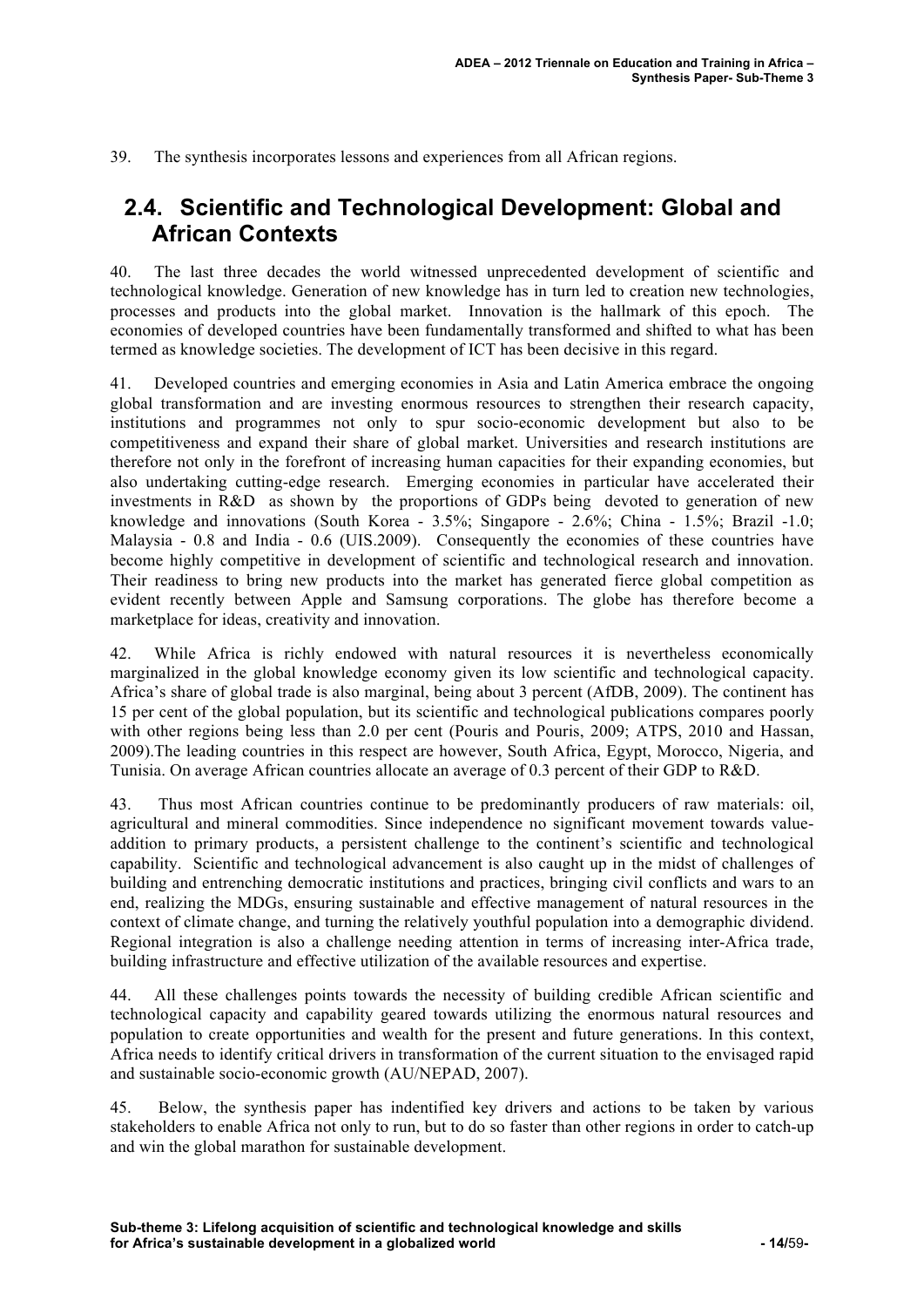# **3. ARTICULATION OF SCIENCE AND TECHNOLOGY POLICIES AND PROGRAMMES IN AFRICA.**

## **3.1. Background and Continental Initiatives**

46. Since the 70s African countries have articulated policies and programmes geared towards harnessing science and technology for development and in particular in the agricultural sector. However, two major continent wide policy documents stand out in their articulation of African vision for socio- economic development, through adoption and utilization of science and technology for sustainable development. These are the Lagos Plan Action for Economic Development of Africa 1980- 2000 (April 1980) and the AU/NEPAD, Africa's Science and Technology Consolidated Plan of Action (CPA) (November 2005). The two documents have articulated African aspirations for acquiring, building and strengthening capacity for utilization of scientific and technological knowledge and competences for sustainable development (Adedeji, 1985; Mihyo, 2011).

47. Building on past African experiences and ideas, the AU-NEPAD's Consolidated Science and Technology Plan of Action thrust is to articulate Africa's broad vision and 'objectives and commitment to collective actions to develop and use science and technology for the socio-economic transformation of the continent and its integration into the world economy." This thrust is anchored on three pillars: capacity building, knowledge production and technological innovation. Hence the CPA is a rallying call for Africa to utilize scientific and technological knowledge and skills to release the full potential of its people and endowment of abundant natural resources. In this way, the continent can liberate its people from the scourges of poverty, implement the Millennium Development Goals (MDGs) and realize its cultural renaissance, while integrating into the global knowledge economy.

48. The CPA has identified a number programmes for research focus among them being biotechnology, biodiversity and indigenous knowledge, water, energy, ICTs, use of laser technologies, mathematical and material sciences.

49. The document has articulated in a summary form the collective desires and aspirations of the African people as discerned in the last three decades in various fora: head of government's summits, policy workshops, scholarly discourses and research documents. These have included the views of political leaders, policy makers, development partners, private sector players, civil society actors, scholars and researchers. In essence the role of science and technology in socio-economic development of Africa is fully accepted, and no longer a matter of debates or pious declarations, but the concern is how to harness the power inherent thereof (AU/NEPAD, 2007; ATPS, 2010; Hassan, 2009 and Kamoun, 2011).

50. A broad consensus has thus been reached that concerted implementation of the articulated policies and programmes to acquire adopt and utilize of scientific and technological knowledge and skills is critical to the realization of the continental and national commitments that African governments have made. Such commitments relate to implementation of EFA, realization of the MDGs and sustainable development. All these require building and marshalling scientific and technological capacity for their realization.

51. AU since its formation has built political consensus needed to give priority and increased attention to the development of science and technology for socio-economic development. These efforts have been accompanied by solid support by the UN agencies such as the UNESCO and UNECA.

52. UNESCO in particular has taken leadership through the UN Science and Technology Cluster to support of AU-NEPAD initiatives. For instance, it has launching the African Science, Technology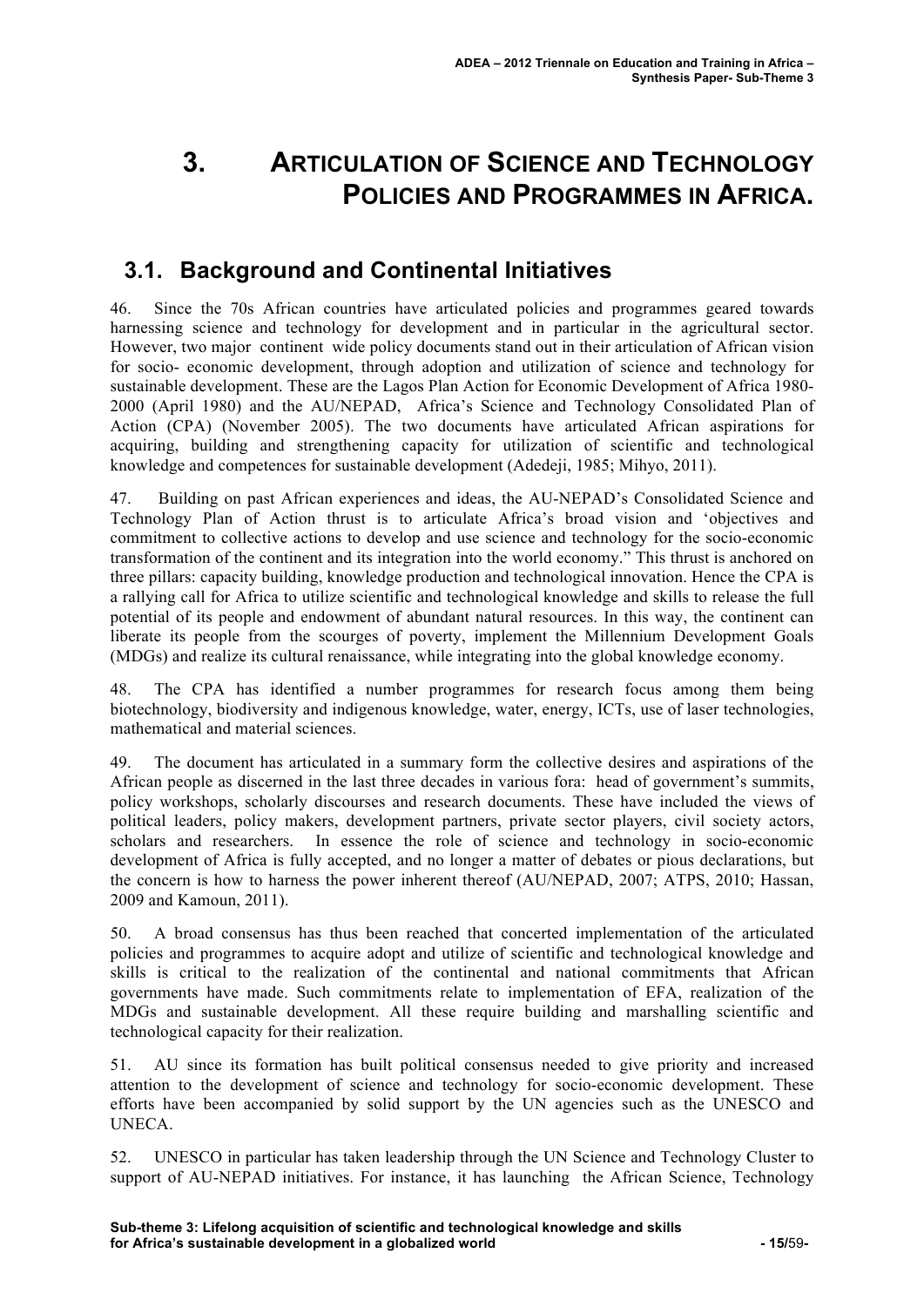and Innovation Policy Initiative (ASTIPI) to assess the status of Science and Technology policy formulation in Africa, provide technical advice and support for national STI policy reviews, develop common African STI indicators, and create of an African STI observatory.

53. The articulation of African policies and programmes and initiatives on STI undertaken at continental level while a culmination of past regional and national efforts, it has gone a long way to galvanize, and reinforce policies and actions being made at regional, national and institutional levels. These are reviewed briefly below.

## **3.2. Regional Economic Communities**

54. Regional Economic Communities (RECs) have also indicated strong commitment to promotion of S&T for socio- economic development in Africa. The continental vision on S&T finds echoes in RECs namely: the Common Market for Eastern and Southern African States (COMESA), Economic Community of West African States (ECOWAS), East African Community (EAC) and Southern African Development Community (SADC). These regional entities have not only strong mandates in this field, but have also gone ahead to articulate and formulate regional policies and collaborative programmes to realize ST&I in their respective regions (Mugabe, 2009; Mihyo, 2011).

55. International and regional institutions such as the World Bank, UNESCO, and AfDB have also indicated support to these efforts. In 2008 the AfDB came up with its *Higher Education, Science and Technology Policy* to guide engagement and funding of projects in this field.

56. A number of international and regional research institutions are hosted in a number of African countries, but with regional mandates. These have become centers of excellence in their respective fields of research and development (Mugabe, 2009). Kenya is a host to a number of such important international institutions whose mandates are regional and international. These are: the International Centre for Agro forestry (ICRAF), the International Livestock Research Institute (ILRI) and the International Centre for Insect Physiology and Ecology (ICIPE). A number of research institutes, networks and such as the Africa Population and Health Research Centre (APHRC), African Centre for Technology Studies (ACTS), African Technology Policy Studies (ATPS), the African Academy of Sciences (AAS) are located in Kenya.

57. South Africa is also a host to the International Centre of Genetic Engineering and Biotechnology (ICEGB), the African Institute of Mathematics and Science (AIMS) and the Southern African Biosciences Hub, among others.

58. Some of the networks and institutions work under the auspices of AU and NEPAD, some these being, the African Bioscience Initiative, AIMS, African Laser Centre (ALC) and the African Science, Technology and Innovation Indicators Initiative (ASTII) (AU/NEPAD, 2007 and UNESCO, 2005).

59. These initiatives are intended to serve African countries and do receive support not only from African governments hosting them but also international development agencies. In many respects they complement and supplement efforts of national research systems and centers of excellence that are being built through collaborative programmes within and outside higher education institution throughout Africa (Mihyo, 2011).

## **3.3. Establishing National Priorities and Initiatives**

60. While AU and NEPAD tend to articulate continental objectives and regional economic communities have taken initiatives to the regional levels, the articulation of national priorities and strategies remain the prerogative of national governments, ministries and institutions responsible for S&T. While the ongoing African- wide initiatives or those of RECs are appreciated, they cannot replace national processes and plans.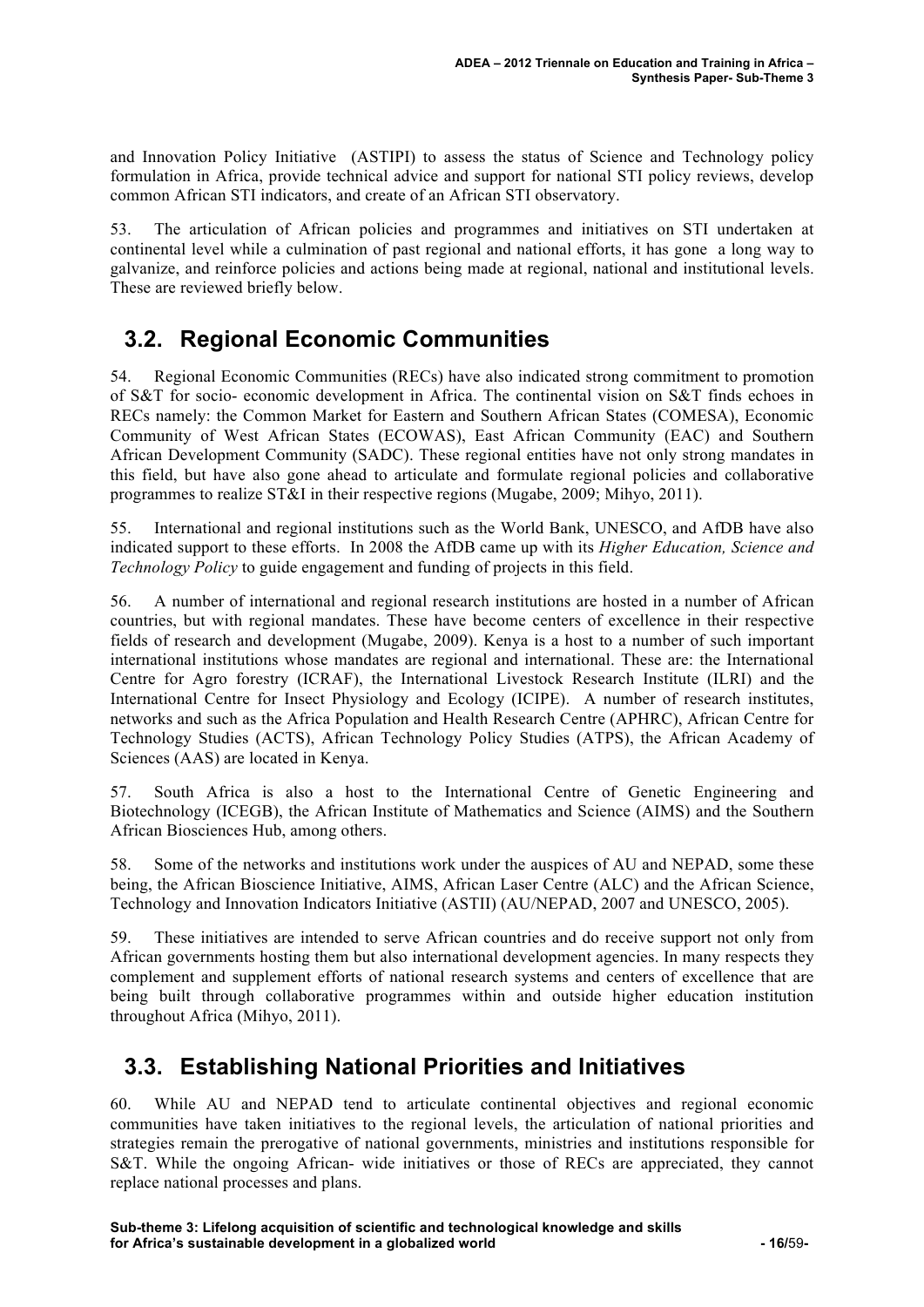61. At national level we would like to observe that each country tend follow its path in articulating scientific and technological priorities and strategies. In the past each national council for science and technology had the mandate to articulate Science and Technology strategies, programmes, institutions and innovation processes. Morocco had a proactive innovation policy. The country has extensively reformed its universities and research system since 1997. Measures to promote technology transfer, technology networks, ambitious thematic networks (quality, biotechnology, marine research, highenergy physics, space technology) have been introduced. But more recently this task has been taken up by the Ministries responsible for science and technology. In some countries, however this is done through political statements, national vision documents and strategic documents (UNESCO, 2010a; Mugabe, 2009). The vision documents of Ghana, Kenya, Nigeria, Rwanda and Uganda, for instance, incorporate S&T strategies (Ghana Vision 2020, Kenya Vision 2030, Nigeria Vision 20: 2020, Rwanda Vision 2020 and Uganda Vision 2020).

62. A few countries have indicated their priority in a number of documents such the development plans, white papers and other strategic documents on science, technology and innovation. Mozambique and South Africa have tended to follow this path. In some countries, research priorities in science and technology have tended to be defined from a sectoral perspective, for instance in agriculture biotechnology and energy as priority areas for concentration (Mugabe, 2009). Burkina Faso, Senegal and Uganda fall into this category. The resurgence of mineral trade has led to increased interest in pursuing scientific research and technologies related to development of mining. This interest is observable in Botswana, Liberia, Sierra Leone, Zambia, and Zimbabwe where mining and minerals are dominant economic activities.

63. In setting their priorities, some countries have adopted a process that brings together stakeholders to articulate collective national vision and priorities of their countries. This commendable as to where this has happened, the process has tended to mobilize support, create a sense ownership and build public awareness of the value of pursuing policies oriented towards acquisition and utilization science and technology for development.

64. Countries with the most successful innovation record are those that have been able to ensure consistency between their policies and actions. They are also often those that have managed to ensure continuity in the long run. The examples of Korea, Finland and Japan are striking in this respect: in these three countries, technological progress was a national imperative for half a century; innovation policy was a fixed strand of government action. National experts have insisted that this continuity was guaranteed when there were changes in governments, which did not question these aspects of policy.

## **3.4. Emerging Issues and Expected Action Points**

65. While most African countries recognize usefulness of articulating policy, creating requisite institutions, building capacities and promoting regional cooperation there is need for increased and consistent investment in science, technology and innovation. However, these investments must demonstrate concrete and widespread benefits to the people whose concerns for food security, health, water, energy and livelihoods are priority. This can be done through coherent implementation of national policies, programmes, creation of relevant institutions and building requisite capacities. In this way national agendas can be realized while fulfilling the agreed upon continental, regional and international commitments. Hence national ownership of policies and implementation strategies is critical to success (ATPS, 2010).

66. Despite good intentions, unfortunately Africa is not adequately prepared to exploit the potential of ST&I in development its rich resources and the relatively youthful population. This lack of preparedness will be discussed in other sections of this synthesis paper (ATPS, 2010).

 Make STI key to national vision. Hence the need to build capacities of policy makers to make good policies, follow them through and recognize good practices from elsewhere. Also there is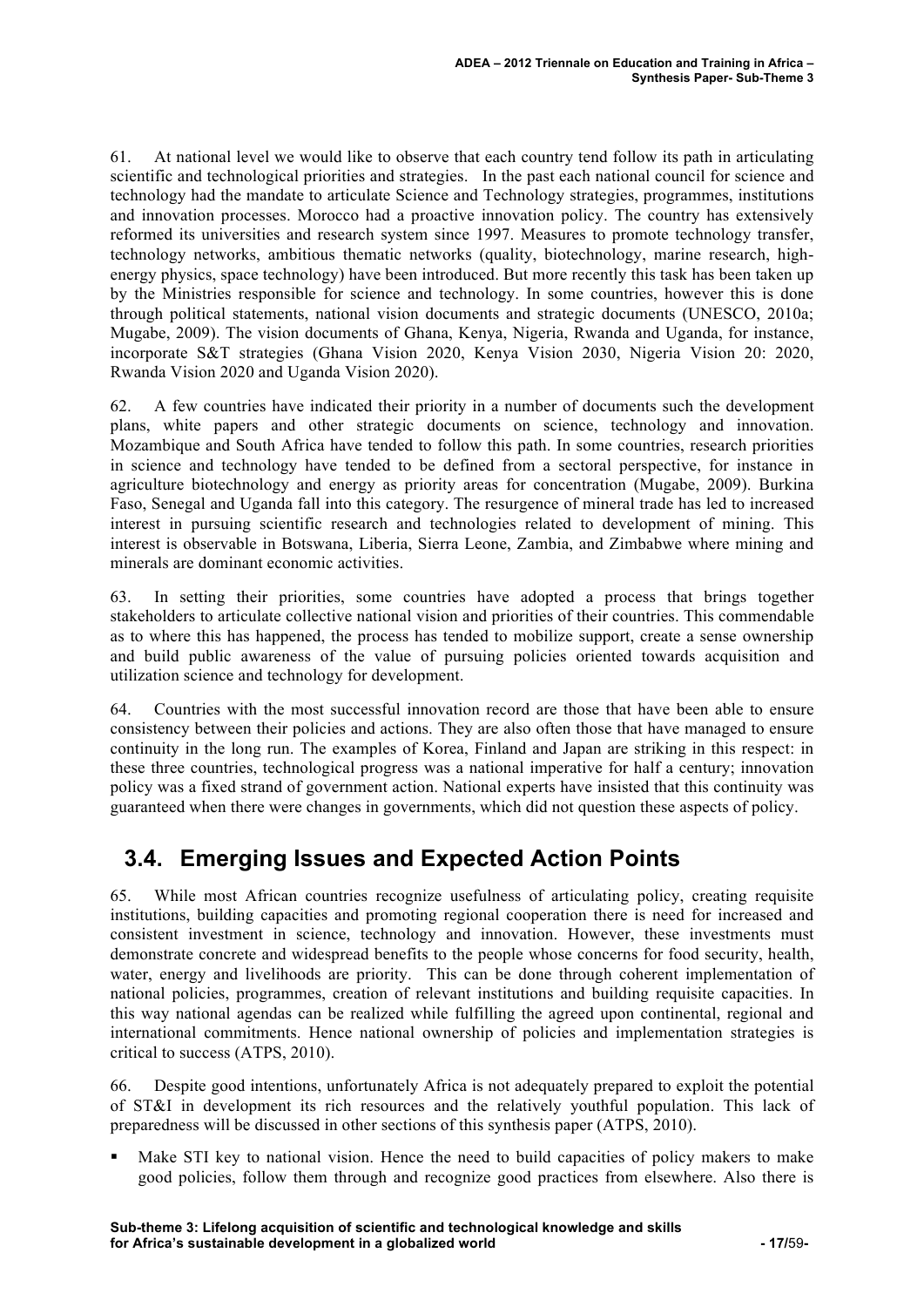need to build awareness among national leaders, policy makers and other stakeholders on significance of science and technology for present and future development,

- Create in each country a national observatory on ST&I,
- Identify clusters of excellence as emphasised in the AfDB strategy in order to permit effective cooperation between institutions and countries.
- Build capacity for regularly updating scientific data to inform policymaking. Each national government to establish a science depository centre for keeping scientific and technological research data for assessing current situation and for future reference.
- Increased national coordination and funding for Research and Development (R&D) as per continental and regional commitments of 1 per cent of the GDP. The
- Establish monitoring and evaluation systems as well as follow-up on agreed implementation processes.

### **3.5. The Way Forward**

67. The articulation and promotion of policies, programs, institutions and capacity building related to the development science, technology and innovation, have been indentified and analyzed at four levels: at the continental level (AU/ NEPAD, UNESCO and UECA); regional economic entities (COMESA, EAC, ECOWAS, SADC and regional research institutions); national bodies (national science and technology councils, Ministries, etc) and institutions (universities, research institutions and networks). In the process of formulating its policies and strategies, Africa has benefitted a great deal from international expertise and funding. These efforts are at different stages in various countries.

68. There is an urgent need to institute mechanisms for monitoring and evaluation of the progress to be achieved in the process of implementation of the agreed policies, strategies and set targets. An assessment of the effectiveness and output of African institutions, scientists and other professionals in science, technology and innovation need to be measured at country and regional levels; and international comparisons made. The CPA made a welcome recommendation where it advocated the establishment of African Science, Technology and Innovation Indicators Initiative (ASTII) for this purpose. This initiative under the auspices of NEPAD produced the *African Innovative Outlook 2010,* which covered 19 countries in all regions of the continent. This is a positive step in the direction of creating systematic indicators for measuring effectiveness of African efforts in turning policies and programmes into tangible results (Kamoun, 2011). Previous efforts have been made to evaluate the output of Africa scientific and technological communities and overall impact to the society, but they have been found wanting (UNESCO, 2010a and Pouris and Pouris, 2009). However the work of ASTII will initiate useful debates and eventually appropriate indicators to fill this important need will emerge.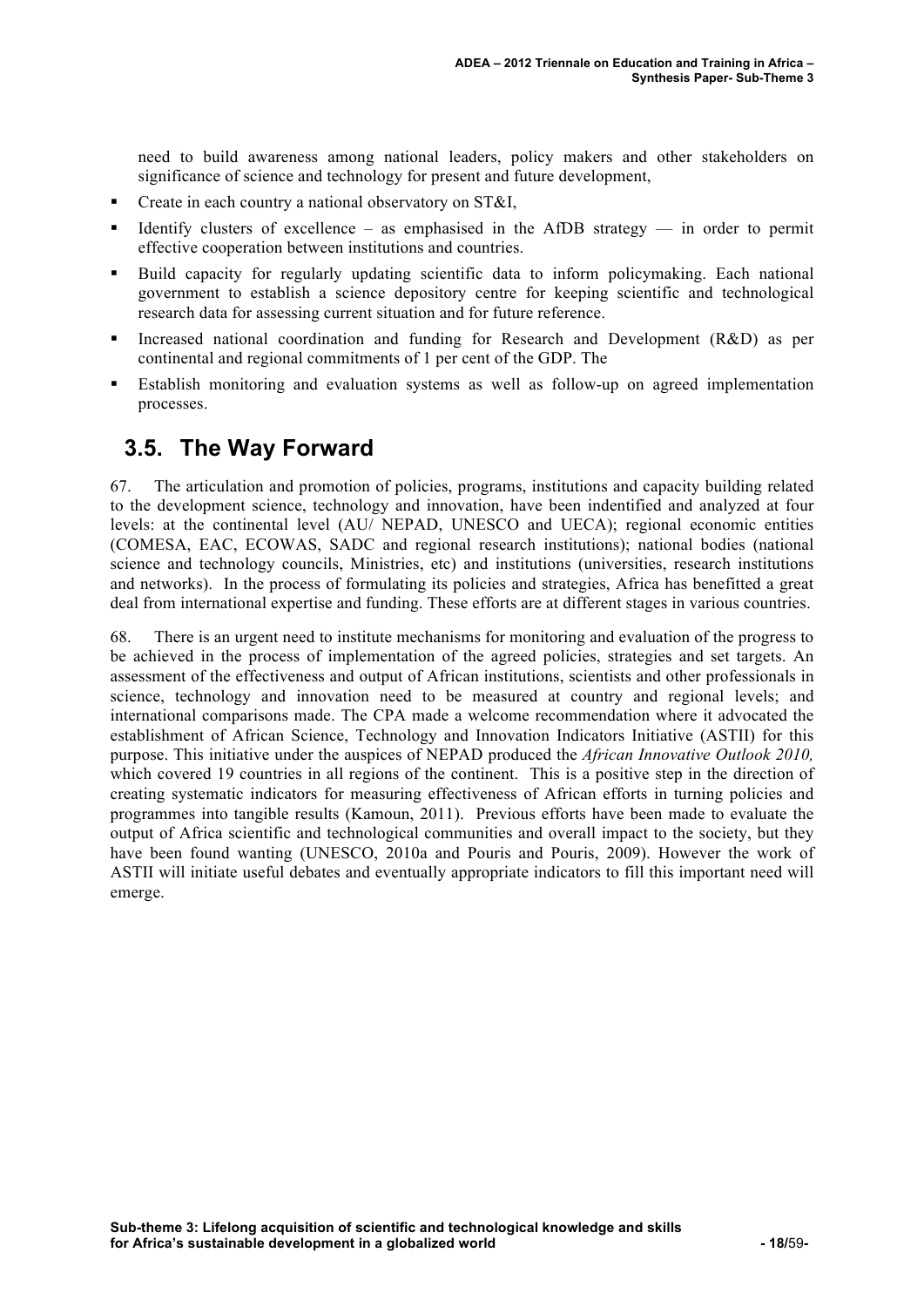# **4. FOUNDATIONS OF LIFELONG LEARNING OF SCIENCE AND TECHNOLOGY**

69. In a world where scientific knowledge and technologies are changing rapidly and dramatically impacting socio-economic development, it is imperative that individuals not only acquire skills and knowledge for the present, but are empowered to continue learning and revitalizing their capacities to cope with the rapid changes. Such competencies and resilience is often referred to as lifelong education (World Bank, 2003). It embraces all aspects of human development from childhood, through adolescence to adulthood; entailing learning at household level, among peers, at school and at workplace. Such an education is gained through a process of interaction and encounter with other peoples and physical environment. The ability to continue to learn as the world changes, knowledge increases and technologies become more sophisticated is very critical to survival and sustainable development.

70. Therefore, the purpose of the Triennalle is "to promote the critical knowledge, skills and critical that can help meet the challenge of sustainable development of Africa." The three sub-themes focus on the central role of higher education in the development of STI in Africa and posit that "the development of Africa must be based on the use of knowledge and high-level skills so that its people can manage effectively, the daily challenges of development and global economic competition." The main idea of this Sub-theme is based on what has become almost self-evident in studies related to sustainable development, namely, that the strengthening of scientific and technological development is the key to development. To explore the most important means by which Africa can develop an STI system means exploring the different roles to be played by the multiple actors involved in this work. This is a complex process which can be found at the center of higher education, involving actors as diverse as governments, universities, private sector, NGOs, the informal sector, the international community and local and regional communities. This is indeed an approach that lies at the heart of what constitutes sustainable development, namely, development that is no longer focused on increasing economic competitiveness, but mainly on economic development based on an ethical vision of the different dimensions of development and their implications for the development of the individual and society and to safeguard the environment. Promoting STI for economic development in the context of globalization thus entails an approach that requires critical concepts without which we cannot address the issue.

71. Below we indentify and discuss two critical foundations for lifelong process for acquisition, adoption and utilization of scientific and technological knowledge and skills in Africa to improve livelihoods in a sustainable manner. These are: indigenous knowledge (IK) systems and the schooling system.

## **4.1. Indigenous Knowledge**

72. As Nicolas Gorjestani (2000) argued, "indigenous knowledge (IK) is used at the local level by communities as the basis for decisions pertaining to food security, human and animal health, education, natural resources management, and other vital activities." It therefore entails knowledge, practices and skills embedded in local beliefs, customs, cultural and spiritual values of communities that guide decisions and actions related to livelihoods; interaction, utilization and safeguarding the environment. It also entails the process and methodologies of acquisition and transmission of IK on a continuous basis, as well as creative adoption and utilization in the changing circumstances of the communities.

73. In the last two decades indigenous knowledge has been recognized as a potent resource for tackling issues related to sustainable development, improvement welfare of individuals and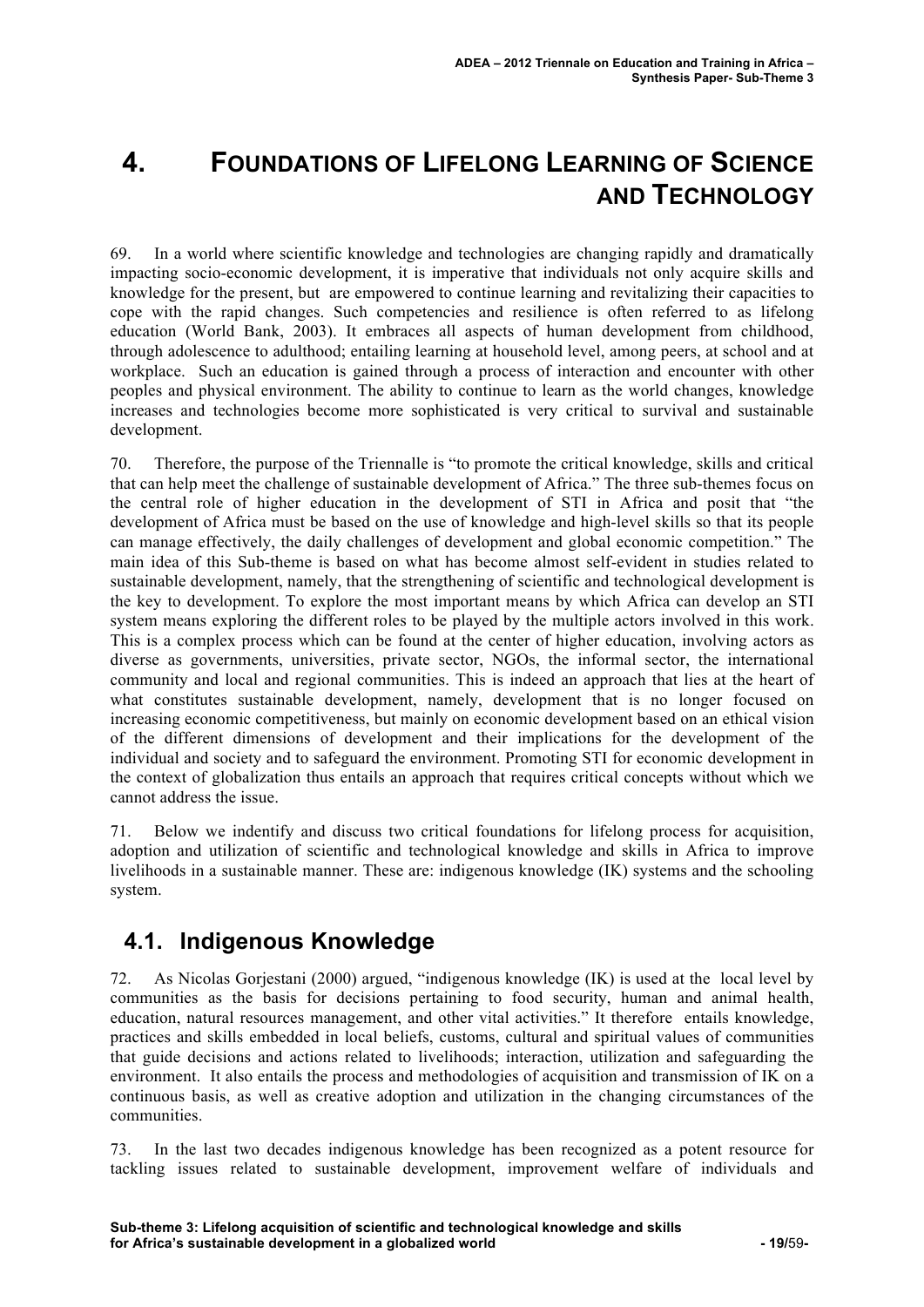communities, empowering people and an essential foundation for building firm ownership of development processes (World Bank, 2004; ATPS, 2010; AU/NEPAD, 2007).

74. The turn round in the way development actors or practitioners view the indigenous knowledge as an integral part of sustainable development has been remarkable, and in turn has boosted research interests in this field. This rekindled interest in indigenous knowledge came after many decades of neglect, reviling and marginalization. Development experts and scientists often ignored or reviled indigenous knowledge as a mechanism of knowing, understanding and solving community problems. It is this turn around which has brought a flurry of IK activities by international institutions, local civil societies and communities. As former Tanzanian President Benjamin Mkapa acknowledged, in affirming support of IK, "local solutions were even discriminated against as hindering progress, outdated, "old wives tales" or simply just unfashionable. As we "modernized" our societies, a "degree" in traditional indigenous knowledge was not planned for. Hence, we overlooked its potential as a resource and even further neglected the knowledge that women and men, families and communities had developed themselves for centuries" (Benjamin Mkapa, 2004).

75. The assault on indigenous knowledge was carried through various channels such as religion, education system, foreign languages and other forms of domination. It is upon this backdrop that the current revival of indigenous knowledge needs to be seen.

76. The acquisition and transformation of this knowledge and related skills are embedded in the life of the communities as means of livelihoods and sustainable development. It is living and vibrant. Thus its continuity in the midst of the onslaught of 'modernizing' forces attests to its resilience. It is essentially lifelong and adaptive to the changing circumstances (World Bank, 2011a). The fact that it continues to survive parallel to modernization tendencies of colonialism and westernization is an indication of its strength, flexibility and relevance.

77. However, the ongoing revival and interest in indigenous knowledge need be incorporated into the learning and teaching methodologies, processes and practice of science in schools. In this way becoming an essential pillar for learning of scientific and technological knowledge and skills throughout the schooling system. This would breakdown the current duality between local community knowledge (environment where students are brought up), and what is taught in the classrooms. This is a challenge and an opportunity for integration and harmonious development of the two approaches to acquisition of scientific and technological knowledge relevant to sustainable development Africa.

78. Where the language of instruction is the language of the community, this integration can be relatively smooth and duality minimized. The use of mother tongue as the initial language of instruction would go along to facilitate the integration of indigenous knowledge and school learning.

### **4.2. Teaching and Learning of Science and Technology in Schools**

79. The second foundation of lifelong learning and renewal of scientific and technological knowledge and skills is what is learnt through the formal schooling system. The critical element here is the teaching and learning of sciences. Teaching an appreciation of scientific methodologies and principles is perhaps better inculcated in the early stages of basic education (Juma et.al, 2005), if not done at household level.

80. In this context the role of the teacher is fundamental to cultivating an appreciation and mastery of the subjects, and especially mathematics and science. Hence the quality of teaching is very important for attainment of the requisite knowledge, competences and behavior needed by students for success in further training and higher education.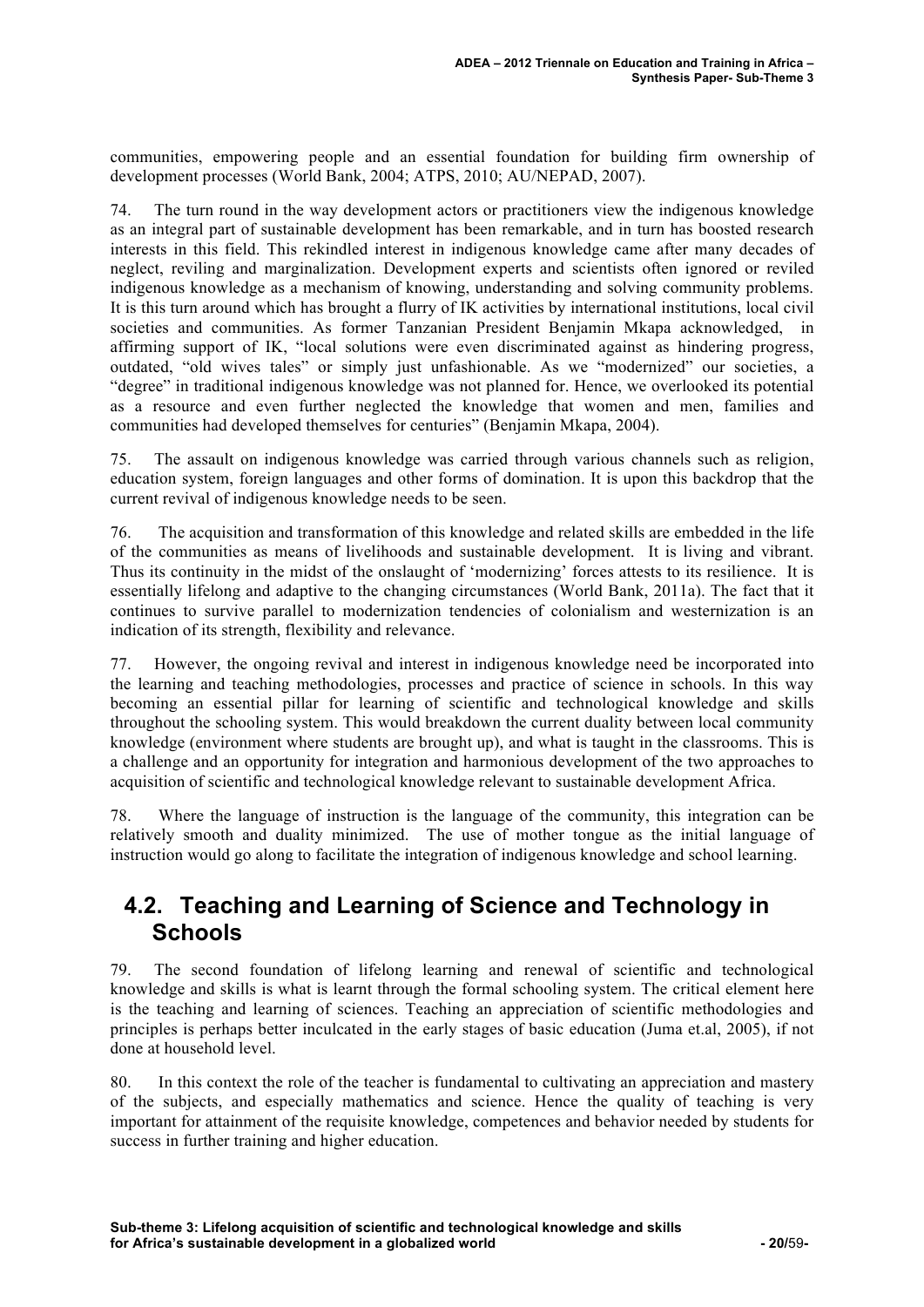81. The environment created for pupils to learn mathematics and science is also very important. It starts with acknowledgement and appreciation of learning gained by learners in their families, among peers and the communities where they live. The challenge to school management and teachers is to recognize the knowledge and skills that pupils bring along with them, and build on them by providing quality learning environment in the schools. Where teaching and learning in schools recognize the knowledge in the community, then school does not alienate students in the process of schooling. This is the integration which we have argued above is needed throughout the schooling process.

82. For pupils to succeed in acquisition of scientific and technological knowledge and skills necessary in the society, learners need to interact with parents, communities, teachers and school environment. A rich school environment provides and appreciates the totality of the environment of the learner, the community and the school. This is intended to incorporate the concept of "education through science' where the learner's environment is the laboratory (Holbrook, 2009).

83. Unfortunately in Africa the teaching and learning environment that pupils encounter in schools is not often the best in terms of competence and qualification of teachers, availability of textbooks, classroom space and laboratories. In addition, the dominant teaching methodologies are often not learner centered, least interactive and rely on rote learning. The teaching and learning is oriented towards passing examinations. Parents, teachers and students are fixated on doing well in examinations rather than learning.

84. At the basic level students are confronted with poor quality teachers and learning environment. In this way, learning is hampered and requisite knowledge and competences are not achieved.

85. In this situation the starting point is to recognize that the pupils come from their environment with the knowledge and skills available in the communities. This could be skills of language, numeracy, inquiry and observation and overall knowledge of the environment in which they live. The school environment through teachers and the management can enhance the knowledge and skills that pupils bring from home to school and build on them. In many instances school ignore this and proceed to inculcate new knowledge, behavior and skills.

86. Hence the training, attitudes and behavior of teachers in relation to IK, is critical to integration of home and school knowledge. Their creativity and innovation in this context are crucial to providing quality and relevant education and especially learning of mathematics and science.

87. However the challenge remains that of bringing together what is learnt at home and school, integrating it into school learning and continuing education.

## **4.3. Teacher Education**

88. Quality of teaching and learning of science and technology hinges on the quality of teachers available at all levels. This is usually varied. In some schools, qualified teachers dominate while in others poorly trained and unqualified teachers are common. Yet the foundation of advanced training in scientific and technological knowledge and skills is built at these early stages where teachers are engaged with the pupils in classrooms on daily basis. This remains a major challenge to education systems in Africa.

89. The in-service training for basic education teachers is undertaken at two levels: the non- degree colleges, and the degree granting colleges and universities. The quality and effectiveness of these programmes are in many cases constrained by the caliber of students' recruited, pedagogical exposure and subject content provided while undergoing teacher education (World Bank, 2007; Kerre 2000). Overall the students recruited are academically weak and especially in mathematics and science. Again while in training they are not given adequate exposure to subject content to prepare them for teaching of science (World Bank, 2007). Often they get pedagogical training with minimal in-depth knowledge of the subjects they are expected to teach. One would expect these initial weaknesses to be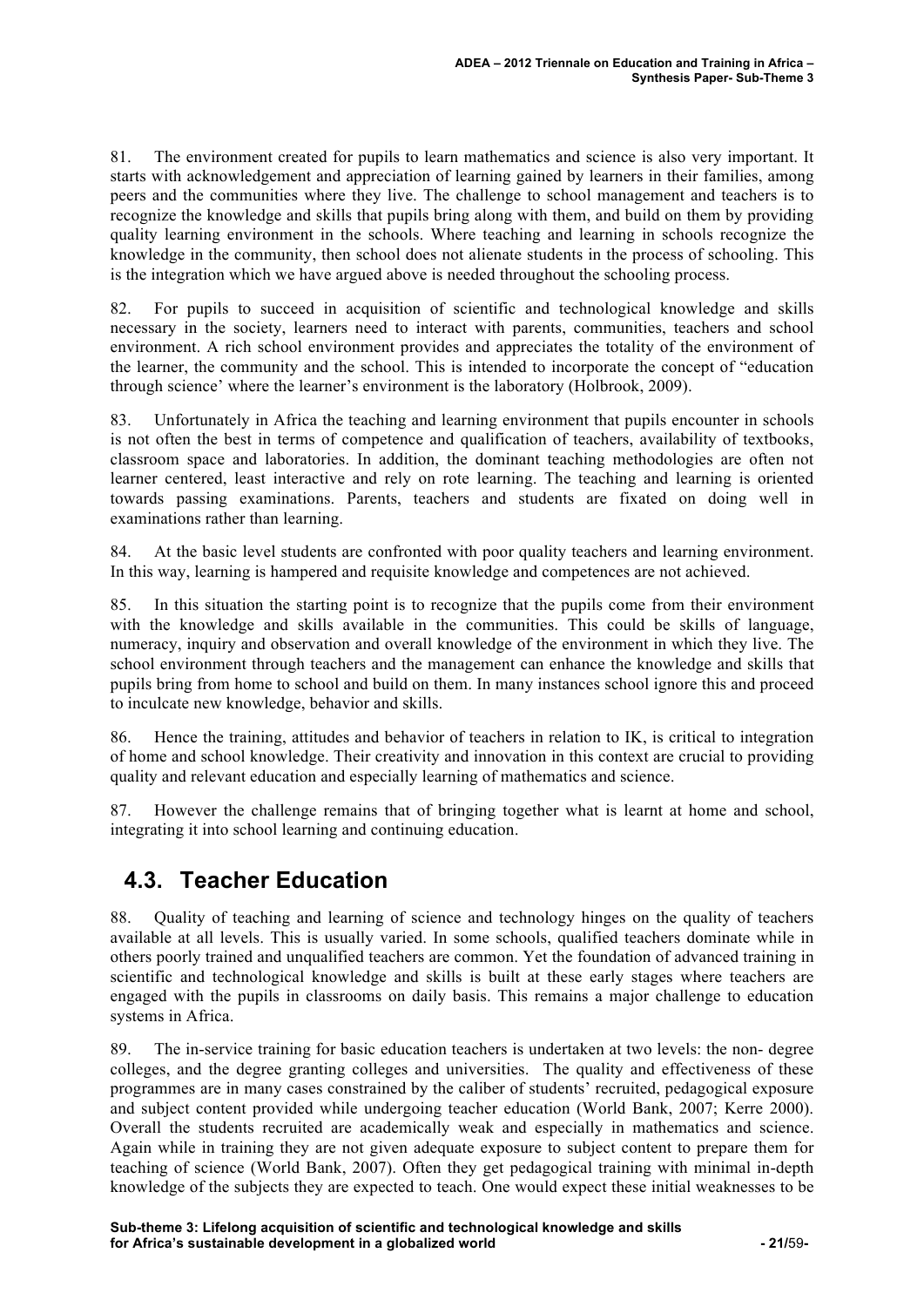rectified through subsequent professional development of teachers. However these programmes tend to be poorly funded and planned to make a real dent in improving the quality of teaching and learning in schools and especially in subjects such as language, mathematics and science.

90. Hence we need for policies and effective quality assurance mechanisms that integrates the process of recruitment, training, professional development, motivation and rewards system and status of science and technology teachers (World Bank, 2007; UNESCO, 2007a).

91. Tertiary education bears the major responsibility for pre-service training of teachers for basic and technical education. However the recruitment into these institutions is not often for students who have performed well in mathematics and sciences, but more often those who cannot make it elsewhere.

92. While recruitment into teacher education and formation of teachers is major constraint in provision of quality education at all levels, research to guide policy and interventions is lacking. This is an area which needs research to unravel the quality of teacher education provided in the institutions which are mandated to do so. This is especially for mathematics and science teachers.

93. For Africa to realize its vision of a science and technology driven society, it has to break the vicious circle of recruiting poor students for teacher education, giving them half- baked teacher education and then sending them out to prepare the future generations of scientists, technologists and innovators. It is imperative that this vicious cycle is broken for Africa to build a firm foundation for scientific and technologic advancement. Multi-prolonged policies and strategies for this should be articulated starting with initial training coupled with professional development of those teachers who are motivated and are interested in improving their knowledge and skills.

94. Coupled with the above, teaching profession in Africa is characterized by low status, poor remuneration and lowly motivated personnel. Yet these persons are the ones given the responsibility of nurturing the future generations of scientists and technologists. These professionals are often on looking out for what they consider better opportunities elsewhere. This leads to hemorrhage of the teaching profession. The students and especially the girls who survive this battering process must indeed be intelligent, committed and determined to overcome and succeed.

## **4.4. Expected Action Points**

- Articulation of policies and strategies for capacity building of science and mathematics teachers: pre-service in-service and continuous profession development focusing on subject content (incorporation of IK), pedagogy and practice.
- Increased attention to research on status of science education at all levels: content, pedagogy and practice
- Quality of science education in Africa will ultimately depend on the quality of those recruited for teacher education, quality of in-service training and professional development provided especially for mathematics and science teachers, and in numbers to meet current and future demand for the rapidly changing enrollments.
- Use of ICT and internet in teaching and learning**:** distance education targeting teachers and students: ICT enhance access to and dissemination of information as well reduce time and cost
- Quality assurance mechanism: to validate and certify skills and knowledge acquired, accrediting institutions and making information available .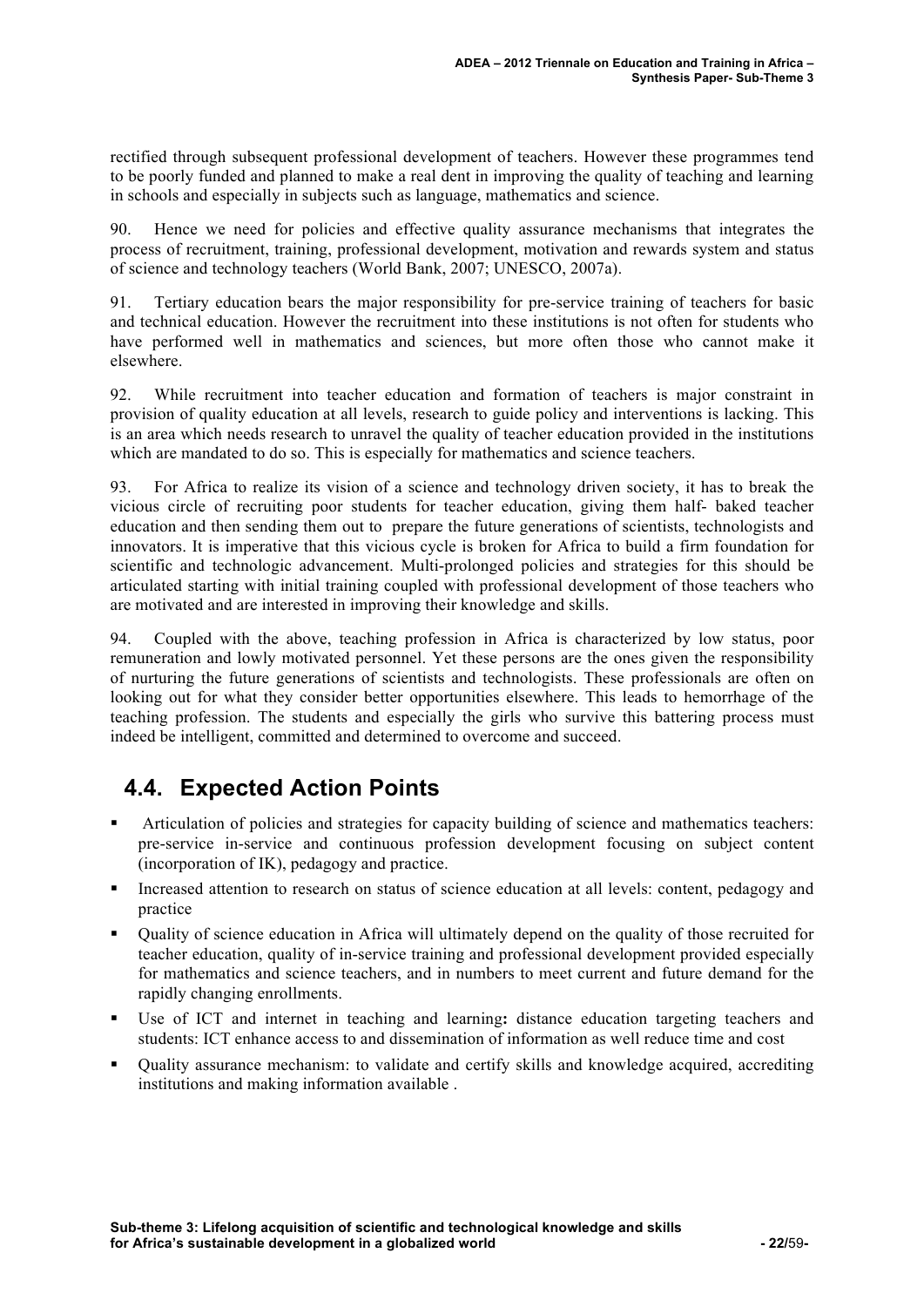# **5. PREPARING AFRICAN YOUTH FOR SCIENCE AND TECHNOLOGY ENDEAVORS.**

95. The term "youth" is complex; assuming multiple meanings in different organizational and cultural contexts. In some situations youth refers to a population category delineated by years, while in other situations, youth is considered as a "problematic" stage in human growth and development (Sommers, 2001). In most African societies, the youth are "commonly perceived in the process of becoming rather than being" (Diouf, 2003 and Boeck & Honwana, 2005), perhaps because they are perceived as "young" and not fully grown up adults.

96. In practice and depending intended purpose(s), regional and international organizations define the term by specifying varying age categories of youth. The United Nations (UN) agencies like International Labour Organization (ILO) define youth "as those aged 15-24 years". We find the definition too restrictive in Africa as it excludes a critical mass of young people at different stages of development in and out of education and training institutions, and going through various transitions. Some are transiting from childhood to adults, from basic of education and training to higher education, and from school to the labour market in search of jobs (Youth Consultation, 2011). Hence in this context we have adopted a definition of youth that is favoured by AU and more embracing to include all those below 34 years of age.

97. By any definition, youth constitute a large proportion of the population of Sub-Saharan Africa. In 2010 the total Africa population was estimated at 867 million and then youth age 0-14 constituted 43.2 per cent while those aged 15-34 were 34.9 per cent. Those above 35 were 22 per cent (see Table 1 below). However according to the United Nations Population Fund (UNFPA) 2011 report, Africa population surpassed a billion people in 2009 and is projected to increase by two billion in the next 35 years (2044). This population will however remain relatively young, as fertility in most African countries is unlikely to change dramatically in the next three decades.

98. According to Gavin (2007), "Africa is currently in the midst of what demographers call "a youth bulge," indicating a significant increase of young people in the structure of population. The impact of this youthful population on the current and future developments in Africa is worthy a close analysis. Unless meaningful national policies and measures are put in place to guide and utilize the potential they represent, the projected growth will exacerbate youth unemployment and levels of poverty levels in the region, leading to entrenchment of hopelessness and instability. This situation could explode into violent struggles as the youth challenge the existing institutional, economic and political arrangements. The rumblings of discontent are already being felt in some African countries.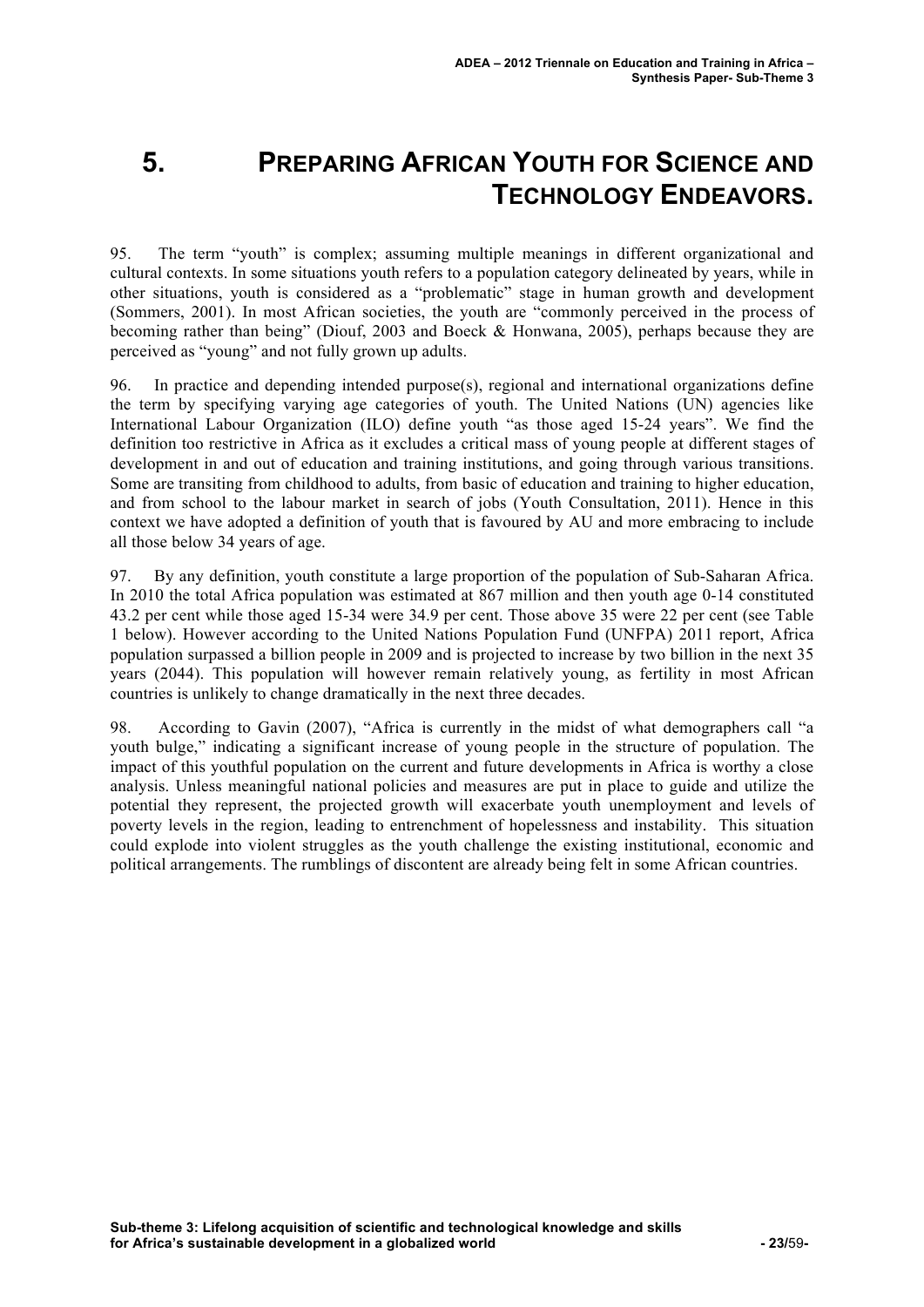

**Table 1: The Growth of Youth Population in Sub-Sahara Africa, 1980-2010.**

**Sources:** *United Nations, World Population Prospects cited in World Youth Report (2007); Population Reference Bureau, 2010; Trading Economics.com*

### **5.1. Preparing for Youth Bulge Dividend**

99. Youth in Africa are generally marginalized and allocated limited space and resources (Chinguta, 2002; Deborah, 2004; Boeck & Honwana, 2005; and Comaroff & Comaroff, 2005). This youth is characterized by high rate dependency requiring high investments in education, health care and jobs. With 60% of the total unemployed, the youth make up the bulk of the unemployed or underemployed in Africa. The share of unemployed youth among the total unemployed can be as high as 83% in Uganda, 68% in Zimbabwe, and 56% in Burkina. Recent estimates of the AfDB based on household surveys for selected countries in Sub-Saharan Africa and data from ILO reveal that youth unemployment, including those who have stopped actively searching for employment is around 34% (Figure 2). Youth unemployment in Tunisia was estimated at 14.2% in 2010, and is even more pronounced among young graduates with masters' degrees in law, economics and management, estimated at 47 percent in 2007 for individuals between 23-29 years old (Stampini & Verdier-Chouchane, 2011).

100. They are well informed of the technological advances being realized globally, but often lack appropriate knowledge, skills for formal employment or entrepreneurship. Hence access and utilization of the available technologies for productive activities in their environment is limited. On the whole the young people are looking for better education, training, skills and opportunities to be productively engaged (UNECA, 2011; UN, 2010).

101. The "youth bulge" in Africa if well taken care of in terms of investing in acquisition of scientific and technological knowledge and skills through quality education at all levels, healthcare and democratic and visionary leadership, offers a great opportunity for Africa to turn its rich natural resources into the basis for economic growth, employment creation, and sustainable development (Gidoomal, 2011; ATPS, 2010). The challenge of the "youth bulge" is to see how the young people can become a force for transformation of the current situation to a future where their energies are utilized to unlock the wealth that is theirs in their countries. However when denied these opportunities,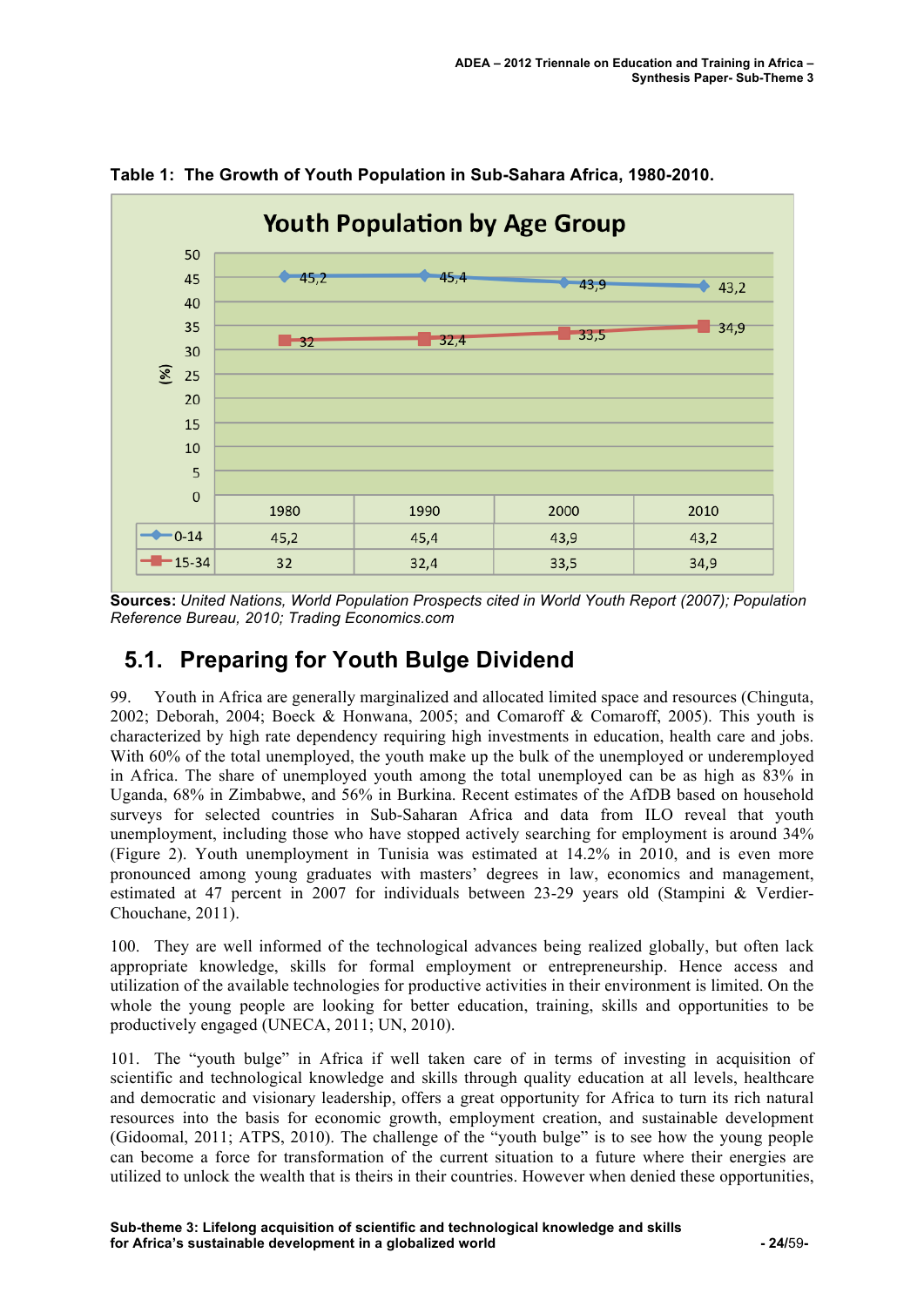they became a potent force of frustrated and angry missile for violence, crime and unruly behavior. Recent experiences in Liberia, Sierra Leone, Cote d'Ivore, Guinea, DRC, and Somalia, and indeed in North African are a pointer to the urgency of proactive policies and initiatives targeting the youth.

102. Hence African countries need to see how the AU/NEPAD CPA could become a platform for African countries to articulate pro-youth policies, programmes, institutions and capacity building to target a wide spectrum of youth, in addition to those enrolled in the education system, technical and vocational institutions. This would go a long way to respond to the needs of out-of-school youth, those leaving school early and graduates unable to find jobs.

**103.** Until recently, African youth were largely excluded from key decision making structures and processes (Comaroff and Comaroff, 2005 ) Also due to their state of joblessness, African youth face challenges in accessing basic essential services, positions of leadership and decision-making in the economy, education and training, science and technology, healthcare, politics and community**.**

104. An assessment of youth programmes that have been initiated in a number of African countries to respond to youth unemployment, underemployment and lack of scientific technological skills, for instance, Kenya, Tunisia and Sierra Leone often do not give adequate attention to the diversity of youth needs.

105. A typical policy response has been to raise educational levels and increase enrollments in higher education programs. This has however not always yielded the expected results in North Africa. In 2007, youth unemployment in Tunisia was 20% among those without diploma,  $30\%$  with secondary diploma and close to  $50\%$  among those with advanced degrees in economics, management and law (Stampini & Verdier-Chouchane, 2011). This policy may even have heightened social tensions, as graduates expectations of high returns on their education were not met.

106. We would like to argue that a comprehensive youth policy taking into consideration the heterogeneity and diversity of youth needs should be articulated in each country. Since three quarters of the population in each country is youth, national policies including scientific and technological ones should be geared towards this group. This youth will eventually become an African middle class in few years time and drive political, economic, scientific and technological agenda (McKinesy, 2010; AfDB, 2011).

107. The Table 1 below attempts to show differentiation among youth, and the need for differentiated and specific responses to the needs each category in its social milieu. Comprehensive and differentiated responses should take into consideration all youth irrespective of whether they are in school, training, formal or informal employment or not engaged at all. Countries and other stakeholders targeting youth in differentiate manner can expect to benefit from youth bulge dividend as they are entrenched in the development processes.

#### **Table 2: Differentiated Youth, Diversity of Responses:**

| Location of youth<br>in socio-economic                                   | <b>Existing responses</b>                 | Interventions to strengthen Scientific and<br><b>Technological capacity</b>                                                                                                                               |
|--------------------------------------------------------------------------|-------------------------------------------|-----------------------------------------------------------------------------------------------------------------------------------------------------------------------------------------------------------|
| development                                                              |                                           |                                                                                                                                                                                                           |
| In school youth:<br>pre-school,<br>primary,<br>secondary and<br>tertiary | EFA, MDG goals, free<br>primary education | improve teacher's education in sciences;<br>develop relevant and quality curriculum<br>and integrate indigenous knowledge;<br>improve performance at all levels;<br>Increase enrollments in science-based |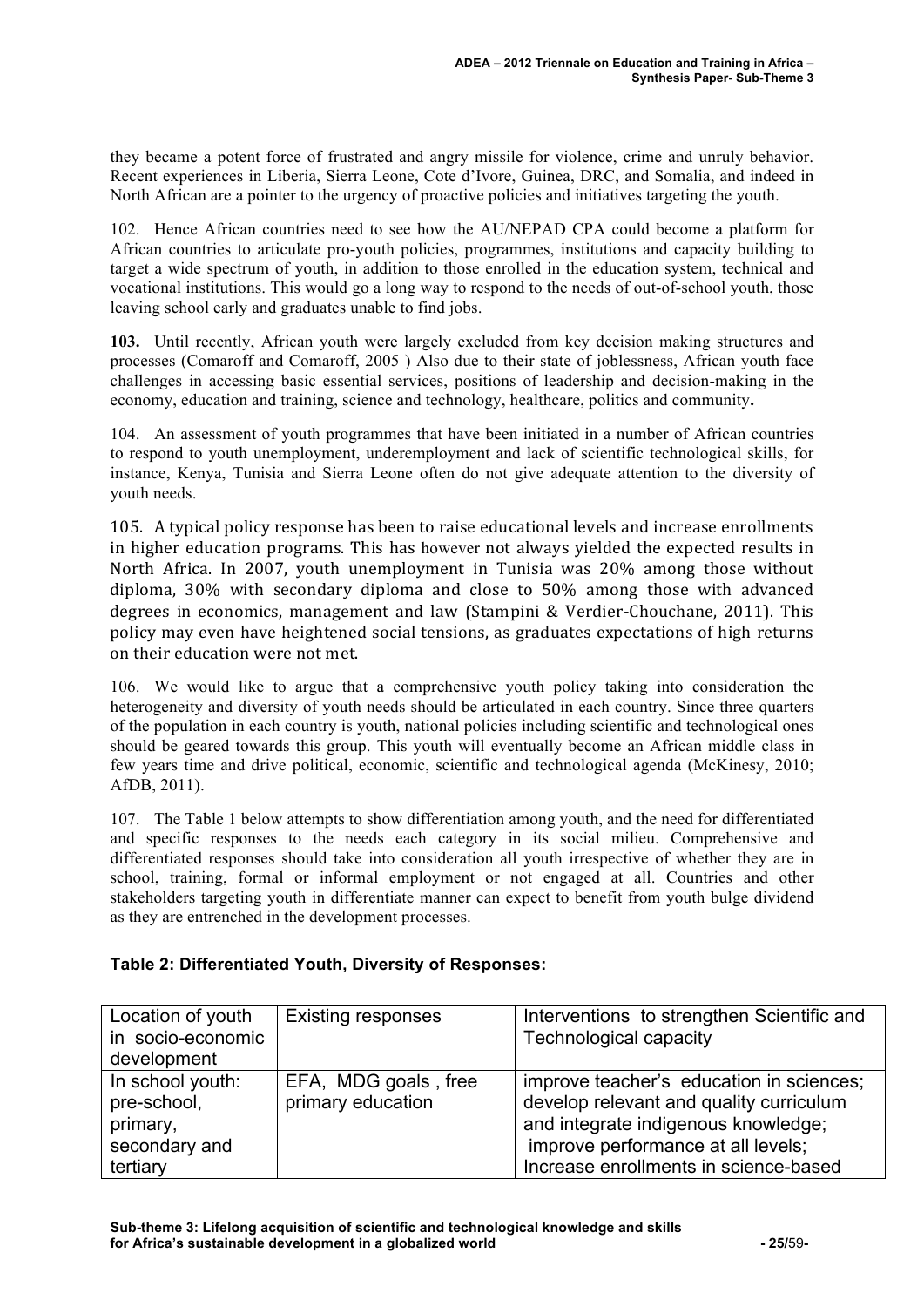|                                                          |                                                                                                                                                                                                                                                                   | courses in tertiary education;<br>strengthen post graduate training<br>programmes; increase funding for<br>research and development; enhance<br>mechanisms for assessments and quality<br>assurance; strengthen university -<br>industrial linkages |
|----------------------------------------------------------|-------------------------------------------------------------------------------------------------------------------------------------------------------------------------------------------------------------------------------------------------------------------|-----------------------------------------------------------------------------------------------------------------------------------------------------------------------------------------------------------------------------------------------------|
| Youth out of<br>formal education<br>into skills Training | Revitalization of<br>differentiated national<br><b>Technical and vocational</b><br>training system,                                                                                                                                                               | Improve infrastructure, curriculum reforms<br>for TVET, strengthen public-private<br>partnership for skills development,<br>apprenticeships, internships and<br>attachments                                                                         |
| Youth in<br>employment:<br>formal and<br>informal        | Increased economic<br>growth resulting from<br>macro-economic reforms,<br>pro-business policies,<br>investments and<br>development of the<br>informal economy                                                                                                     | Retooling; improve ICT infrastructure;<br>leadership and governance training;<br>integration of S&T in youth policies and<br>programmes ; enhance public-private<br>partnerships; improve access to capital                                         |
| <b>Youth Not</b><br>engaged                              | Public works programmes<br>(Kazi Kwa Vijana),<br>Job placement<br>programmes (Ministry of<br>Labour in partnership with<br>Ministry of Youth and<br>Sports) Youth policies-<br>creation of Ministries of<br>Youth.<br>Allocation of Fund for<br>Youth enterprises | Non-formal education geared to scientific<br>and technological literacy; demobilization<br>from conflict situations through technical<br>skills formation; and continuing learning<br>(lifelong learning)<br>Microfinance programmes                |

**Source***: Author, 2011*

## **5.2. Creating an Enabling Environment: Policies, Institutions and Private Sector**

108. National governments should increase resources and intensify efforts to support young innovators and entrepreneurs irrespective of their educational backgrounds. As indicated earlier youth in the informal sectors should be availed funds and training opportunities to renew their capacities and engagement in projects and activities that require scientific and technological skills and competences.

109. The national governments should establish mechanisms and institutions for promoting innovations among youth. This would motivate young people to engage or be engaged at different levels of research and development and processes of innovation. Such mechanisms and institutions would become essential platforms for young innovators and entrepreneurs to learn, share, interact and inform policy makers on policy directions for innovations geared towards creation of youth employment and wealth within ambit of sustainable development.

110. In regard to young people emerging from conflict situations, national governments should redefine the second-chance programs to include acquisition of scientific and technological skills and knowledge as core elements in their integration in their communities and reconstruction of the society.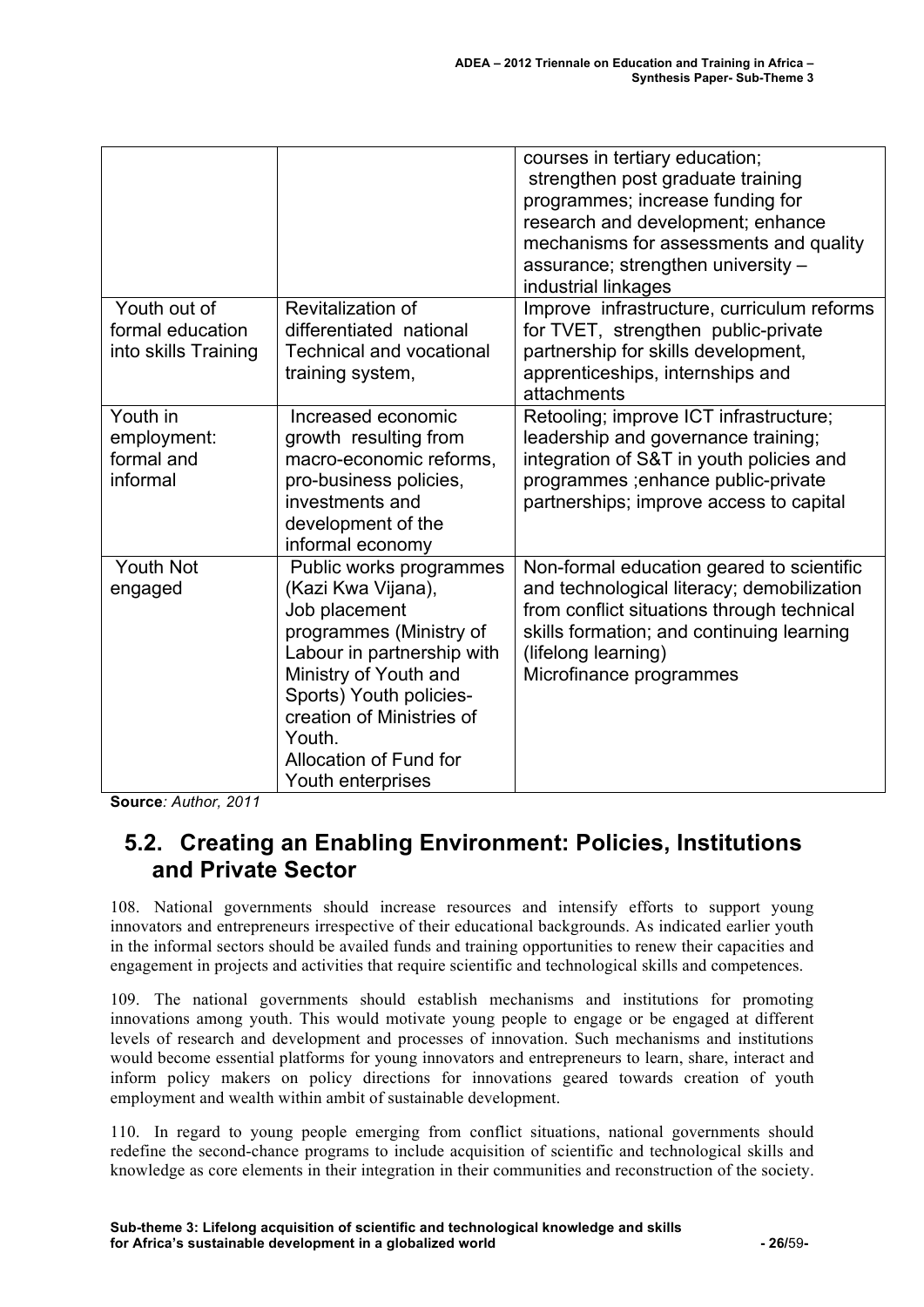Conflicts and wars in some parts of Africa destroyed not only the economy but also rendered young population unskilled, idle and poor. Majority youth missed schooling opportunities for prime years hereby becoming unskilled, unproductive and unemployable. Re-defining second- chance programs for youth at risk of violence and those emerging from conflict situations, offers great opportunities to prepare them for lifelong acquisition of relevant skills and competences necessary for gainful engagement or employment.

111. The role of private sector in stimulating economic growth is well recognized in Africa, despite the fact that it is still underdeveloped in many countries. Private sector promotion strategies are not necessarily geared to employ highly skilled labor (partly because of technological constraints). Offshoring and outsourcing strategies implemented in North African countries as well as in some SSA countries (Senegal, Kenya, Ghana and South Africa) which provided job opportunities for unskilled and middle-skilled workers can be considered as a good illustration. Few countries have implemented a global strategy to enable employment for university graduates. Morocco and South Africa have taken some actions in this regard and more university graduates could enter this segment of the labor market. The partnership with the public sector can become a creative channel for acquisition of skills and learning needed for employment in the first instance, and entrepreneurship among young graduates.

112. Although this is a challenge, it is also a marked opportunity for developing something new from scratch. In practice, however, such cooperation is not developing on equal terms as companies involved generally view their counterparts as clients. As such, partners are not true partners: education authorities seeking learning reforms are simply differently labeled customers for companies looking for promising markets. This doesn't mean that there cannot be a mutual benefit but it is important that all partners are aware of not just their common interests but also their different agendas. This partnership could also help promote university-industry alliances for employment creation.

113. In Morocco, the private sector plays a growing role is higher education. While there has been a law to supervise private higher education since 2000, about ten decrees to regulate the sector, encouraging finance and taxation are still awaiting promulgation.

114. Country authorities must look into their own specific needs, either through self-developed monitoring mechanisms or with external support, before they enter into advanced negotiations with private sector partners. They must insist on tailor-made learning programs and training but make sure that these follow internationally accepted standards.

## **5.3. Emerging Issues and Action Points**

- Articulation and implementation of comprehensive and inclusive policies and mechanisms to build scientific, technological and entrepreneurial capacities of youth for socio-economic transformation of Africa societies.
- National governments to expand opportunities for scientific and technological exchanges especially among graduate students and young scientists, regionally and through south- south linkages.
- Widen opportunities for young scientists to access to research funds and fellowships for further studies and improve their capacities for research and innovation
- Improve ICT infrastructure at all levels to facilitate access to knowledge acquisition, creativity, and innovation among youth.
- More impact evaluations of programs seeking to integrate youth in the labor market are needed.!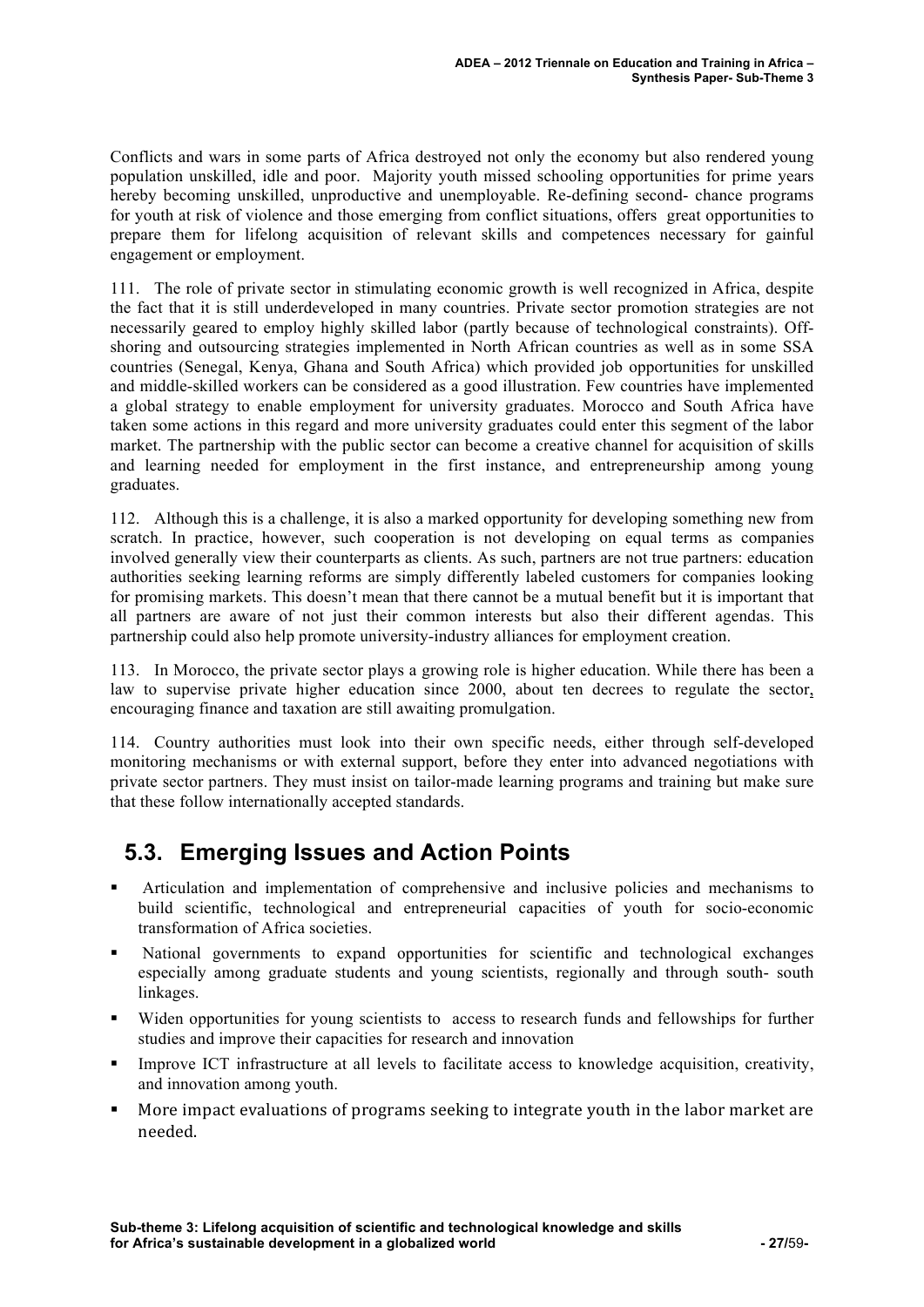Create partnership for science and technology in involving national governments, regional economic communities, private sector, international agencies, civil society institutions and grassroots communities.

## **5.4. The Way Forward**

115. Since young people constitute more than two-third of the population in Africa (about 78 percent in 2010), it is imperative that their energy, creativity and innovativeness are harnessed for sustainable cultural, socio-economic and political development in Africa. Africa needs to go beyond provision of formal education and training opportunities to young people to critically reflect what happen to them after school. And not just to think only of those who are privileged to be in the formal education system, but also embrace the out-of-school youth.

116. The challenge is to take a holistic and lifelong approach to societal acquisition, adoption of scientific and technological knowledge and skills for innovation focusing on creation of jobs, valueaddition to natural resources and overall wealth creation for the majority of the population. The achievement of MDGs is central to this approach. Hence investments in all aspects of the youth development should be central to any country's vision and strategy. This should be the core of any strategy and programmes geared towards advancement scientific and technologic al capacity of young people and society. In this way Africa would benefit from the demographic bulge which was observed earlier in this synthesis paper. The report of the ADEA Youth Consultation has a pointed of actions that could be taken to bring youth into the center of development. Ignoring the youth potential is to deny Africa its most precious resource for sustainable development.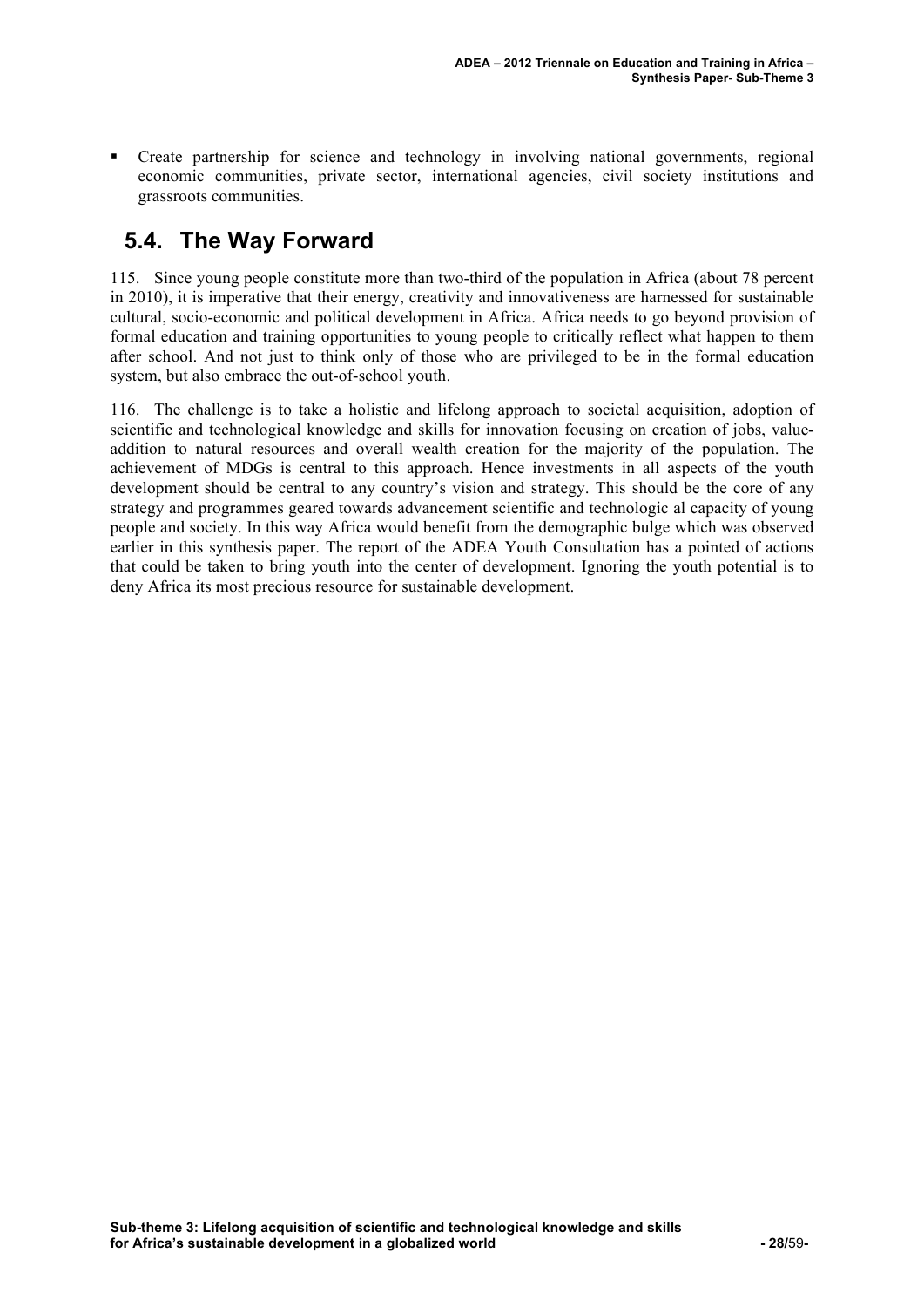## **6. TERTIARY INSTITUTIONS: RESEARCH, INNOVATIONS AND LINKAGES.**

117. Tertiary education is highly valued in Africa. Competition for the available places is very intense. The proportion of household income and national budgets allocated to tertiary is indicative of the high demand and value placed on access to tertiary education. However, despite the rapid expansion of tertiary education institutions in the last two decades and increased resources allocated, Africa remains the only region in the world with the lowest proportion of higher education cohort accessing tertiary education. In 2011, only 6 percent of appropriately age cohort was able to access higher education (Table 3). This was a slightly increase from 5 percent in 2005 (UNESCO, 2011 EFA GMR; World Bank, 2009 b). This is well below other regions where the appropriate age groups accessing higher education are over 60 per cent (UNESCO, 2011 EFA GMR). Africa is far from providing adequate opportunities to those who need tertiary education. The intense competition for the available places has led increasing number of students to seek educational opportunities in North America, Europe, Asia and Australia (Varghese, 2008). Within Africa this phenomenon is also common, with countries like Uganda, Ghana and South Africa being preferred destinations.



**Table 3: Gross Enrollment Ratio (GER) in Tertiary Education in 1999, 2006 and 2007**

#### Source: UNESCO EFA Global Monitoring Report, 2009 and 2010b

118. Nevertheless it should be recognized that a few countries on the continent (South Africa, Tunisia, and Mauritius) are able to provide an increasing proportion of their eligible students with higher education. In discussing equitable access we need therefore to recognize that only a small proportion of African youth aged about 18 to 24 are accessing higher education (World Bank 2009b). This is despite an annual expansion of 8.7per cent in enrolments compared to 5.1 percent for the world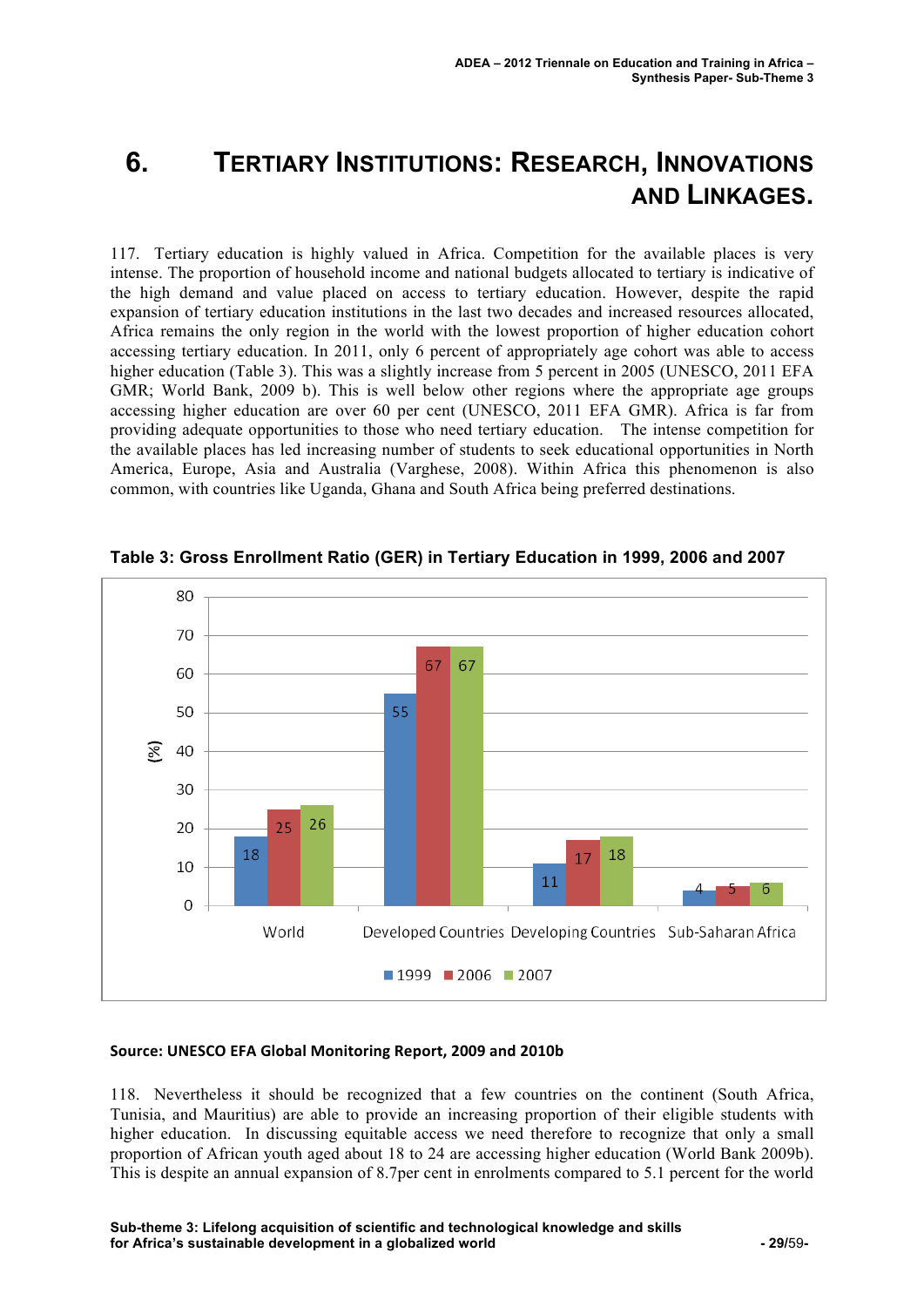in the last two decades. Enrollments at tertiary level in SSA almost doubled since 1999 from 2,136,000 to 4,140,000 in 2007 (Altbach & Salmi, 2011 and UNESCO EFA Global Monitoring Reports, 2009 and 2010b). This figure now estimated at about 6.5 million. The bulk of the students are enrolled in social sciences and humanities.

119. Tertiary institutions are critical to socio- economic development in Africa as they represent concentration of resources and talent (staff and students). Each country in Africa has invested in a number of public universities as a matter of national pride, need to train high level personnel and for research. Universities and other tertiary institutions therefore not only centers for training of high level human resources, but also critical players in research and development enterprise in their countries. They host important laboratories and centers of innovation. In many countries they are integral part of national research and innovation system. In light of this, the quality of education provided and research undertaken thereof is critical to the realization of national, regional and continental S&T objectives (Kamoun, 2011 and Diarra, 2011).

120. The synthesis highlights a few aspects of tertiary education that are critical to the development and application of scientific and technological knowledge and capacities to research and innovation in Africa. These are: impact of the expansion of tertiary education; the quality of education provided and especially scientific and technological education; concept of centers of excellence and the universityindustry linkages.

## **6.1. Expansion of Tertiary Education**

121. The growth of tertiary institutions in the last two decades has been remarkable. The number institutions is currently over 650 (200 public and 468 private) and increasing. The private sector providers have established themselves as important players in provision of learning opportunities at the tertiary level, accounting for about 18 percent of the total enrollments in the Africa (World Bank 2009b). For instance, in the last eight years the expansion of private universities in the three East African countries has been remarkable. In 2003 there were 15 public universities compared to 40 private universities, while in 2011 the numbers had risen to 21 and 76 respectively. However these data do not include constituency colleges and institutes which eventually will become fully-pledged universities.

122. While private universities in the three countries continue to increase at a higher rate than the public ones, student enrolments in private institutions remain low. Public universities remain dominant in terms of diversity of their academic programmes, public funding, research infrastructure and overall quality of staff and student body.

123. The existing expansion of tertiary education is fuelled by an almost insatiable demand for tertiary education by the increasing number of secondary school graduates and adults interested in improving their qualifications, The rising qualifications for jobs is necessitates acquisition of higher qualifications to compete for the limited opportunities in the labour market. Although the expansion of tertiary education has hardly met the existing social demand, it has nevertheless strained resources, infrastructure and staff in both private and public universities.

124. Higher education institutions have therefore resorted to income generation through commercialization and "vocationalization" of university programmes. Higher education institutions have resorted to entrepreneurial activities in response to reduced government support for the subsector (Bok, 2003 and Mamdani, 2007). Establishment of parallel programmes for students who missed access to public HEIs during merit selection, are willing to pay to be provided with opportunities they missed in the initial selection. This trend tends to compromise the quality of student intake and subsequently learning and teaching (PUIB, 2006).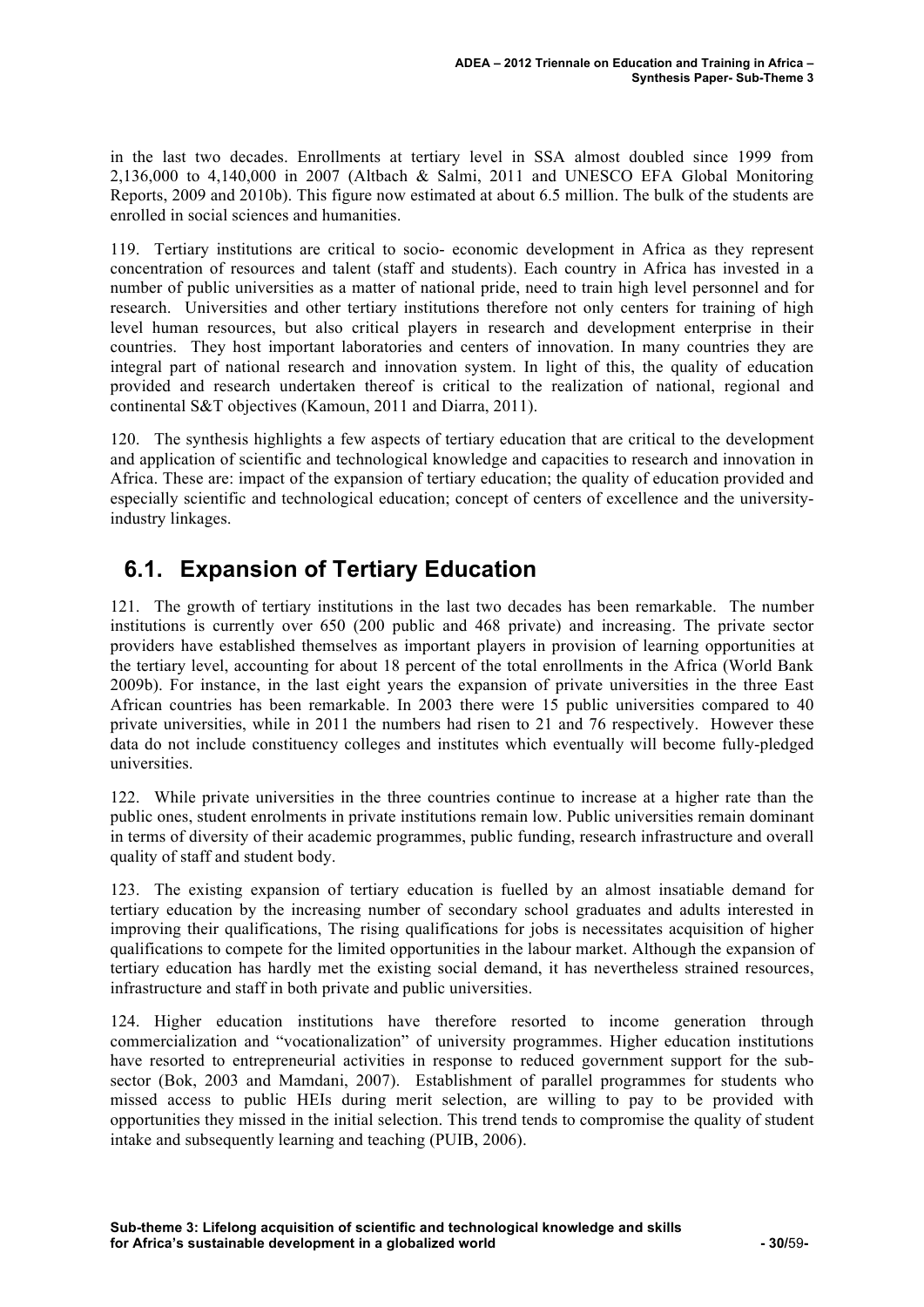125. Intense competition for the limited quality staff, has often led to recruitment of academic staff without requisite qualifications such as PhDs. A straddling phenomenon has therefore emerged whereby staff employed in public universities constantly travel from their primary employer to teach in private universities to supplement their incomes. Private universities in turn recruit of part-time staff to meet staff deficit and minimize personnel costs. Staff development and post- graduate training in many HE institutions is received minimal attention, and almost grinding to a halt (Kinyanjui, 2010).

126. The expansion has also led to a situation of overcrowding in lecture rooms, libraries limited access to ICT and for students taking science minimal exposure and access to laboratories for practical lessons. The situation of African universities has been analyzed extensively by individual researchers, donor agencies, regional organizations and networks (AAU, AfDB, UNESCO, etc) and African governments (Diarra, 2011). The outcomes of these studies need not to be repeated in this synthesis.

127. The changing higher education landscape in Africa is attributed, to a large extent, to the emerging realization of the benefits that can accrue to the continent through enhanced global competitiveness and participation in the knowledge economy. At national level the change is driven by demand for improved qualifications by individuals to compete for promotion and the limited jobs in the labor market. In addition, there is a felt need to redirect education and training of youth and adults towards acquiring scientific and technological knowledge and skills necessary for unlocking Africa's economic potential and reap benefits of integration into the global economy (World Bank, 2003 and 2009b; PHEA, 2008).

### **6.2. Strengthening Capacity for Science and Technology in Tertiary Institutions**

**128.** On the whole the expansion of HE has not given appropriate weight to science, technology, research and innovation. Social sciences and humanities continue to receive the biggest slice of the budget. A balance is required if Africa is to achieve global competitiveness and value-addition to its commodities (Kamoun, 2011).

129. As already observed most of the enrollments in African universities and in particular private universities are in the social sciences and humanities. Hence there are limited investments in sciencebased and technology programmes and courses (Juma et.al, 2005; PUIB, 2006; World Bank 2009b). Consequently there is an urgent need to reorient African universities and other tertiary institutions towards science and technology to bring out the much needed balance between social sciences and humanities offerings, and science and science-based courses and professions. The required balance cannot be achieved without reforms in secondary education to improve the quality of education and in particular performance in mathematics and science. The change is expected to be gradual, but remedial programmes are required in the meantime.

130. Scientific and technological capacities which are needed at this juncture to unlock the potential of African natural resources cannot be realized without radical restructuring and re- orientation of the universities to focus on increased numbers and output of scientists, engineers and technologists. Increased research output and innovations is imperative. This remains a critical challenge for the continent as evaluation of African outputs in terms of publications, journals, patents, innovations and other indices remain a minuscule compared with other regions of the world (Kamoun, 2011).

131. Issues that need urgent attention are: increased national funding of research; reducing heavy teaching load on quality researchers; minimizing donor dependency; management of consultancy and individualization of research enterprise; installation of up to date equipment, facilities and research laboratories; increased resource allocated to graduate education to replace graying intellectuals while building academic communities through peer mentoring and review. Access to ICT and journals are also critical to uplifting research standards in African universities and institutes.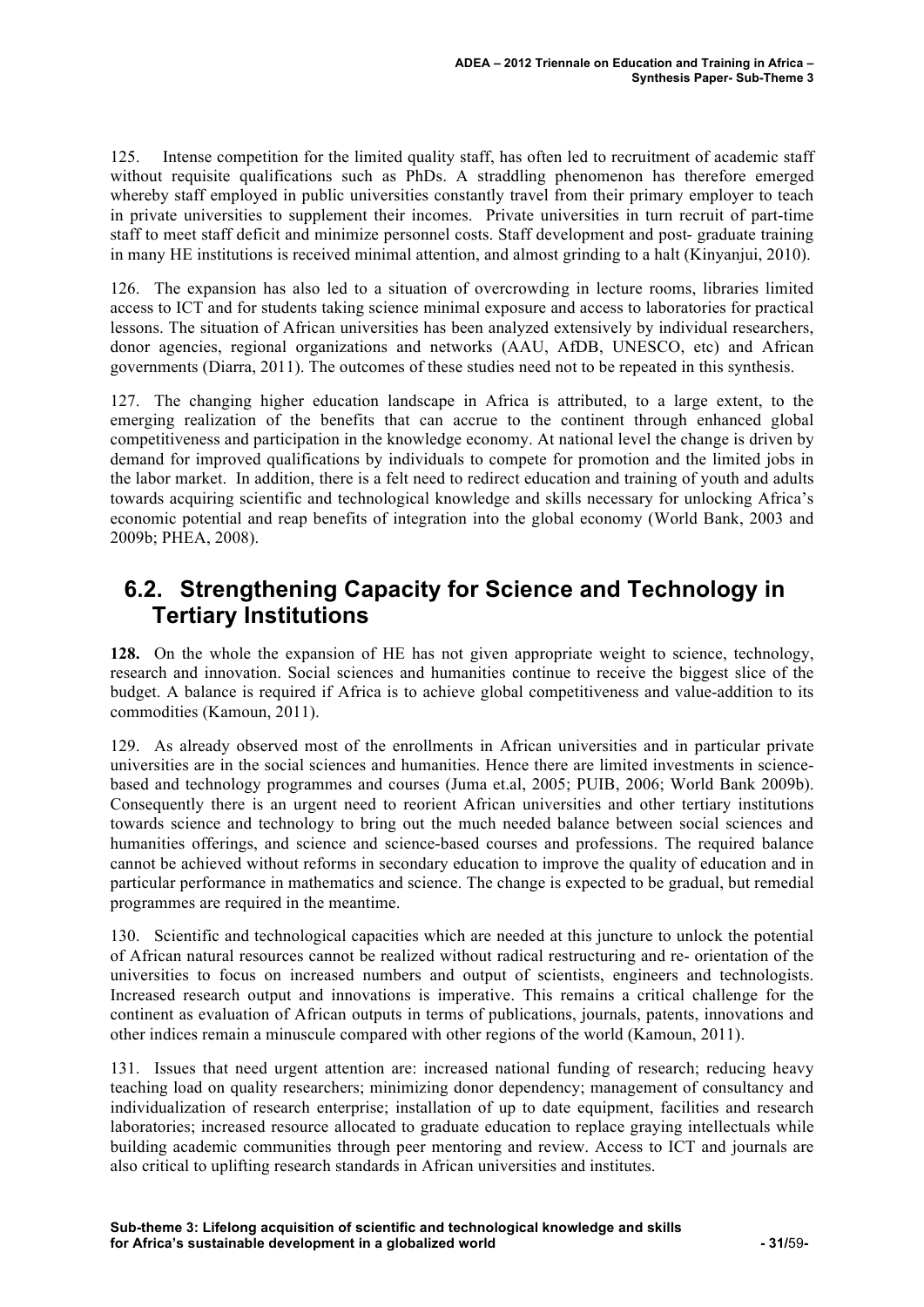## **6.3. Towards a Differentiated Tertiary Education**

132. The ongoing expansions at tertiary level need however to be differentiated to provide diversity of knowledge, competences and skills requirements in growing economies, and to cater for different student abilities and needs. Institutional specialization and concentration is required.

133. These kinds of differentiation could cater for excellence in research and development and benefit from concentrated pool of talents. Given the limited resources available to higher education, differentiation is necessary for effective and accountable utilization of the available resources for R&D, modernization of infrastructure, graduate formation and capacity building of talented scientists and researchers (Hörig, 2011; Kuria et.al, 2011; World Bank,2009b).

134. The nature of expansion of tertiary institutions in many African countries has tended to emasculate development of middle level institutions that produce sub-professional and skilled labour to meet the needs of the industry, and to complement the highly skilled graduates, scientists and engineers. A balanced development of tertiary education to meet the needs of the economy is therefore necessary. A policy rethink on the current approaches to increasing places in higher education is urgent.

135. There is no question that Africa needs differentiated universities, training colleges, research institutes, polytechnics and other tertiary institutions to meet its scientific and technological advancement and other developmental needs. The tendency of institutions to be everything for everybody does not augur well for quality outputs, specialization and innovation. The case studies undertaken under auspices of study on the *Role of Tertiary Education Institutions in the Development of Technical and Technological Capabilities for Employment Creation* has demonstrated the value of institutional differentiation in Ghana and Namibia.

## **6.4. The Challenge of Quality and Quality Assurance (QA)**

136. The quality of the rapidly expanding tertiary education in Africa has been the subject of research studies and many comments (AU, 2007; World Bank, 2009b and 2000; Sabaya, 2004). There is almost near agreement that accreditation processes are weak leading to introduction of courses in fields such as Engineering, Medicine and Law that do not meet required standards and approval of professional bodies. Such courses tend attract fee- paying students interested in entering high status professions.

137. Needless to say not all universities are providing poor quality courses and programmes. Across Africa there are universities doing excellent teaching, research and community service, although in global rankings they do not necessarily reach the top of the ladder.

138. The study by the German Academic Exchange program (DAAD) and the Inter-University Council of East Africa (IUCEA) entitled *"Regional Cooperation for Quality Assurance: The IUCEA/DAAD East African Quality Assurance Initiative"* is a collaborative initiative of German institutions, ICUEA, and commissions for higher education in Kenya, Tanzania and Uganda. The research and training provided underscored the need for universities and tertiary institutions as a whole to internalize QA mechanisms focusing on students, courses given, teaching and learning process and expected results. The study also emphasized the need to strengthening national regulatory bodies as well as regional cooperation and collaboration in QA.

139. The value of this kind of regional cooperation cannot be underestimated, as well as the need for informed leadership, legal and financial support at regional level for sustainability of these kinds of interventions beyond donor funding.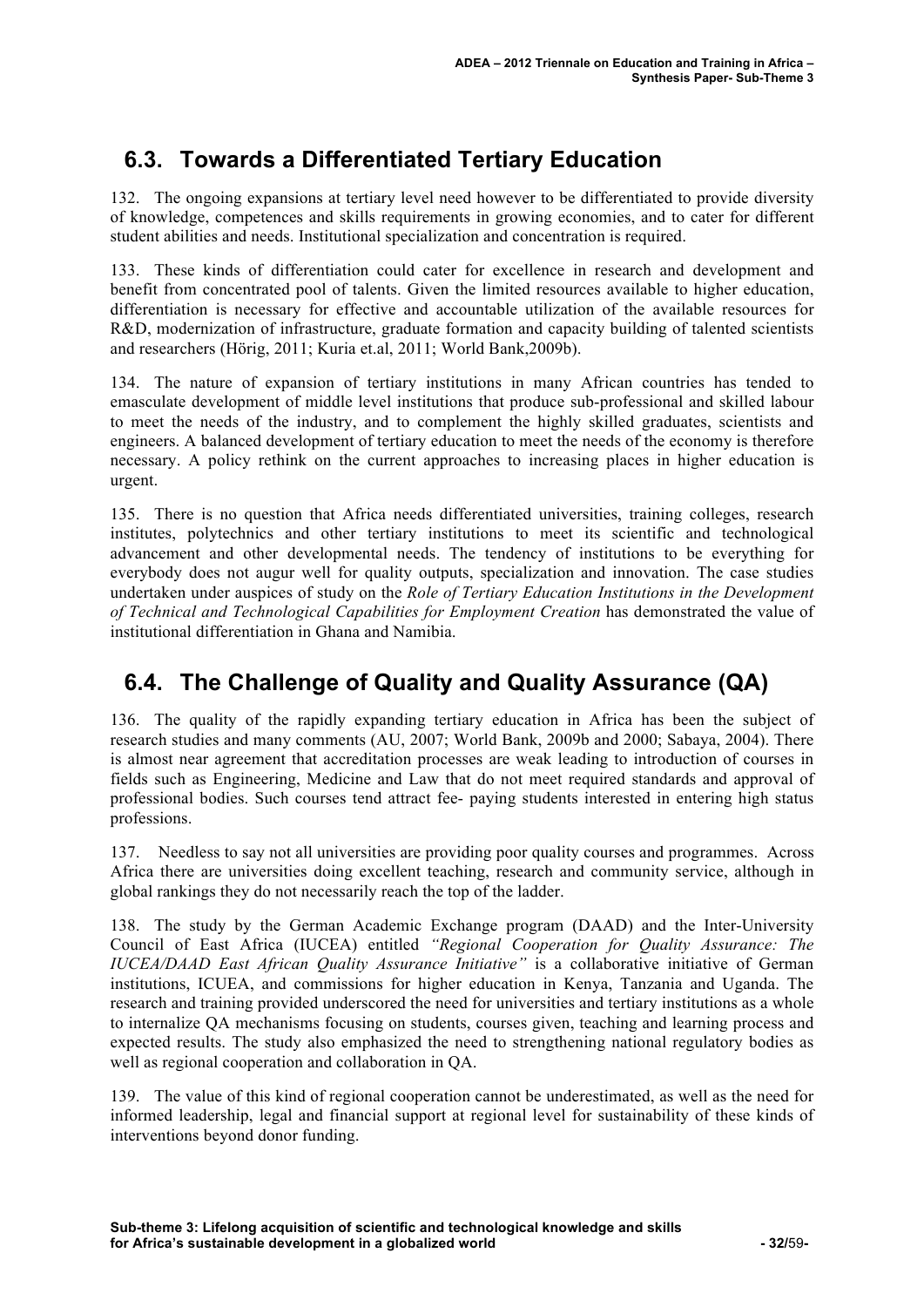140. Comprehensive, independent and effective QA in both public and private universities, the study has underlined, is essential to acquisition of high quality of scientific and technological knowledge and skills. Investing in internal and external mechanism for QA is therefore vital for Africa, if production quality research and innovations needed for socio-economic development are to be guaranteed (AU, 2007; Sabaya, 2004). Other regions can build on the lessons and experiences gained in East Africa.

141. It has been observed that poor quality of teacher education at tertiary level tend to be manifested in poor teaching and learning of mathematics and sciences at lower levels of education. There is need to improve the quality of in-service training of teachers in all tertiary institutions. Effective QA mechanisms can help in improving the quality of teacher education.

142. The ADEA Youth Consultation (2011) emphasized this concern by indicating the need to uplift the overall quality of education provided at lower levels of the education system in Africa. In this way the cycle of poor students being recruited into teacher education institutions and then coming back poorly equipped into the teaching profession can be broken. Quality assurance should be extended to profession development of science and technical teachers as a priority.

## **6.5. The Relevance and Efficiency**

143. The increase in the number of higher education graduates has often been at the expense of quality. Within 10 years (1999 to 2009), the number of higher education graduates in low-income SSA countries has almost tripled (from1.6 to 4.9 million). It is anticipated that this figure will reach 9.6 million in 2020. Only 5% of relevant age group are enrolled in universities in Africa vs. a world average of 25% (World Bank, 2011). Incomplete and low quality education hinder the fair and inclusive participation of African youths in the labor markets causing them to be more likely stuck in low paying, low productivity jobs.

144. More investment in education is not always the answer and may only be a delaying strategy. Recent events in Egypt, Tunisia and Libya have showed that despite the government's heavy investments and the country's rapid expansion of primary, secondary and tertiary education, schools and universities are producing graduates lacking the skills they need to succeed in employment markets.

145. In Sub-Saharan Africa, large amounts of funding have been dedicated to infrastructure inputs for schooling (e.g., school buildings) and much less to quality inputs (e.g., teacher training) and more cost-efficient models of schooling such as e-learning and twinning. This has left the continent with a largely unfunded traditional schooling model and poor education policies producing large cohorts of graduating students and few skilled youth that can cater to the needs of Africa's 21st century labor market.

146. The reinforcement of scientific skills in higher education sector must be focused on relevance. In the past, the relevance of an educational system was equated with quality, and quality was in turn judged according to theoretical principles. Today, the conception of quality has changed; it's the mastery of specific skills that match the ambitions of the country or the region where the university is located. According to the World Bank document on higher education in Africa "it is advisable for higher education institutions to incorporate the essential skills necessary for the understanding of science, technology, commerce and society in a series of courses for all university students." We have to move beyond the teaching of science as a separate discipline in universities and towards the adoption of an approach that fosters "scientific culture".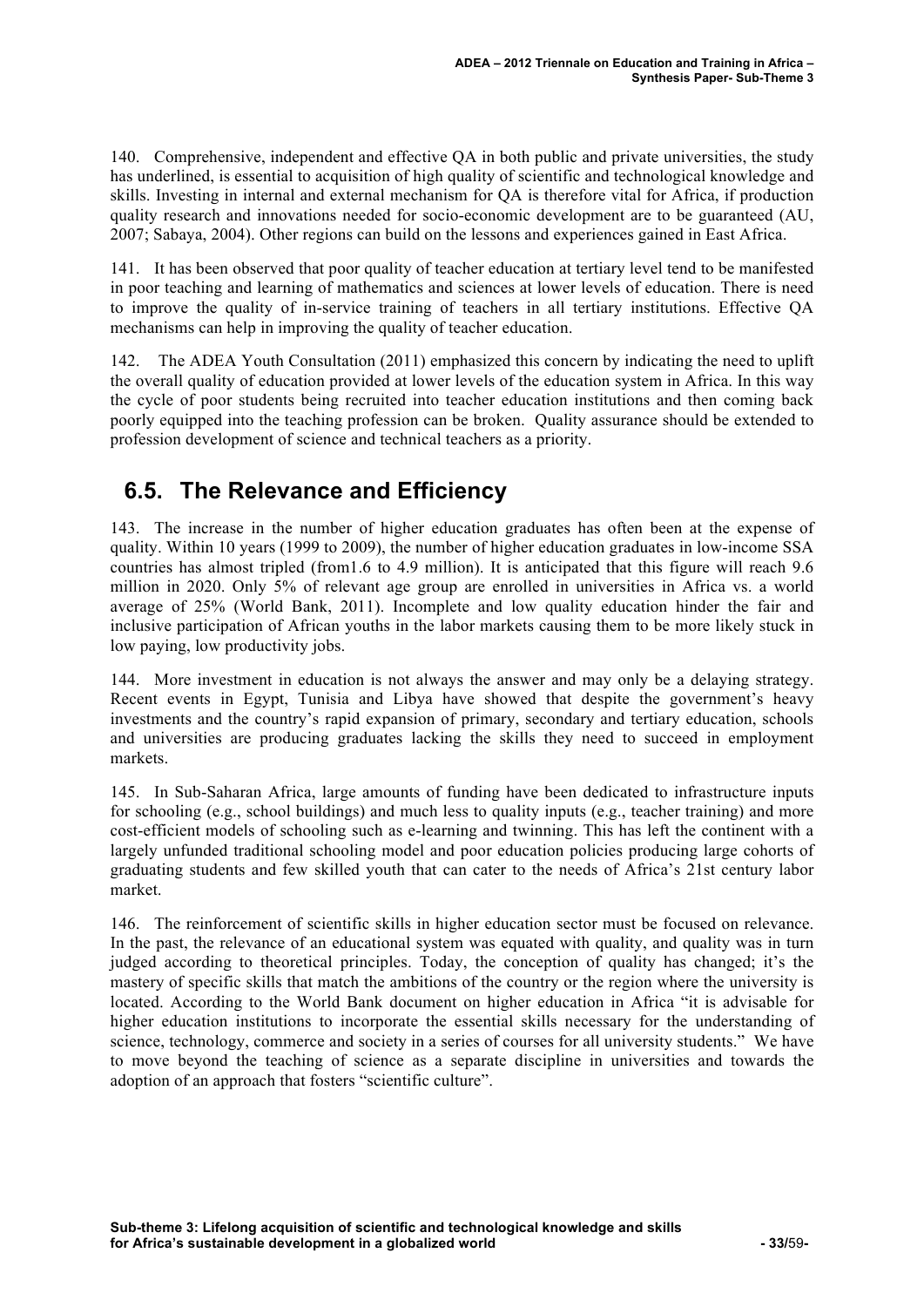## **6.6. Building Centers of Excellence (COE) in Science and Technology**

147. A continuing challenge is not only to improve overall quality of education and professional training in African universities but also to create COEs in post graduate training, post-doctoral exposure and research and development. Efforts geared towards this are notable at national, regional and international levels. The establishment of African Institute of Science and Technology (AISTI) and the proposed Pan-African University are initiatives intended to harness Africa's talent in a collaborative manner by utilizing limited resources effectively through concentrated endeavor in critical and strategic fields of development (Namata, 2012).

148. It is however, important to recognize that opinions are varied on value and modalities of operation of COEs in Africa. It is in this context that DAAD initiative to start five Africa-German COEs should be evaluated. The objectives of initiative are to pursue capacity building, strengthening educational quality and improve research output in the cooperating universities. These efforts are bringing German experiences in a number of African universities- to build capacities in Micro-finance in DRC, Logistics and Transport in Namibia, postgraduate studies in Law in Tanzania, Research and Criminal justice in South Africa and Development Studies and Health Research in Ghana.

149. A study focusing on the concept of COE and experiences gained in the five collaborative projects has been prepared for the 2012 Triennale hopefully to stimulate vibrant discourses and sharing around the idea of how COEs can strengthen African universities' capacities in research and post graduate training. Where these initiatives have taken, a lingering question is how to measure their success. Indicators of success, like in any other S&T institutions, should be worked out to accompany the interventions.

150. The idea of centers of excellence is alive and it is hardly settled despite the many and varied exchanges on the continent (Nordling, 2009; Mugabe, 2008; AU/NEPAD, 2007; Urama et.al, 2010)

### **6.7. University-Industry Linkages: The Challenge and the Promise**

151. A great deal of interest has emerged on the issue of linking universities to productive sectors of the economy (Kruss, 2006, AAU&AUCC, 2011). Two contributions were prepared on this topic for the Triennale; AAU and AUCC prepared a paper entitled "*Strengthening Linkages between Industry and Higher Education Institutions in Africa*." and a team headed by Paschal Mhiyo prepared a contribution entitled, *The Role of Tertiary Education Institutions in the Development of Technical and Technological Capabilities for Employment Creation in Eastern, Southern and West Africa: selected Case Studies.* Both studies focus on various dimensions of this complex relationship. The few findings are noted:

- A definition of what constitutes university-industry linkages should be tailor-made to African economies, especially the informal sector where the size of industries is often small and producing for a limited market. However the interests of various players: government, universities and economic actors should be incorporated the relationships.
- University-industries linkages were most notable in agriculture and agribusiness, ICTs, environmental management, computer engineering, and banking. The studies noted there was less collaboration in manufacturing, pharmaceutical, mining and entertainment sectors.
- While oil and mineral extraction activities account for a large proportion of productive sector activities of number of African economies there practically no discernible university-industry linkages.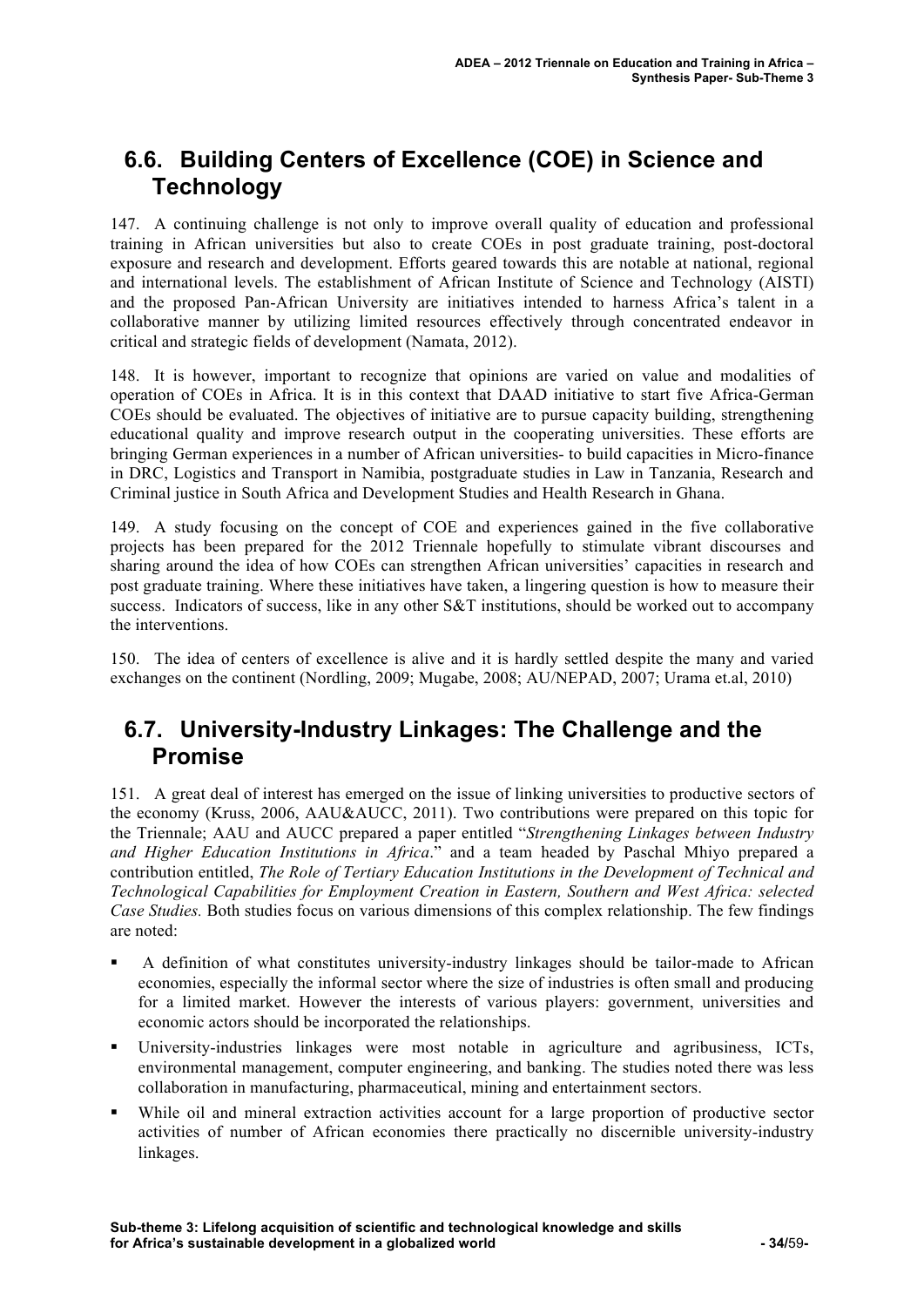- Few universities have established science parks and technology incubators where they could showcase their research findings and innovations to interested entrepreneurs.
- Universities should articulate policies and rules to guide and govern the complexities of the relationships between them and productive sectors.

152. The papers have also recommended radical changes on how universities relate to various players in the economic sector to improve collaboration, dissemination and adoption of innovations emanating from research findings. This synthesis cannot do justice to the insights the two studies have given to this important topic. However we would like to draw attention of policymakers and researchers the changes required in policies, mindset and management structures in the universities to facilitate dialogue and sharing of experiences with the productive sectors of the economy in order to enrich linkages between universities and key players in the economy. The study by AAU and AUCC has thus argued:

> *Creating a conducive, enabling environment for supporting linkages with the productive sector requires a multidimensional approach… Strengthening linkages with the productive sector should ideally go hand in hand with parallel efforts which include inter alia strengthening research governance and management, science and mathematics education, and graduate training at doctoral degree level. On the private sector side, industries also need to be brought on board as more active partners, while governments need to take responsibility for architecting a national innovation system with appropriate frameworks and policies to govern and incentivize universityindustry interactions (AAU and AUCC Study, 2011)*

153. Farouk Kamoun (2011) strongly argued that education and research institutions and the production sector constitute two critical components of the national innovation system. Hence building linkages between them should be closely cultivated and nurtured rather than left to chances or whims of a few researchers!

154. There must be no break in continuity between academic teaching and the teaching of technology or between higher education, including all its sectors, and the productive sector. In the approach to differentiation that leads not to a fragmentation of teaching institutions but on the contrary to greater complementarity between them. Moreover, the opening up of higher education to the needs of the labour market must be reflected in teaching and research that is more relevant.

155. In other words, ST&I development demands greater innovation at every level of the production, from knowledge production to economic production. This greater relevance must necessarily be reflected in a reinforcement of lifelong learning. Just as researchers must focus their research on what the market needs, technicians must be able to master the skills necessary to adapt the results of research and to convert them into practice capable of influencing all actors in the productive sectors.

## **6.8. Transfer of Technology**

156. A simple definition of technology transfer is the "transfer of the results of academic research with the aim of marketing new products and services." It is therefore possible to refer to technology transfer as the objective of any programme to reform the structures of higher education in order to make it the main driver for sustainable development. The expression "lifelong acquisition of scientific and technical skills for the sustainable development of Africa in the context of globalisation" covers the concept of technology transfer as an approach that makes scientific research a genuine contribution to palpable technological progress that can be converted into real innovation in every domain linked to development.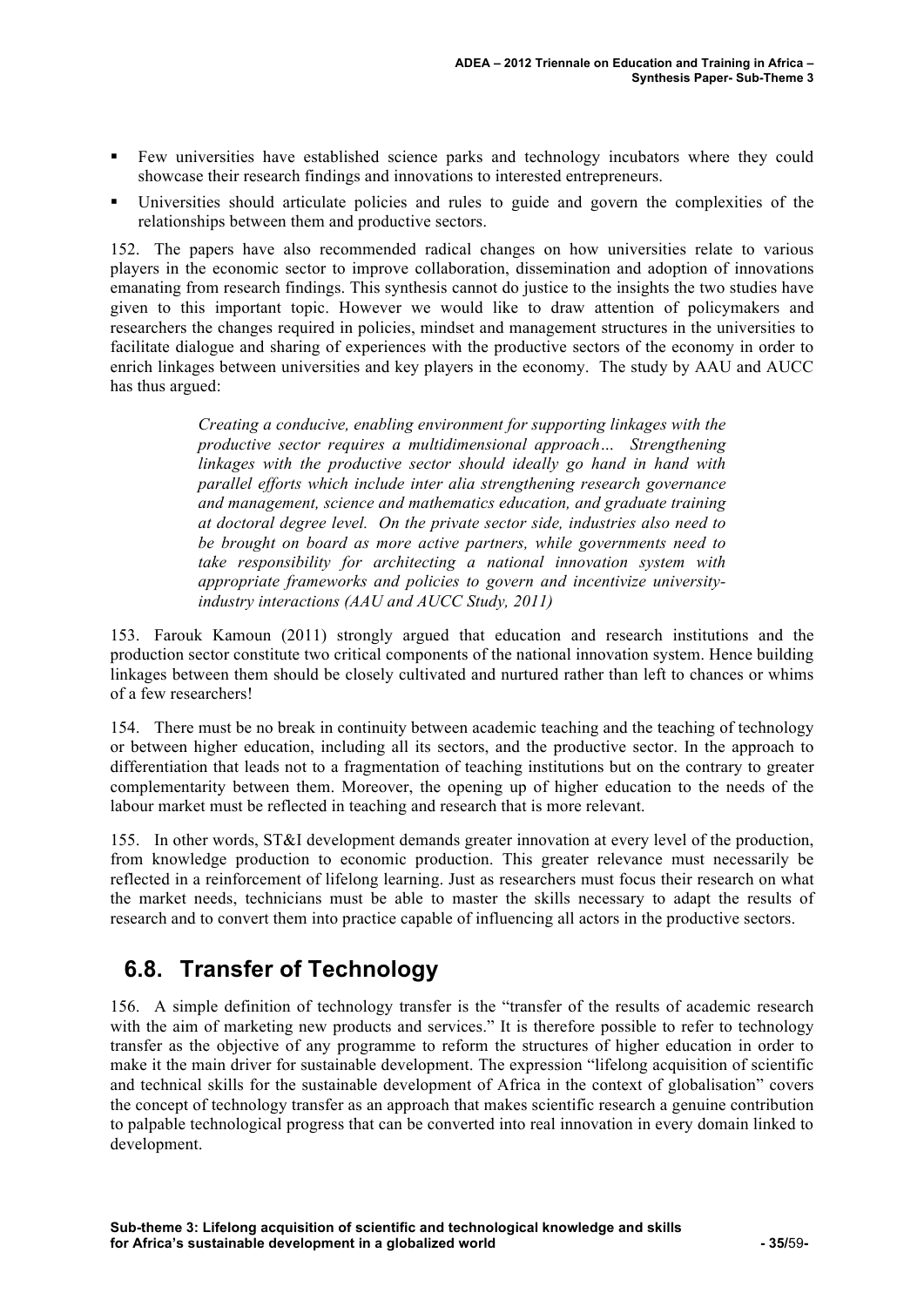157. In the African context, technology transfer has often been seen as an impediment to the introduction of national systems for innovation, technology" has been equated with technology imported from developed countries. In that sense, technology transfer means African dependence on technology-producing countries. Technology transfer is generally seen as a one-way process whereby the developing world gains access to products or expertise produced and owned by the developed world. However, there is nothing to stop Africa producing its own research and transforming it into an engine for development by turning it more towards technological production.

158. For transfer to be complete it is not enough for it to occur at the level of knowledge; it must also include the transfer of expertise. The development of the non-formal and informal sectors of education and the promotion of the lifelong acquisition of scientific and technical skills are necessary to the success of a TT plan. An example of this is the introduction of technology transfer in the agricultural sector, which involves transfer to a population group that is often a stranger to technological and scientific sectors. "The low productivity in the agricultural sector is due to low levels of adoption of technologies and their ineffective application, essentially because of insufficient mastery. These problems are directly linked to ineffective and inefficient mechanisms of technology transfer rather than the total absence of appropriate technologies. This situation makes it necessary to identify, explore, understand and control the interaction between a proposed technology and the physical, economic and social environment in which it will be used."

159. Given the high cost of TT in specific areas of science,( along with market research, marketing operations), African countries, with limit resources, wishing to introduce a technology transfer system can opt for the creation of a consortium of institutions in which the member countries share a central office (TTCO).

160. South Africa's experience offers an example of the way political will can guide scientific research towards the creation of a TT system. The government introduced a new strategy for R&D to build robust links between its emerging system for technology transfer and its research system. This lead to the building of a new culture of innovation in every research community and ensure that all the benefits of research (including those that are social rather than commercial) were understood and used. The Southern African Research and Innovation Management Association was set up with the aim of being at the cutting edge of the national research and innovation capacity-building effort

## **6.9. Expected Action Points**

- Increase strategic investments in higher education by governments in partnership with private sector in science and technology. Incentives and funding should target for students and institutions moving into strategic fields in socio-economic development.
- Revitalize universities' research functions and capacities, maintain reliable EMIS and institute collaborative platforms to promote innovations and entrepreneurship
- Build collaborative partnerships with industry/ economic productive sectors to build and strengthen capacity to utilize STI for sustainable development
- Establish interdisciplinary research and training centers of excellence within and outside universities with emphasis on S&T and articulate benchmarks to be achieved
- Increase support for post graduate training programmes and postdoctoral fellows in  $S&T$
- Promote knowledge and best-practice transfer
- Build capacities of universities and other tertiary institutions to raise, manage and utilize research funds. This would bring into research and development process efficiency, accountability, effectiveness in utilization of the available resources for research, innovation and transfer of technology.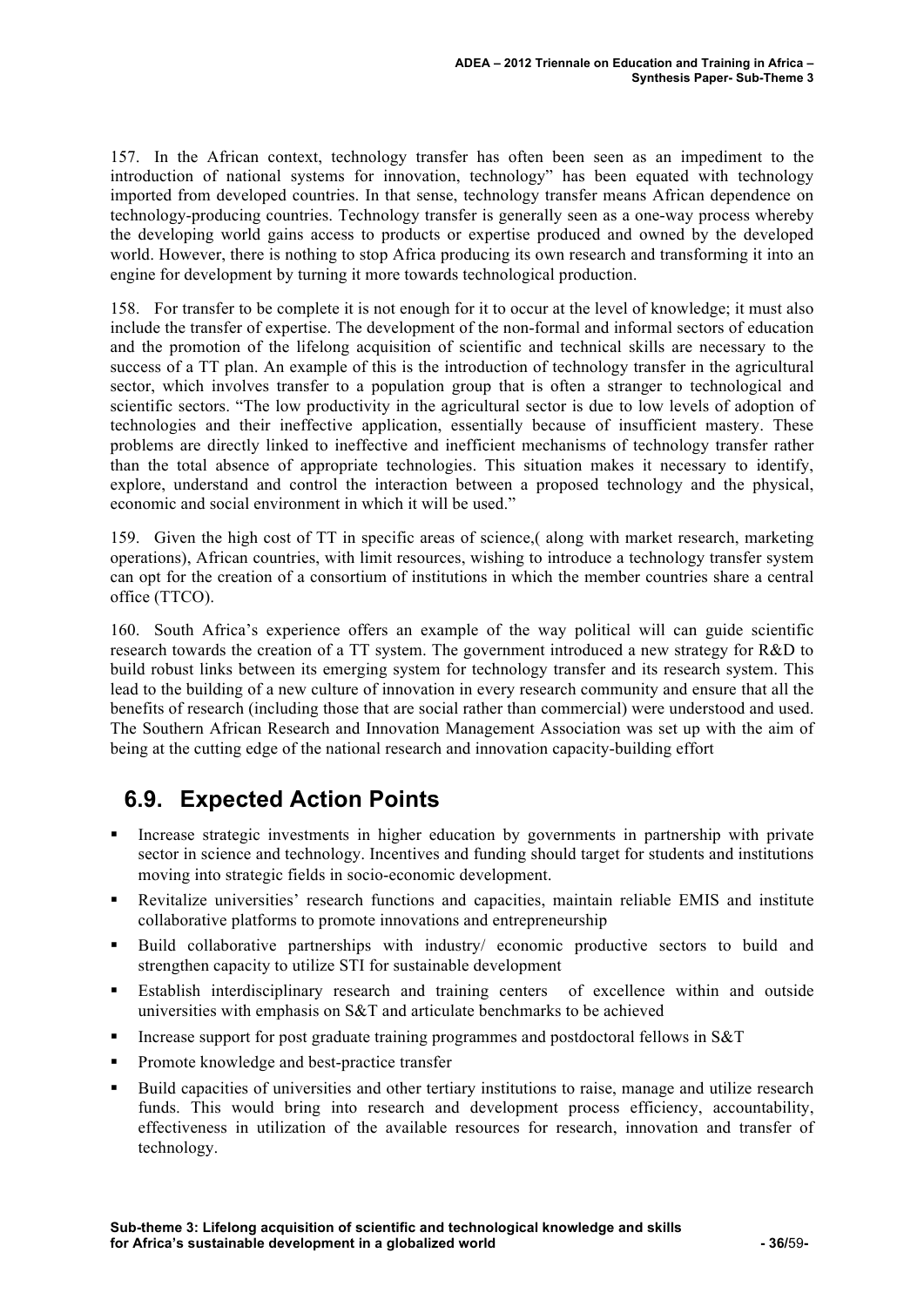### **6.10. The Way Forward**

161. The requirements for accelerated socio-economic development in Africa bring into focus multiple challenges facing tertiary education. First, the traditional concept of university inherited at independence must be interrogated and expanded to embrace new ideas as well as the increasing numbers of secondary school leavers desirous of accessing higher education. Serious reforms are required at the tertiary level in the context of limited resources and challenges of the rising unemployment among university graduates. Secondly the style and structures of governance and management of tertiary institutions has to change to bring in accountability, effectiveness and efficiency in utilization of the available resources. Thirdly, learning and teaching processes and the courses offered have to be reorganized to give priority to acquisition of scientific and technological knowledge and skills for innovation and value addition to African natural resources. Fourthly, increased and diversified resources for tertiary education and training are needed. Hence strong public-private partnerships (PPPs) need to be forged to improve quality and relevance of programmes offered and research undertakings. Dynamic partnerships to link universities to productive sectors are critical in bringing products of research to the service of society. In addition, there are a number of gaps between research and policy that must be bridged such as (i):Limited policy relevant research; (ii) Insufficient access to research; (iii) Ineffective communication by researchers; (iv) An underemphasised but very important area is the limited understanding by policy makers, politicians and incapacity of overstretched bureaucrats to absorb research and (v) improving the demand for evidence in a systematic and rigorous way (B. Jones: Linking research to policy, AfDB working paper ,2011).

162. Fifth, the initial formation of teaching and research staff should treated as a priority, to be complemented thereafter by continuing education to re-engineer, retool and sharpen their capacities to meet the rapidly changing needs in research, knowledge and skills.

163. Finally, student orientation and learning habits need also to change so that they can acquire critical skills and abilities to continue learning even beyond their tenure in the tertiary institutions. These initiatives and programmes should however be fully anchored in credible mechanisms for quality assurance, evaluation and assessment.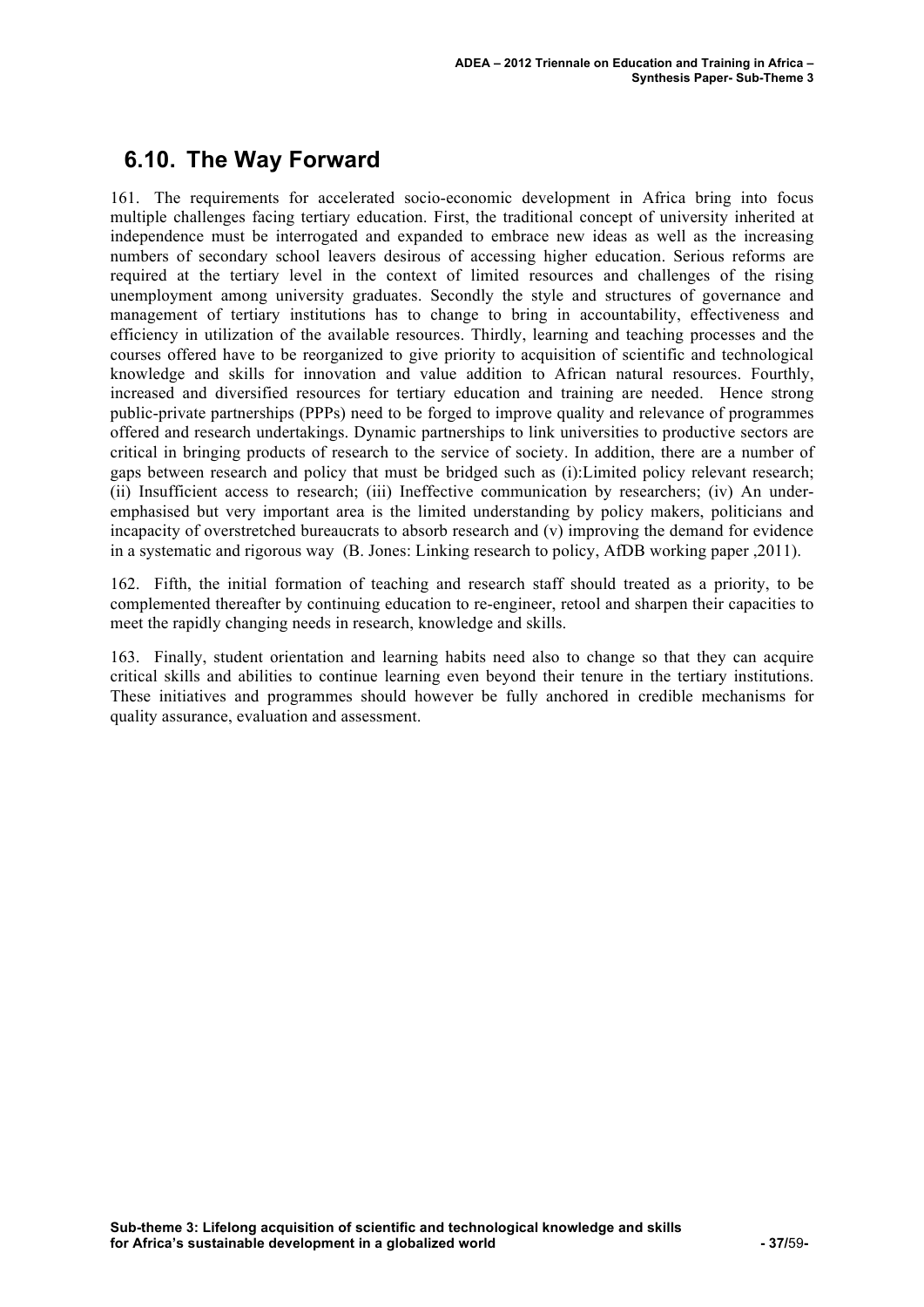# **7. EXCLUSION AND INEQUALITIES IN ACCESS TO SCIENCE AND TECHNOLOGY.**

164. The equalities in access to education and subsequently to science and technology related fields tend fall into three broad categories: gender, regional and socio-economic status. These equalities are intertwined and tend to reinforce each other. This synthesis however gives more attention to gender inequalities as other forms of exclusion require focused policy and research attention to generate better and systematic data.

165. Studies by the Forum for African Women Educationalists (FAWE) entitled, Strengthening Gender Research to Improve Girls and Women's Education in Africa and FAWE Gender in Higher Education Research Synthesis for ADEA Triennale form key contributions to the Triennale debates on the issues of gender access to scientific and technological opportunities. The studies provide useful data and analysis.

166. Other forms of inequalities have not received the same systematic and intense policy and research attention. Anecdotal evidence seem to suggest that these forms of exclusion are becoming solidified especially in the higher echelons of the education system and are likely finding manifestation in the way opportunities and incomes are distributed in the society.

## **7.1. Gender Inequalities**

167. The last two decades have witnessed remarkable expansion of higher education opportunities in Africa as well as other regions of the world. Globally, recent expansion of places in tertiary education went to women (World Bank, 2011b). However in Africa this has not been the case. The expansion has hardly dented gender inequalities in most of African countries, with exception of four countries, Cape Verde, Mauritius and Namibia. The enrollments in these countries have surpassed gender parity indicating more women are being enrolled at the tertiary level (AfDB, ECA, UNDP and AU, 2011).

168. Table 4 below shows global trends in gender parity in the period 1999 to 2007. The data indicates that while developed countries have achieved gender parity in tertiary education, developing countries still have some catching up to do before reaching this benchmark. It is obvious that the expansion and interventions which have been undertaken have not made great headway from a regional perspective. However, differences between countries are discernable. It is in this overall context that gender inequalities in science and science-based professions should be analyzed and evaluated.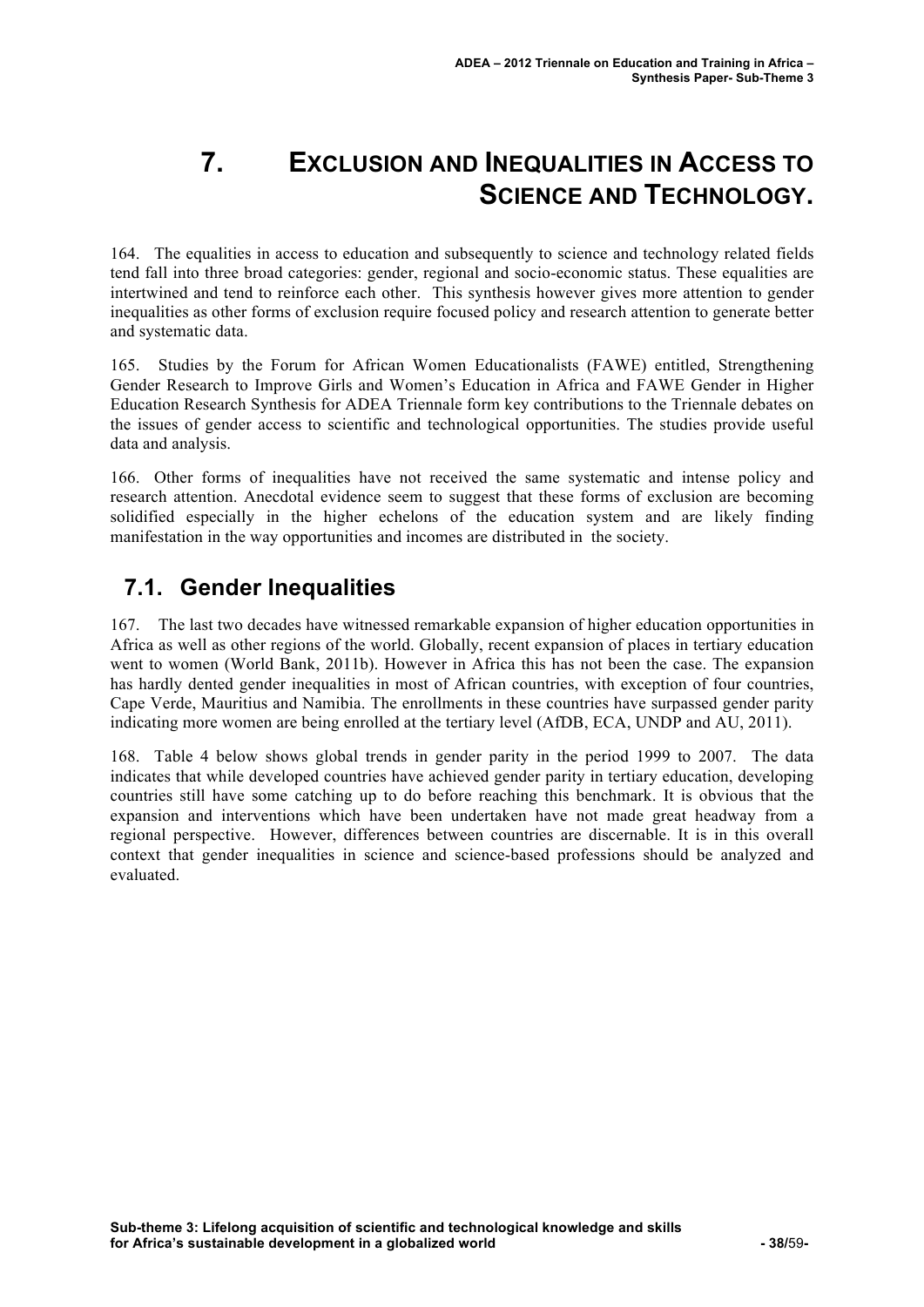

**Table 4: Gender Parity Index (F/M) in Tertiary Education (1999, 2006 and 2007)** 

#### **Source**: *UNESCO EFA Global Monitoring Report, 2009 and 2010b*

169. Below we shall summarize the existing and emerging patterns utilizing data and experiences gained from studies undertaken by FAWE in Ethiopia, Kenya Lesotho, Nigeria, Senegal and Zimbabwe. These however shall be supplemented the findings and insights from other studies and reports.

170. Since inception of FAWE two decades ago and other advocacy initiatives, gender inequalities in education have received a great deal of attention in policy debates, research and literature. It is not possible to summarize the intense and very rich debates that have gone on or the tremendous achievements made, but we would like to highlight the emerging patterns of gender inequalities in access to science and science-based courses in tertiary education institutions. The purpose is to indicate how these patterns influence access to scientific and technological careers and research.

171. Enrollments patterns in Lesotho and Swaziland (Table 5) are almost similar, while those of Kenya and Zimbabwe take a pattern of their own. University women enrollments in Lesotho and Swaziland show strong presence in social sciences, education and health care (above 50 percent). In Kenya and Zimbabwe women enrollment in these programmes are below 50 percent indicating continuing male dominance in these fields.

172. In the sciences Lesotho and Swaziland enrolment have a strong show for women with a third being female, while in Kenya and Zimbabwe the proportions are about a quarter, showing serious exclusion of women. In every programme analyzed, women fare badly in Kenya and Zimbabwe than their counterparts in Lesotho and Swaziland.

173. Admission data to Kenyan universities in the last four years show the same pattern in terms of low enrollment in science-based professions like medicine, bachelor of education (science), computer science and engineering.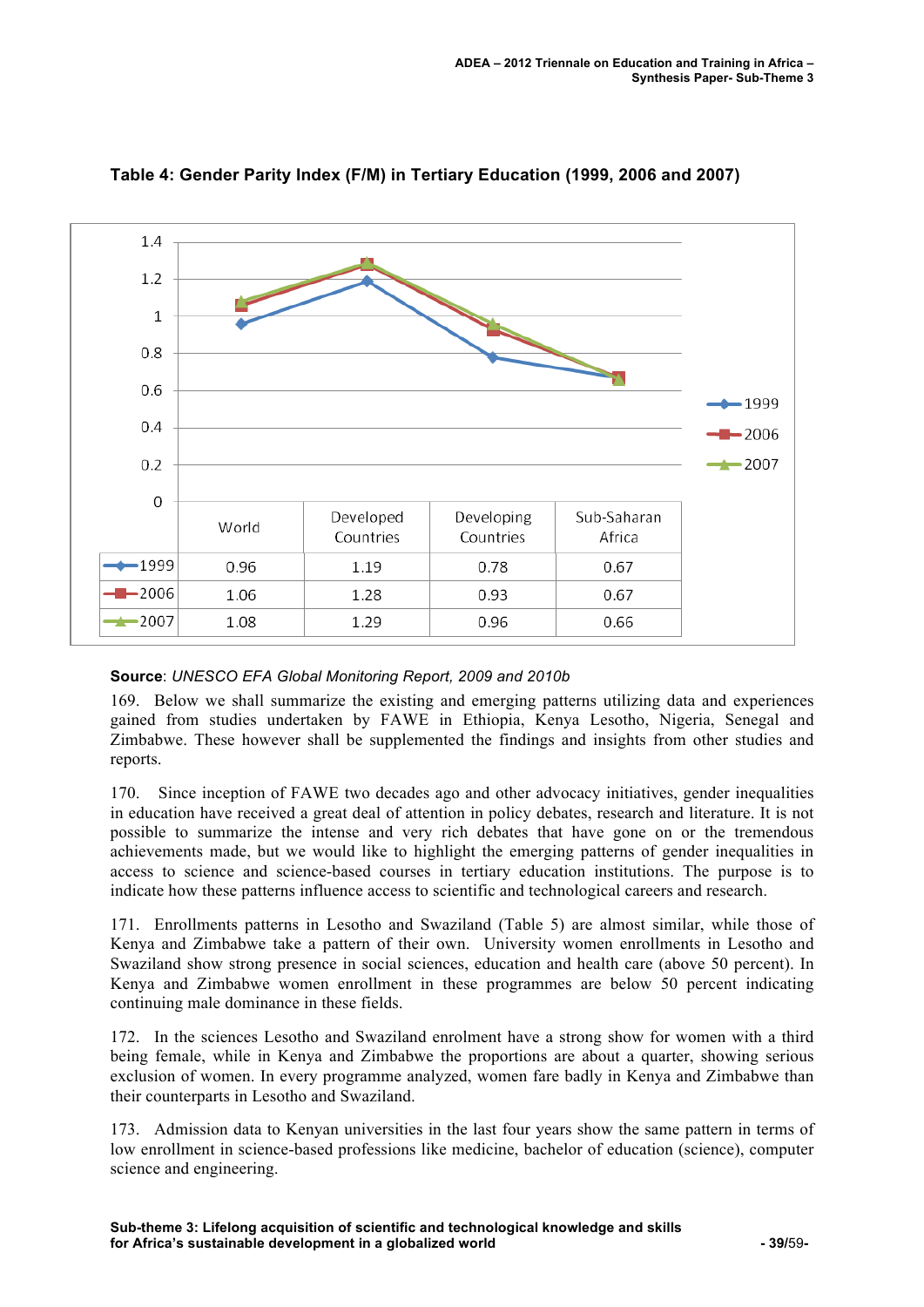|                       | Country    |            |            |            |
|-----------------------|------------|------------|------------|------------|
| <b>Field of Study</b> | Lesotho    | Kenya*     | Zimbabwe   | Swaziland  |
|                       | Female (%) | Female (%) | Female (%) | Female (%) |
| Social sciences       | 50.0       | 47.0       | 38.7       | 46.0       |
| Education             | 68.0       | 47.7       | 46.7       | 55.0       |
| <b>Sciences</b>       | 30.0       | 23.5       | 25.3       | 30.0       |
| Agriculture           | 46.0       | 30.0       | 28.8       | 41.0       |
| Health and            | 94.0       | 41.2       | n/a        | 51.0       |
| welfare               |            |            |            |            |
| Engineering           | n/a        | 15.0       | 6.2        | n/a        |

#### **Table 5: Enrollments in Various Courses and Programmes of Study by Gender**

**Sources**: UNESCO, 2005; FAWE Studies, 2011

#### N/A Data not available

\*Data based on two institutions (Jomo Kenyatta University of Agriculture and Technology and Kenyatta University- FAWE Studies)

The data provided above, is to a large extent consistent with data from two higher education institutions in Kenya, Kenyatta University and Jomo Kenyatta University of Agriculture and Technology (FAWE, 2011).

174. The patterns to note in higher education enrollments are the low women enrollments across board in tertiary institutions in most African countries. This is a reproduction of the disparities at secondary school level and poor transition rates from secondary to tertiary level (UNESCO, 2007b). The low enrollments in tertiary courses that require mathematics and sciences are a consequence of low enrollments and poor performance in these subjects at secondary school level. In this way, gender inequalities in tertiary education in many African countries have persisted despite an increase in the number of tertiary institutions and increased enrollments at this level. This is indicative the persistent exclusion of women to the existing limited opportunities for tertiary education and in particular courses and professions that require science and mathematics for admission.

175. Consequently the proportion of women entering graduate schools is limited, and hence their chances in careers fields of science and technology in Africa (Jeanne, 2011).

176. The key here is to improve girls' performance in mathematics and sciences at lower levels of the education system, and thereby accelerate increased enrolments in higher education and in particular science and technology related courses (ASSAF, 2011).

### **7.2. Underrepresented and Underutilized Potential**

177. The second observation to make is that women are underrepresented in the fields related to scholarship, research and development (UNESCO, 2010; Adam et.al 2010; AU-NEPAD, 2010; UNESCO-UIS, 2006; World Bank, 2011b). It estimated that 29 percent of African researchers are women. Only in a few countries such as Cape Verde, Lesotho, South Africa, Seychelles, Uganda where proportion of women researchers is over 35 % (UNESCO, 2010). In countries where women are underrepresented in careers, they are also underrepresented in access to research and development disciplines. Consequently, women remain underutilized resource in scientific and technological endeavors, including innovation, robbing Africa the potential and talent of women. (Dickson et.al, 2011; Jeanne, 2011; ATPS, 2009).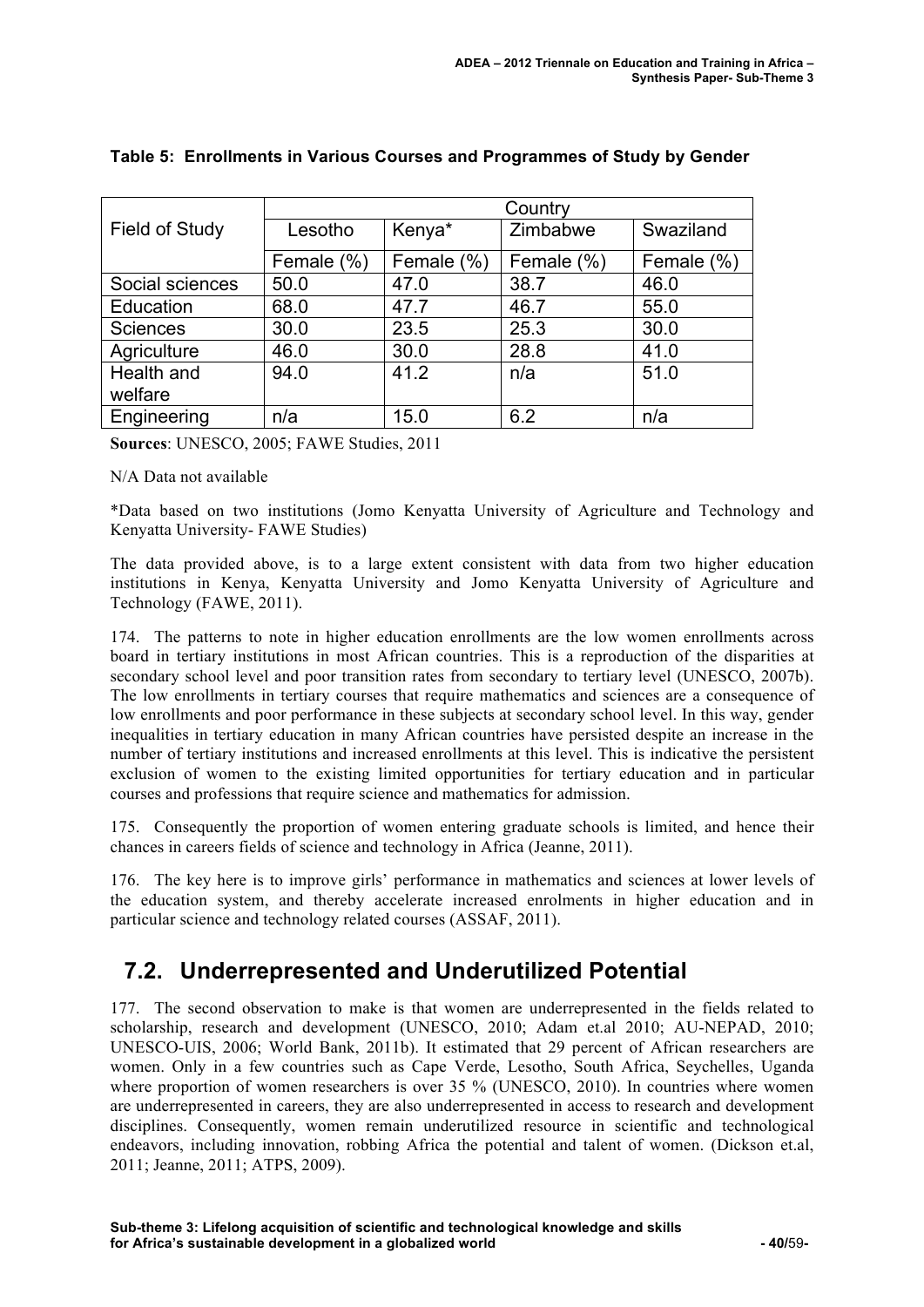178. The situation is more severe for female youth, particularly in North Africa. In Tunisia, unemployment is higher for women (51% vs. 35% for males) especially for female graduates in Law estimated at 68% (Tunisian Ministry of Employment and Professional Integration). In Egypt unemployment rates for females are close to 50% as compared to less than 20% for males. On average, labor force participation rate in Africa is 78.3% for men vs. 61% for women. There are however large disparities in female labor force participation within Africa.

179. Participation tend to be much higher in West Africa (80% and higher in Burkina Faso, Burundi, Gambia, Ghana, Guinea, and Sierra Leone) and lower in East Africa (under 40% in Ethiopia, Kenya, Malawi, Uganda) (Arbache, J. et al (2010). More strikingly, the share of female participation in the labor force in North Africa is almost half that of Sub-Saharan Africa (Figure below). In addition, female youth in Africa may be at a greater disadvantage as they face more family constraints. In Mozambique, Malawi, Niger, Chad, Uganda, and Gabon between 40-50% of female youth (15-24) had already given birth at least once (World Bank, Africa Development Indicators 2008/09).



Figure 3. Youth labor force participation, by region and sex  $(2010)$ 

## **7.3. Other Forms of Exclusion**

180. While gender inequality in access to higher education is a subject to many studies, policy debates and comments, it should nevertheless be recognized that other forms of inequalities do exist at this level. The most obvious is the increasing marginalization of children coming from poor households accessing tertiary education. In the first instance, children coming from poverty conditions, at initial stages have problems of accessing basic and secondary education, continuing to the next level and performing well to be considered for the very competitive access to tertiary education, and in particular access to science related courses and professions (PUIB, 2006).

181. However there is limited reliable data to indicate the current trends in terms of chances of various social groups access to tertiary education opportunities, leave alone science related courses and professions. The chances of succeeding once enrolled are not known. In absence of reliable data, it is recommended that empirical studies focusing on who gets into tertiary education should be undertaken as a matter of routine to ascertain which social groups are being excluded or marginalized in higher educating institutions.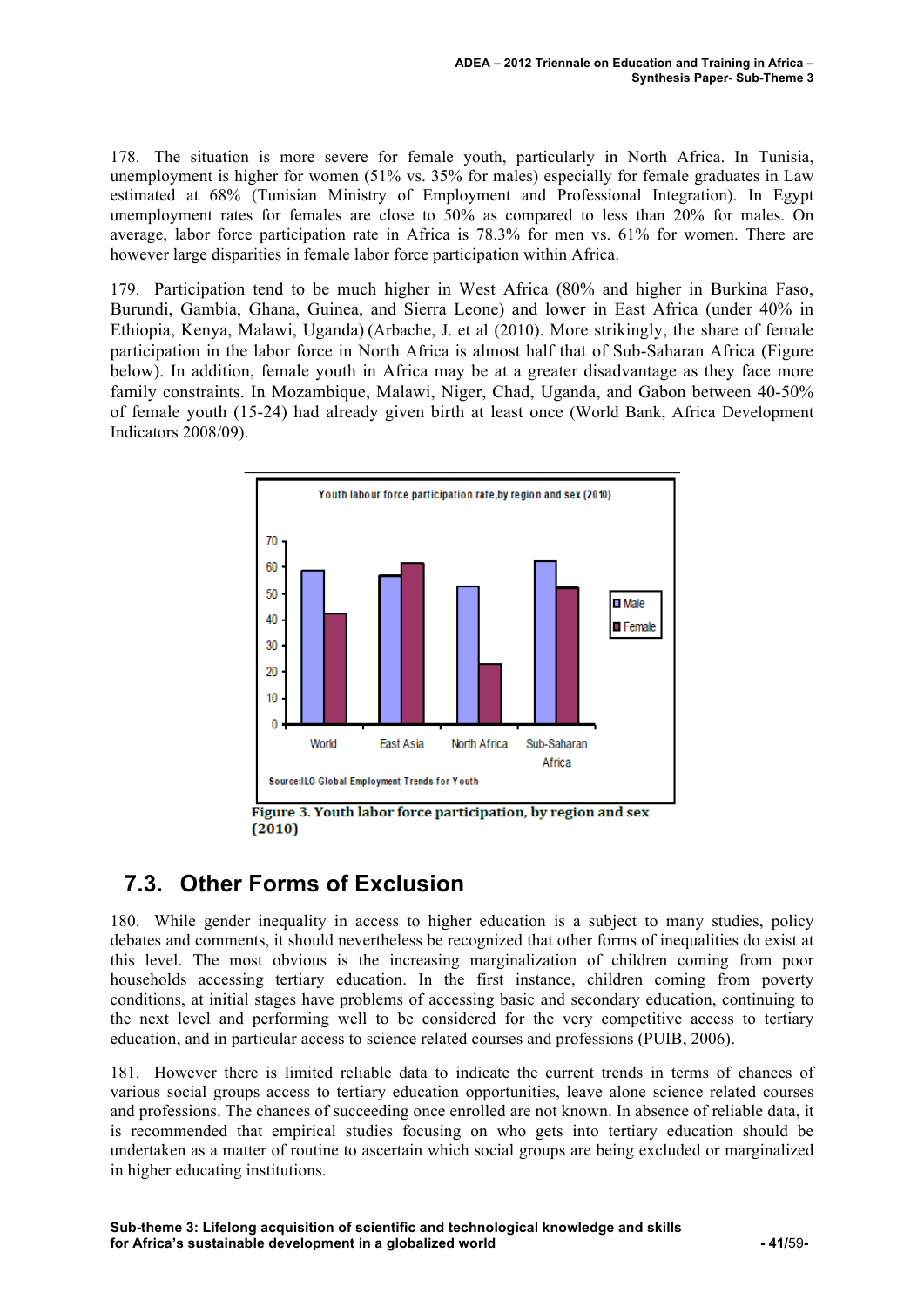## **7.4. Expected Action Points**

182. A stronger focus on education and training for women is needed, but it must be directed toward quality and labor market relevance. To make women competitive and confident labor market participants, their school subject choices and training/certification beyond school should result in their having skills that match demand rather than traditional job norms.

183. To improve the access and conditions of women in higher education it is important to increase resources for gender mainstreaming and implementation of national policies and international commitments (EFA) and MDGs). Countries like Kenya and Rwanda have formulated gender policies which mandate all public institutions to have at least a third of membership women. Secondly, it is important to improve the socio-economic environment for girls and women to remain in school, to undertake science related subjects, perform well and thereafter succeed in tertiary education. Countries lagging behind should establish national gender observatories to spearhead capacity building for women and to facilitate institutions to mainstream and cater for participation of women in scientific and technological endeavors.

184. Tertiary institutions can also improve the environment consciously working towards gender parity in enrolments and by collaborating with gender stakeholders to initiate programmes to mentor women who chose to enter into fields of science, technology and innovation.

185. The gender inequalities observed in tertiary education and R&D can be traced to how science education is promoted in primary and secondary schools. Hence teaching and learning of science by girls is very critical to their success later on. Since this is the real foundation for women access and success in higher education and eventually moving to scientific and technological careers. The teaching and practice of science in the lower levels education should be enriched by mentoring and promoting change of attitudes among the learners and the teachers. FAWE studies have underlined these aspects.

186. The attitudes of parents are also crucial in this respect. At the household level and in schools the prevailing myth about learning mathematics and science should be dispelled by well orchestrated public awareness and through utilizing models of successful women scientists. Whenever possible, scholarships and other incentives should be provided to encourage girls and women access sciencebased professions and careers. While affirmative actions are required it is the change in mindset among girls, parents and women that can transform the current gender inequalities in education, and specifically mathematics and sciences related professions.

187. As indicated, one of the shortcomings of analysis of the emerging trends of girls and women access to mathematics and science-based disciplines is lack of reliable and up- to- date data. It is therefore very important that the countries and tertiary institutions maintain systematic and reliable data which is updated on regular basis to enable policy makers, researchers and other stakeholders have reliable data for policymaking, interventions and advocacy.

188. The point on data also relates to other forms social exclusion. Institutions should maintain data on student family and socio-economic background. This could be supplemented by on regular bases with quantitative and quality empirical research.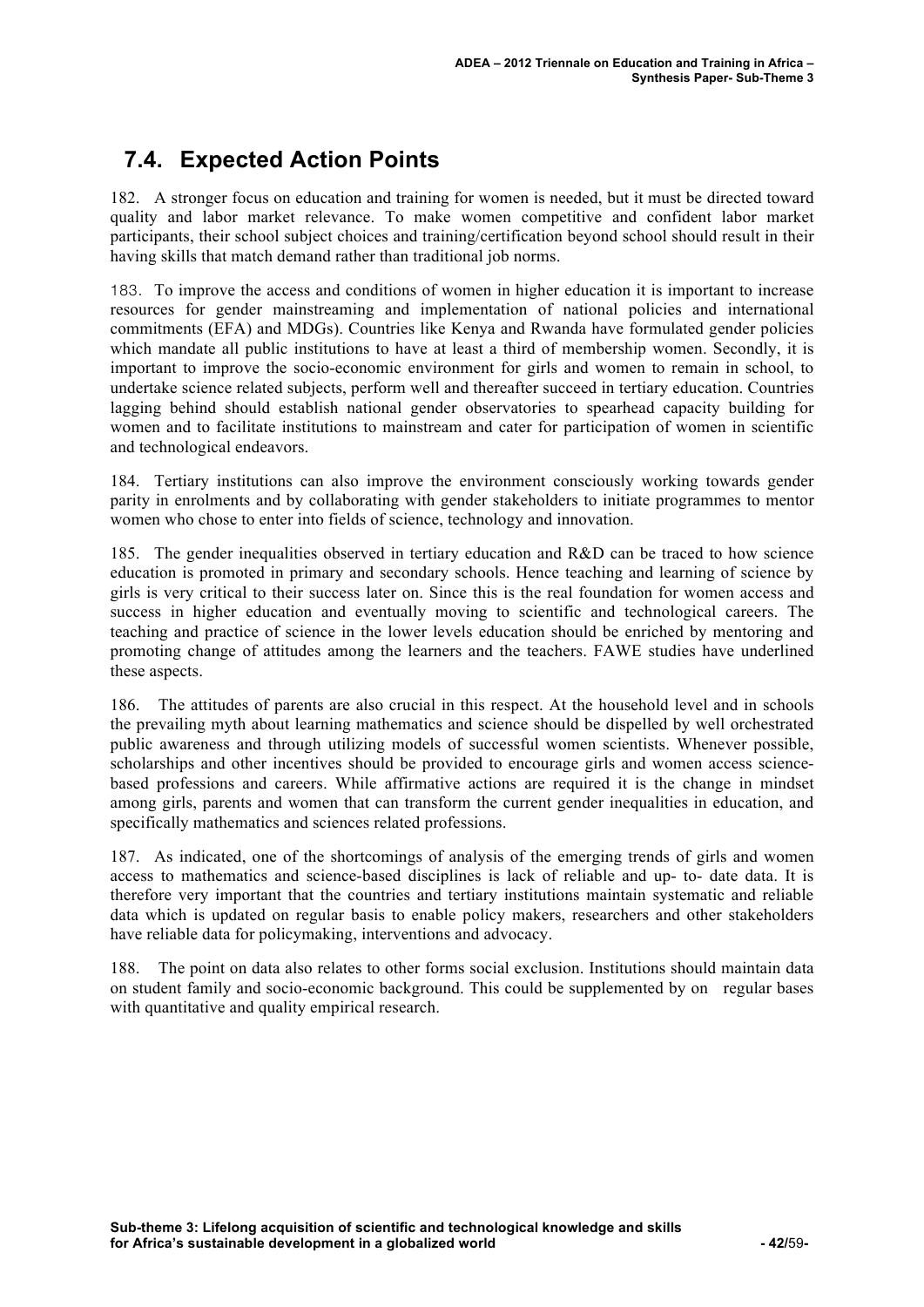# **8. ICT FOR SCIENTIFIC AND TECHNOLOGICAL CAPABILITIES AND INNOVATIONS.**

### **8.1. Introduction**

189. In the last two decades, African countries have experienced dramatic growth in the use of ICT, and especially internet and telephony (ITU, 2010; Grosskurth, 2010; UNECA/IST, 2010 UNESCO, 2010). Africans have realized the power and benefits that accrue with adoption and utilization of ICT in education, lifelong learning, trade and commerce and participation in the global economy competitively. To support and tap into the rising demand, and continue to broaden ICT accessibility and utilization on large scale on the continent, service providers and corporation have used the window regional cooperation to established systems, operating mechanisms and networks in all regions of Africa.

190. Since ICT is a major feature of globalization, rapid technological changes, democratization of communications and socio-economic transformation, it is also perceived as critical to the realization of the continental, regional and national aspirations, policies and programmes on STI. Investments in ICT have therefore become a priority for governments, corporate entities and individuals.

191. Ordinary people have also embraced ICT in their social interactions, learning and business. A case in point is ICT based innovation for money transfer using mobile phone called M-Pesa which has been adopted in Kenya with a lot of success (see Box 1). The enormous growth of ICT in Africa has led to development of new products to address the needs of the mobile users and overall sustainable development.

## **8.2. Challenges of ICT in Africa**

192. Despite an encouraging growth of ICT, African countries face numerous challenges to fully embrace ICT applications and seize opportunities presented in general. Key challenges are: (i) articulation of ICT policies and strategies (ii) development of ICT infrastructure; and (iii) capacity building.

### **8.2.1. Articulation of ICT policies**

193. Many African governments have developed economic blue prints that have identified science and technology as a platform for economic and societal transformation and recognize ICT as a catalyst for change. The existing development plans and vision documents have underline the observation that the future of African socio-economic development will largely depend on embracing the use of ICT on a wide range of activities, such as education, agriculture, financial services and health care. Consequently, many of them have formulated and adopted national ICT policies. Others are in the process of establishing ICT parks (AU/NEPAD, 2007; UNESCO, 2010)

194. However the opportunities that come with articulation of policies and adoption of national ICT strategies in Africa will not be realized unless implementation becomes a priority and adequate funding by governments in partnership with the private sector is secured. National governments have shown leadership in development of the required infrastructure, legal regulatory frameworks, transparency and accountability in allocation of opportunities and in building capacities (Farrell and Shafika, 2007)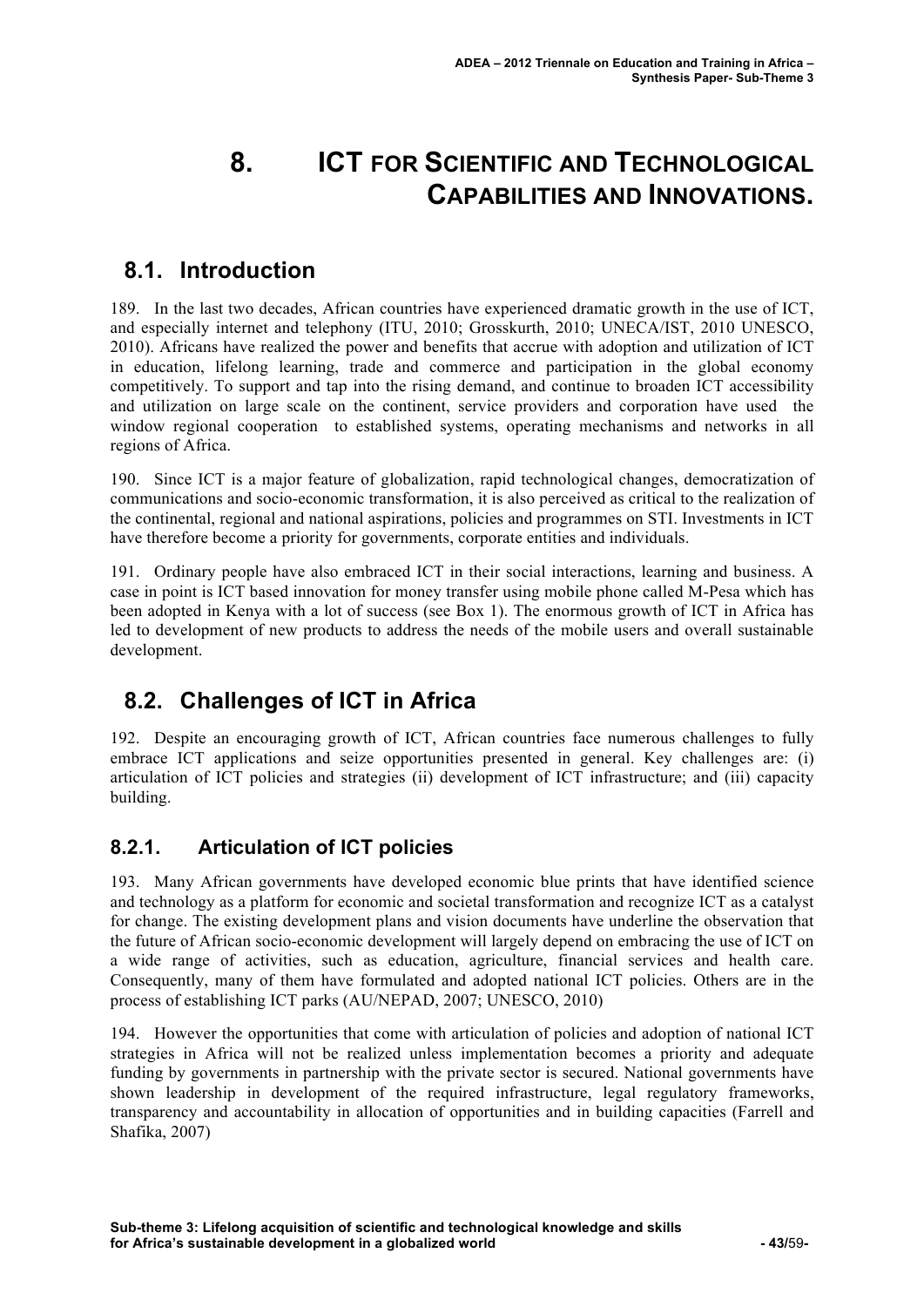195. African countries should articulate policies to safeguard intellectual property rights of local innovators in this field, and where policies in place ensure awareness of them and strengthen mechanisms for their enforcement

196. The integration of youth into ICT policies and programmes need to be expounded clearly and measures taken to implement them to avoid continued youth and marginalization. Youth policies need to embrace measures that would tap into their enormous energies and ingenuity to create innovations that will contribute to the development of African economies.

#### **Box 1: M-Pesa: Mobile Money Transfer Service**

M-Pesa is ICT based innovation which enables transfer of money using mobile phone. It was launched in Kenya, by the dominant mobile operator, Safaricom in March 2007. The product revolves around depositing money with mobile operator and then the operator facilitating money transactions without the mediation of financial institutions. This has eased financial transactions in a fundamental way. It involves registered subscribers, the mobile operator and outlet agents in various business locations in including rural areas.

The service had 14.3 million subscribers in June, 2011 and 17,653 agents. On average the mobile telephone operators facilitate transacts of about a billion Kes daily. Since inception in 2007, the service has had an exponential growth, bringing convenience and ease of transfer money to millions of Kenyans.

It is a widely used money transfer service in Kenya, Tanzania and Afghanistan. Most banks in Kenya have entered into partnership with M-Pesa service provider to anchor their money transfer services on the platform. The financial services provided have the approval from Central Bank of Kenya.

The impact of this innovation in Kenya has been remarkable and has proved very popular with the ordinary people not well served by banks or financial services. Bank customers save time by not making trips to banks to transfer funds. This service enables any customer anywhere in Kenya to transact business in the country regardless of the status of transport and banking infrastructure in his locality. A customer only needs a working telephone network.

The success of M-Pesa is well documented and has spurred other innovations such as Ushahidi. It has also fired imaginations of Kenyan youth to search for similar innovations to serve other sectors such agriculture, education and health.

**Sources**: Gidoomal,S. 2011; *The East African*, 2011; Safaricom Annual Report 2010; Omwansa T, 2009; www.safaricom.co.ke Accessed on December 15, 2011

### **8.2.2. Strengthening ICT Infrastructure**

197. ICT infrastructure is a major factor in accelerating development in the  $21<sup>st</sup>$  century. In the past Africa has lagged behind because it neglected modernizing its technologies. There is still a major digital divide between Africa and the rest of the world that could continue to widen if Africa does not invest heavily on ICT infrastructure to tap into existing potential for development (UNESCO, 2010).

198. In rural and remote communities, the infrastructure is still in poor state and need to be upgraded for communities to leap full to benefits of ICT. Schools and other institutions in these areas face the shortage of educational resources, and especially science and technology teachers. With ICT infrastructure in place these institutions could access to materials they need and network to improve their knowledge and skills.

### **8.2.3. Enhancing ICT Capacity**

199. Having quality capacity as well as quantity particularly on ICT is critical to building a creative and innovative knowledge society for sustainable socio-economic development. Building a scientific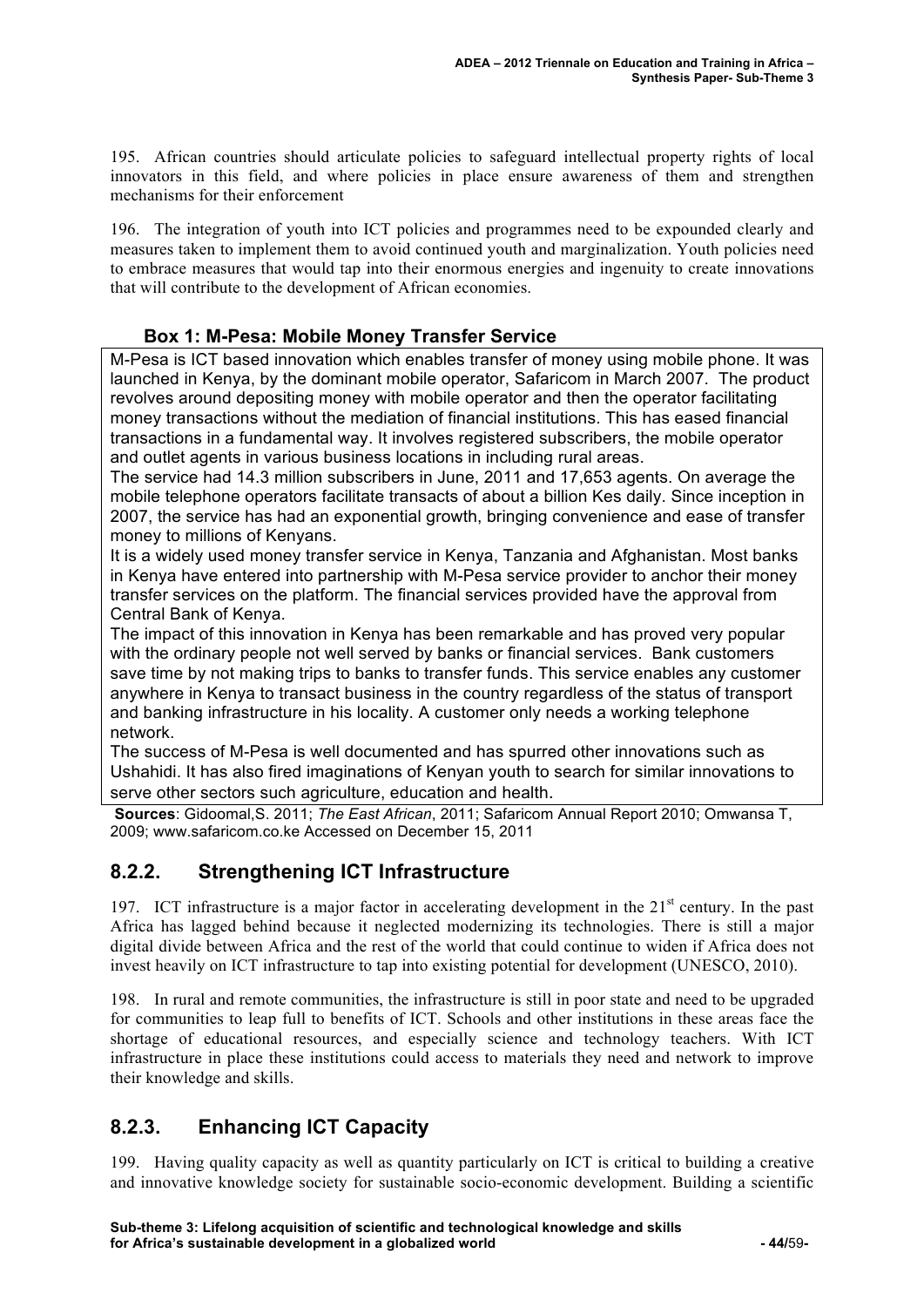capacity requires not only adequate funding and infrastructure but also effective linkages where information and experiences are shared and learned. National governments that have embraced ICT in their economic development plans and vision documents need ICT professionals to oversee implementation of agreed policies and plans (UNESCO, 2010).

200. The shortage of professionals is real, and those in place overworked and underpaid. The few trained and skilled professionals tend to seek other alternatives elsewhere to improve their incomes and professional careers (Hooker, 2010). This leads to brain drain in a field where shortages are likely to slow the much expected accelerated development. A major player in ICT in East Africa when asked the key challenge in doing in Africa answered:

> *We face many challenges and one major one is finding highly skilled individuals. Our focus is to continuously develop in-house capacity to produce world-class programmers, consultants, project managers, R&D engineers and others. There are many hidden talents in Africa and what they need is training, industry exposure, certifications and relevant assignments to bring them in line with the rest of the world. We have decided to open research and development software centre in Nairobi this year which will be the first of its kind in East Africa. The centre is expected to employ 100 plus consultants during the first year.*

> *I strongly believe that in the next 20-30years Africa will be a force to reckon with in the area of technology and it will also become a great source of manpower to the world. Governments must look beyond building infrastructure and start investing in building local content. I believe Africans can provide the best solutions to African problems. There is no dearth of talent here.*

*(Manjo Shanker, CEO, Techno Brain, The East African, January 2-8, 2011)*

201. ICT cannot be fully embraced and enhanced in all sectors of the economy where capacity is weak and limited. The youth bulge in Africa provides a unique opportunity for training and building capacity of the next generation of professionals and innovators.

### **8.2.4. ICT and Employment**

202. ICT also relates to the economy and employment. Six of the world's most influential, profitable and prestigious firms in 2011 are in the ICT sector, with Google and Microsoft ranking first and second respectively. It is true that Africa has other priorities than ICT development: priorities such as health, education and food. Nevertheless, ICT can make improvements in these fields easier by providing more accessible information and facilitating contacts between research centres. Reduced transaction costs due to lower telecommunications expenses are leading to a phenomenon seen in recent years: the stimulation of subcontracting and the relocation of numerous services to certain countries in the South: call centres, secretarial services, publishing, data entry, banking and insurance services, IT services, among others.

203. In some African countries, Morocco, Tunisia and Senegal, such activities have undoubtedly made it possible to create jobs for many young graduates with little interest for, or excluded from the local labour market (Ahmed Dahmani, "Les TIC : une chance pour l'Afrique?"). This is a sector more reliant on qualified human resources than on equipment, which represents an opportunity for the developing world, one that has been grasped by countries like India, where the emphasis has been on software. ICT does not "require massive, costly investment in installations and infrastructures. Moreover, ICT is available in highly competitive markets that transfer rapidly to any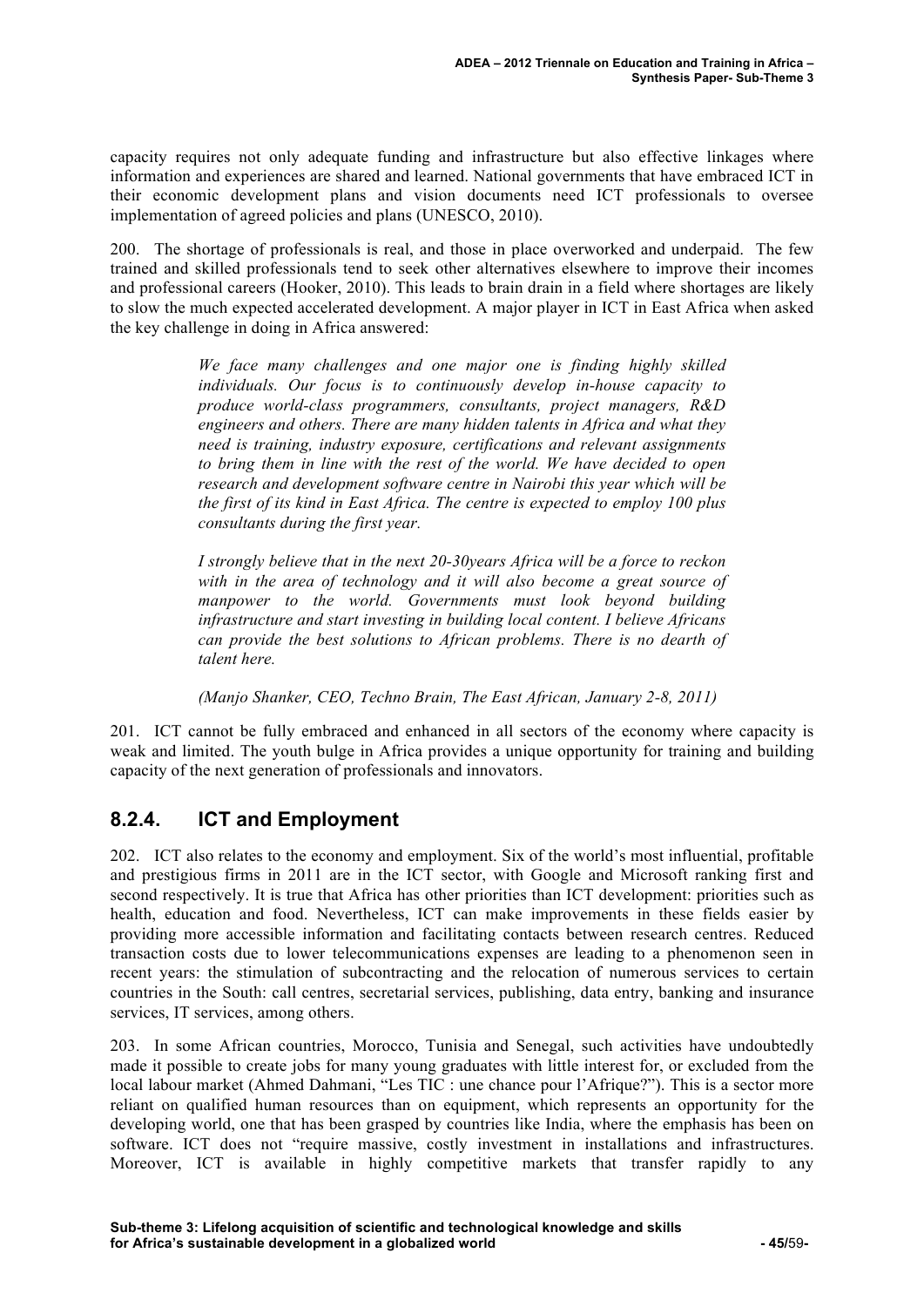country."(A.Dahmani, Ibid) In addition, since it is highly dependent on qualified labour, ICT can help mitigate the brain drain.

204. In order to improve the infrastructure required for ICT development, there have been regional cooperation programmes such as those that led to WACREN, the West and Central African Research and Education Network, and UbuntuNet Alliance, a similar network for Eastern and Southern Africa. In 2005 UbuntuNet Alliance began regional cooperation by launching five national research and education networks in Sub-Saharan and Eastern Africa: KENET in Kenya, MAREN in Malawi, MoRENet in Mozambique, Rwednet in Rwanda and TENET in South Africa, and encouraging their neighbours to join the project. UbuntuNet Alliance now has 12 members, ranging from Sudan and Ethiopia to Mozambique and South Africa. Such regional efforts have been consolidated by a European initiative, AfriConnect, the purpose is to enhance interconnectivity between African teaching and research networks and between the latter and global research and education resources via GEANT, the European multi-gigabit research-dedicated network.

#### **8.2.5. ICT and the Africa's cultural systems**

205. The NEPAD stresses the need to develop software whose content is close to Africa's cultural systems. The present need is for ICT development to cease to be dispersed across separate institutions; it should be organised at regional level under a plan for cooperation between the centres of excellence in the various regional countries. One domain which could bring Africa into the ICT revolution and which could benefit higher education in Africa is innovation in the development and maintenance of free and open-source software (FOSS). Firstly, the cost of software-centred projects is relatively low and can be affordable for countries whose resources are fairly limited as is the case for those in Africa. Secondly, software can have a significant impact on development without being particularly costly. Free and open-source software can also facilitate access to innovation and encourage collaboration and intensive resource use. And lastly, the various types of software have common features and for this reason it is possible for skill development in this area to lead on to the development of critical capacities essential to the development of research. With this in mind, the aim for African countries must be to put in place cross-border networks for ICT development and projects that produce software with African content. The need is also to guide this effort in the direction of two specific domains: the production of e-learning software and the development of e-learning capacities.

### **8.2.6. Expected Action points**

- National governments should give priority to improvement of ICT infrastructure by increasing bandwidth and connectivity and at the same time paying attention to affordability, reliability and penetration. This will create an enabling environment for acquisition and utilization of scientific and technological knowledge, skills and competence by policymakers, students, youth, teachers, researchers, innovators and techno- entrepreneurs. For these broad objectives to be realized a partnership of stakeholders is required (public sector, private sector, civil society and development partners).
- Most of ICT infrastructures are concentrated in urban areas particularly in the cities leading to regional disparities. To reduce these disparities, national governments with support and in collaboration with stakeholders should invest increased resources to improve ICT infrastructure in rural and remote areas to promote digital inclusion.
- To increase ICT literacy and enhance internet accessibility among the learners and teachers, national governments and ministries of education should incorporate ICT learning in school curriculum as one of the core competences. Ownership and access to computers and internet by institutions and individuals are critical elements to realization of this goal. Africa can learn a great deal from the Korean experience in this respect.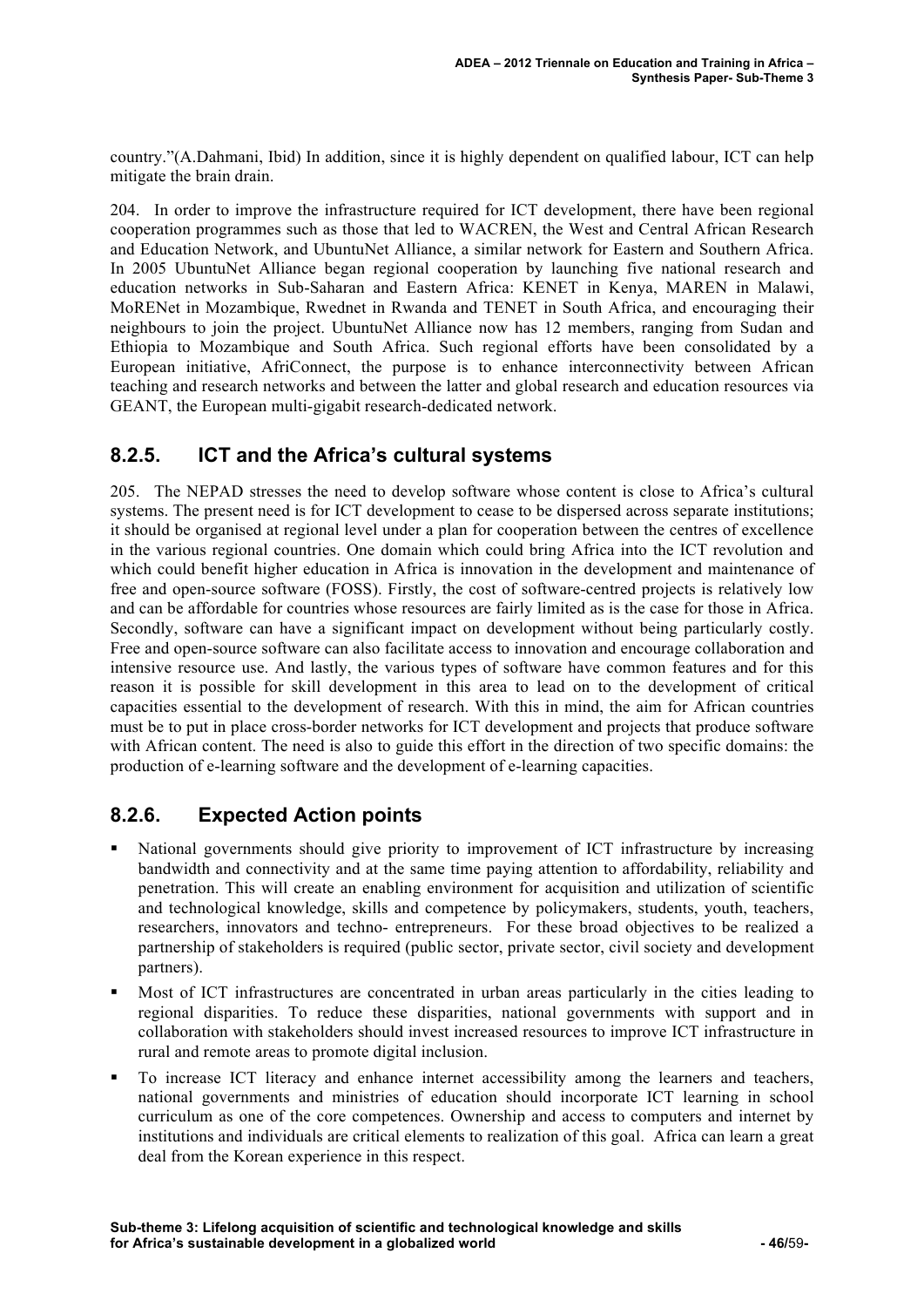- To cultivate a culture of innovation and entrepreneurship among the youth, there is need to strengthen and expand ICT hubs and centers as platforms where young people can explore new ideas. These centers should not only expose young people to new technologies, but also nurture their entrepreneurial skills and creativity. Public and private sector partnership is critical to the success of such hubs.
- A lot of inventions and innovations within Africa are either underreported or pirated due to lack of clear guidelines on how to apply for patent rights. Clearly articulated guidelines on issues of patent rights will help young African innovators to participate effectively and beneficial manner in the national science, technology and innovations systems, Africa national governments with support of global agencies such as WIPO should ensure intellectual property rights of local innovators are safeguarded

### **8.2.7. The Way Forward**

206. Countries in Africa should go beyond articulating policies and investing in ICT infrastructure; to build critical mass of professionals to spearhead changes required to realize MDGs and sustainable development in the context of emerging technologies and innovations.

207. ICT is not just a means of facilitating research, teaching, and development. It's also a fullyfledged sector of the knowledge economy, whose development is integral to economic development itself. This was proved by some Asian countries, such as India, for example. All these reforms require a long-term strategy culminating in the creation of a technology transfer system through which Africa will cease to simply adapt to the technology produced by others.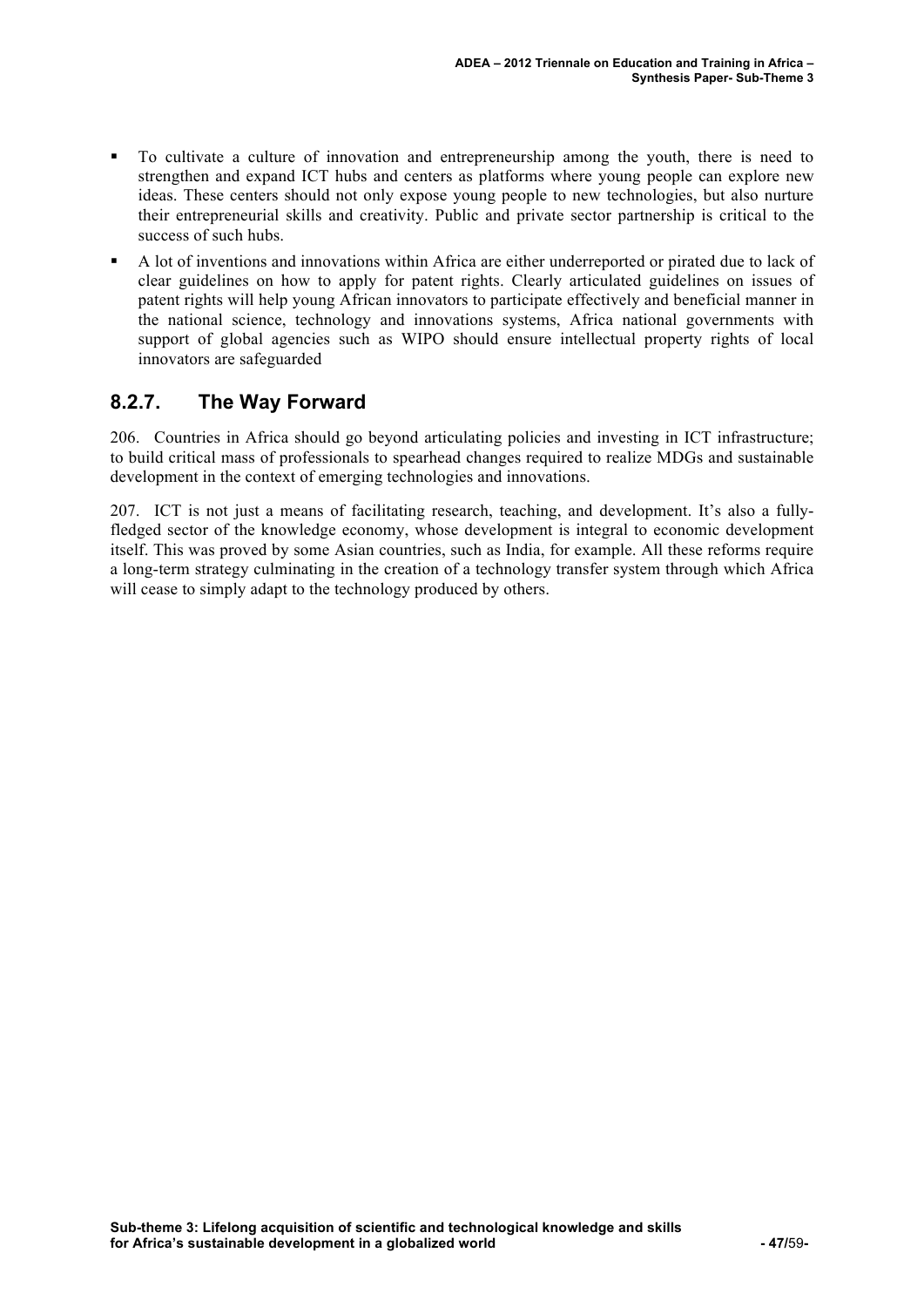# **9. GALVANIZING PUBLIC SUPPORT FOR SCIENTIFIC AND TECHNOLOGICAL DEVELOPMENT.**

## **9.1. Political Leadership and Ownership of STI**

208. Strong political will is needed in each country for appropriate policies and programmes to be adopted, institutions created, capacities built and resources provided for R&D, adoption of innovations and their dissemination into the productive sectors of the economy. Hence scientific and technological agenda for research and innovation need to have concrete support and ownership by a broad spectrum of stakeholders (politicians, policy makers, scientific community and professionals, civil society, private sector and the general public).

209. Public ownership of policies and programmes can be fostered and garnered through the processes followed in articulating national visions and strategic plans. Participation and engagement of the public and interested stakeholders in ensuing debates and crafting national policies is critical in building a sense of ownership and appreciation of the benefits expected in adopting appropriate scientific and technological policies, institutions and strategies.

210. Political leadership is also required in mobilizing the public and other stakeholders to support national agenda for science and technology. Such support is necessary in allocation of resources and working out strategies for integration of regional and international commitments into national visions and plans. Collective actions are also needed in implementation, monitoring and evaluation of national agenda for science and technology.

211. The political will to promote scientific research and technological innovation seems to exist. Countries with the most successful innovation record are those that have been able to ensure consistency between their policies and actions. They are also often those that have managed to ensure continuity in the long run. The examples of Korea, Finland and Japan are striking in this respect: in these three countries, technological progress was a national imperative for half a century, innovation policy was a fixed strand of government action. National experts have insisted that this continuity was guaranteed when there were changes in governments, which did not question these aspects of policy.

### **9.2. Building Public Awareness**

212. A recent study entitled, "*Use of scientific and technological evidence within the Parliament of Uganda"* carried by UK Parliamentary Office of Science and Technology, the Parliament of Uganda, and the Ugandan National Academy of Science focused on Uganda parliamentarians' knowledge and awareness of issues pertaining to development of science and technology in Uganda (Chandrika, 2011). The study is instructive in terms knowledge gap among a critical segment of policy makers. Indications were that politicians are not well versed in the intricate and complex factors that need to be taken into consideration when formulating science and technology policies. The study underlined the need for building awareness among parliamentarians, policy makers and others responsible for formulation and implementation of national science and technology agenda (Chandrika, 2011).

213. Since science, technology and innovation are critical to the realization of MDGs and harnessing of national resources for socio-economic development, it is important that public awareness among all stakeholders is provided for. Various mechanisms (teach-ins, seminars, conferences and workshops, etc) could be organized for this purpose. In this way, the existing gaps of knowledge and support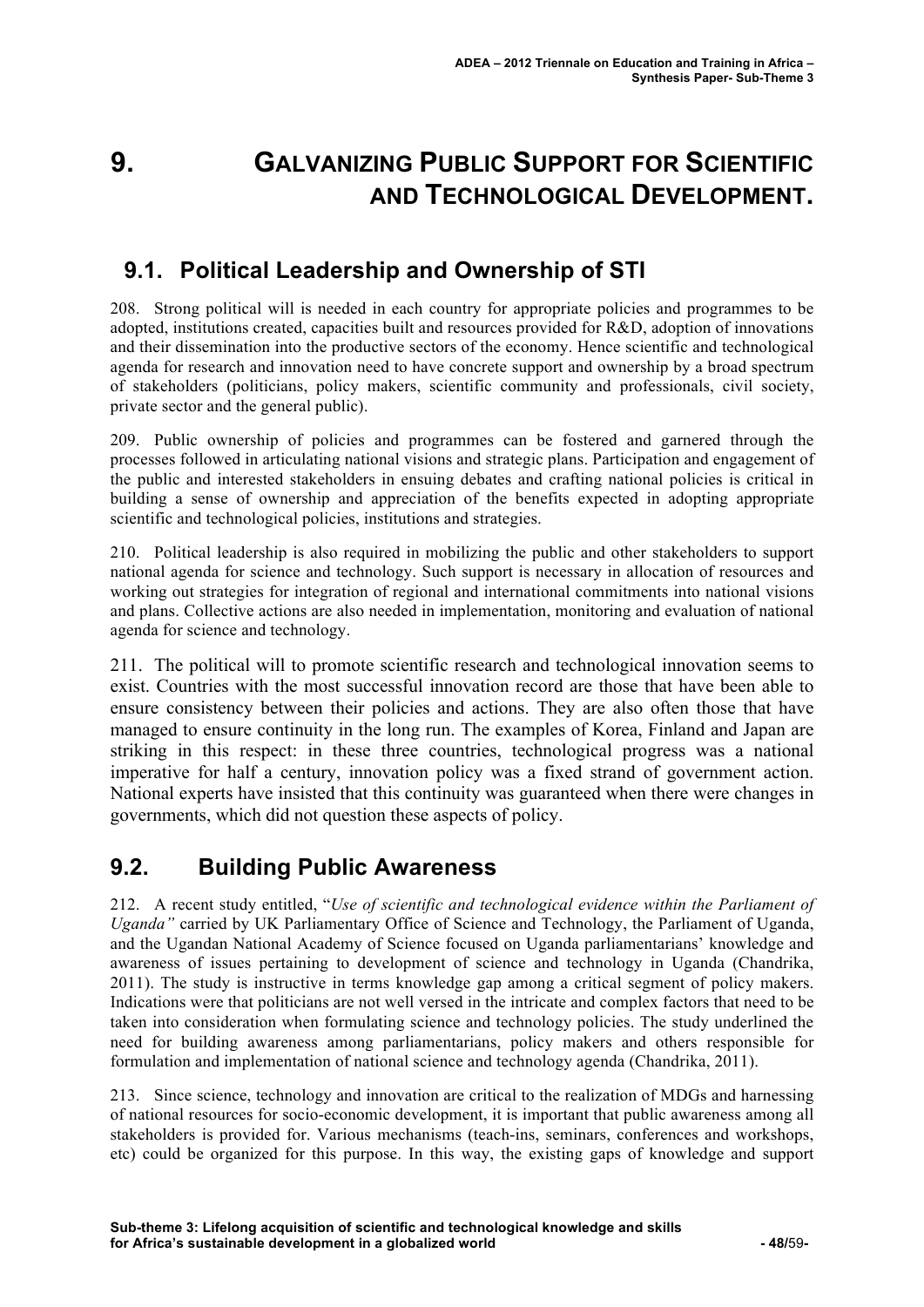between political intentions, the needs of research communities and other players could be minimized. This could also pave way for better utilization of existing capacities, resources and infrastructures.

214. An enhanced dialogue between policy makers, scientists, technologists and other stakeholders is therefore needed. Space should be accorded in particular to private sector, local communities and civil societies to express their views and indicate priority areas and what would constitute the responsibilities of each stakeholder in realizing goals of national project for STI.

### **9.3. The Role of Media in Science and Technology**

215. The critical role of print and electronic media in educating the public and other stakeholders on what is entailed in scientific and technological policies and programmes need to be recognized. These channels can be utilized to educate public on how adoption and implementation of STI policies and strategies would impact on poverty alleviation, health improvement, quality of education, employment creation, enhance global competitiveness and overall sustainable development. Media is therefore a critical partner in any country in advancing scientific and technological agenda for social economic development. It is vital that the media institutions recognize and understand this role, and utilize the available spaces and capacities for building public awareness as well as engaging the various players in informed discourses on development and utilization of scientific and technological capacities for national level. We need to recognize and appreciate the contribution Science and Development Network is making this regard (www.scidev.net).

216. Additionally, media can bring issues of acquisition, adoption and utilization of scientific and technological knowledge and skills in socio-economic development into constant limelight for debate, assessment, evaluation and reform.

217. Hence a broad a partnership and collaboration is required at the continental, regional, national and institutional levels between politicians, policy makers, educators, funding agencies, knowledge producers, innovators and product developers and users in the various sectors. In this way political support, resources, capacities, public and private sectors goodwill and awareness can be galvanized for development and sustaining vibrant and productive scientific and technological communities in Africa.

## **9.4. Expected Action Points**

- Portrayal of science and technological issues need a close study with a view of improving the image of S&T in the public domain
- Creative engagement with media is necessary to improve reporting and portrayal of research, science and technology projects, dissemination and utilization of innovations in productive sectors
- Build public awareness among all stakeholders on the usefulness of S&T in value-addition to natural resources, industrialization and sustainable development.
- Create a consensus among different actors of innovation with policy makers and public opinion. The consensus facilitates consistency and continuity of policy. The existence of such a consensus is an important asset for all countries that succeed or at least come close, such as Japan (where it is virtually enshrined in law) or the Netherlands (where even the "users" of research are involved in many sector councils).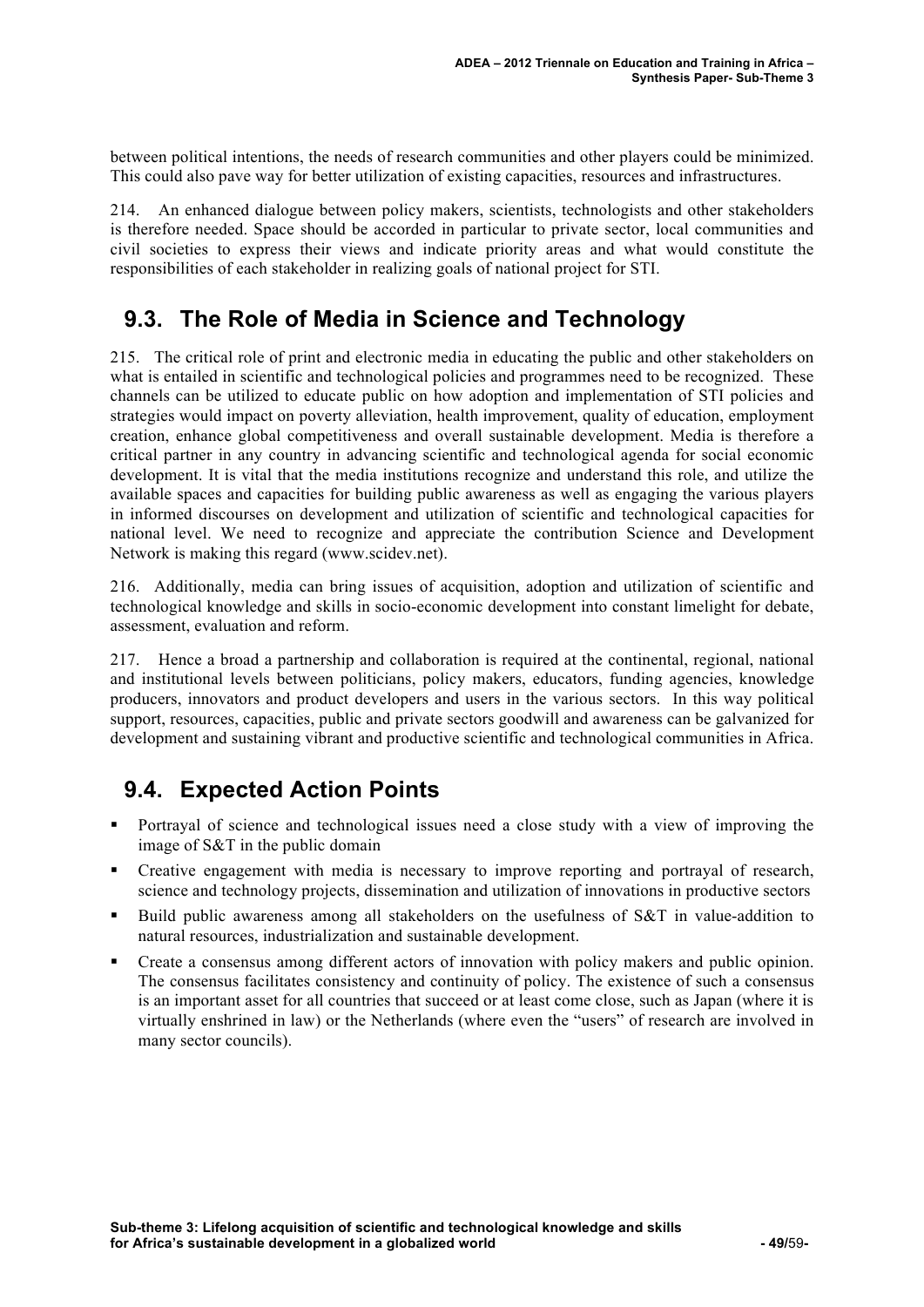# **10. STRENGTHENING REGIONAL COOPERATION AND INTERNATIONAL ENGAGEMENTS.**

### **10.1. Introduction**

218. Continental, regional and national policy documents reviewed in this synthesis indicate full awareness of the benefits of regional cooperation. Regional structures have been created to accelerate integration of markets, improve trade and develop energy and infrastructure. A number of institutions to advance scientific and technological research and capacity have also been established and located in various regions. These are in addition regional institutions established well before AU/ NEPAD initiatives. It is also noteworthy that countries have not only articulated their national strategies for scientific and technological development but also indicated possible areas for regional cooperation to harness region potential, resources and limited scientific and technologic capacity in each African country (AU/NEPAD, 2007; ATPS, 2010; Kamoun,2011).

219. The development of quality institutions for development of science, technology and innovation requires enormous resources (financial, infrastructural, and human) which can be brought together through regional initiatives. Advanced research all over the world is expensive; hence regional cooperation and international collaboration can garner much needed funds, maximize limited resources and capacity and draw upon a wide range of experiences and expertise available beyond national boundaries. Regional approach to research stems from recognition that some of African problems defy national boundaries and are manifested across many countries and regions. Problems related to health, agricultural and livestock development, drought and climate changes are regional in character and require cooperative efforts to get solutions.

220. While AU/ NEPAD, UN agencies and RECs have been in forefront in articulation of regional agenda for advancement of scientific and technological research and capacity, the persistent problem is that of implementation. Turning intentions into actions and programmes remain the main obstacle to pursuing policies and programmes which African countries have collectively committed to undertake. Lack of systematic funding of regional entities and nationalism has often boggled down at efforts at regional cooperation.

221. This idea of regional cooperation and collaboration is not new but has been embraced by African countries since independence and the establishment of the Organization of Africa Unity (OAU). The Lagos Plan of Action was one such a document that recognized science and technology as necessities for Africa's development and self-reliance and the imperative of cooperation and collaboration among African countries and institutions. The AU/ NEPAD's CPA has followed closely in this visionary thrust. The question is whether this agenda will receive political goodwill and financial backing to succeed.

222. In West Africa, the African and Malagasy Higher Education Council has acted as a coordinating agency to permit cooperation between the universities of 17 French-speaking countries in the fields of quality control, research results dissemination and staff mobility. Indeed, there are several indications that a number of African countries are turning towards regional or sub-regional cooperation. A stronger trend in this direction will be necessary if African researchers are to be taken out of their isolation and helped to overcome the difficulties posed by the physical (and political) circumstances that characterise many universities and research centres.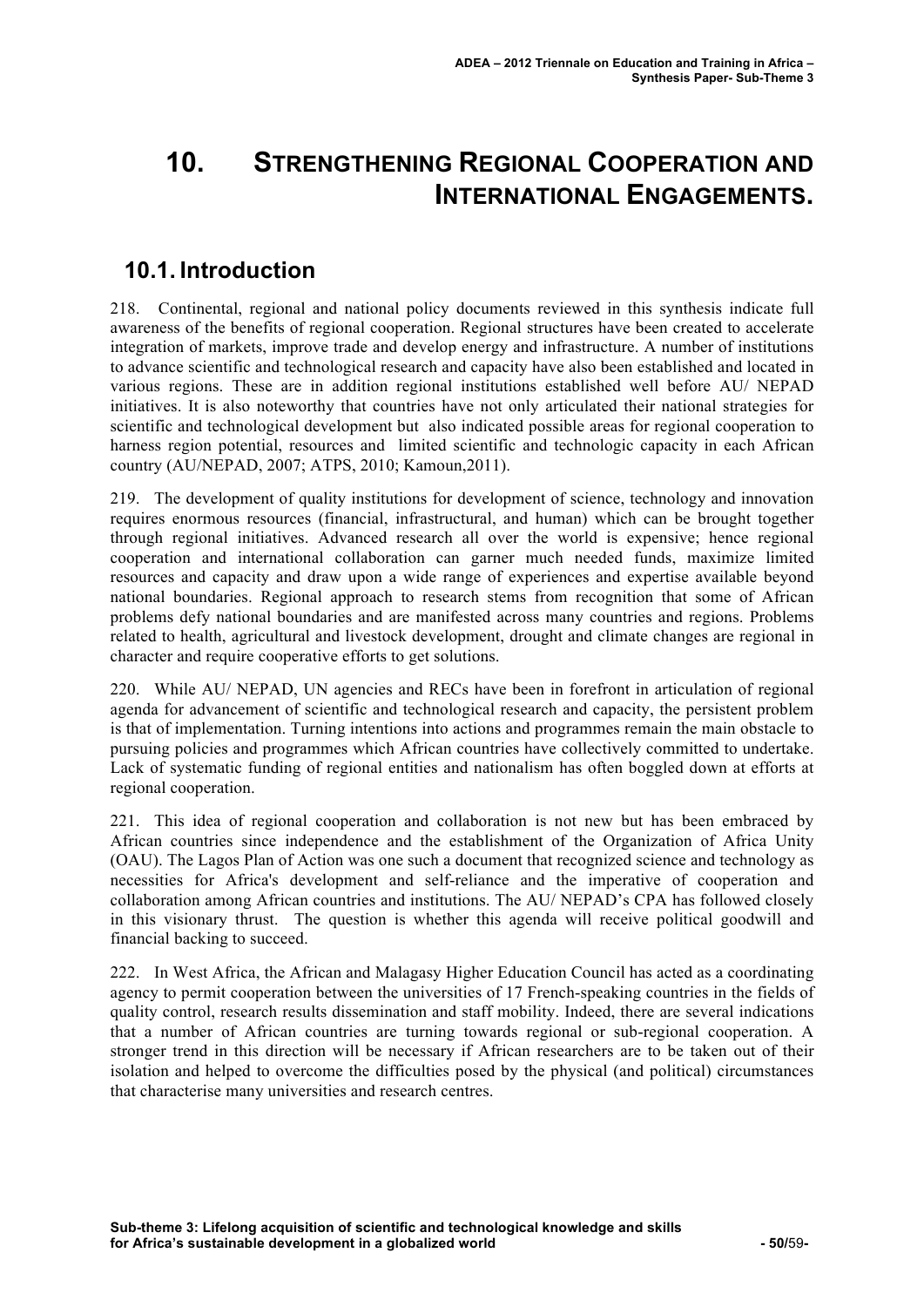## **10.2. Building on the Strength of Regional Institutions**

223. Africa has a number of excellent regional science and technology institutions and networks spread all over. The challenge is built on this regional architecture of institutions and experiences. While national governments shoulder the responsibilities of hosting these institutions, they recruit their staff internationally thereby attracting talent wherever they can get it. Funding is also international. While their international profile is usually high, their interaction with national research communities and institutions is not always is good (PUIB, 2006). This is a challenge given the need for local communities to see benefits of the research and innovation emanating from these institutions.

224. While the intentions and regional cooperation agreements are well articulated, implementation is a continuing challenge at both national and regional levels. Even where African countries have well developed scientific capacities and national research systems, (Egypt, Kenya, Nigeria, Morocco, Tunisia and South Africa) implementation of continental agreements is problematic. For instance most countries have found it difficult to allocate one percent of their GDP to research and development. Incidentally only South Africa has done so.

225. The regional cooperation has been fostered by the proliferation of new forms of ICT, especially the Internet, and the development of new universities. Some African universities have been catalysts for quality and have won reputations as centres of regional excellence. This has been the case for Cheikh Anta Diop University in Dakar, the University of Cape Town in South Africa and the private Africa University in Zimbabwe, which has educated the students from twelve African countries.

226. It is however necessary to appreciate that African countries have worked closely within the framework of international bodies to developing their national scientific and technological capacities. For instance, UNESCO, the World Bank, and UNECA had individually and collectively been a positive influence on development of ideas and programmes related to advancement of science and technology in Africa (AU/NEPAD, 2007; UNESCO, 2010).

227. Bilateral agencies have also contributed greatly to development of science and technology institutions and capacities in Africa through agencies such as Japan International Cooperation Agency (JICA), International Development Research Centre (IDRC), The German Academic Exchange Service (DAAD), Swedish International Cooperation Development Agency (SIDA), Department for International Development (DFID), and United States Agency for International Development (USAID), etc).

228. In addition private foundations have provided funding for training, research and infrastructure development in the region. The contributions of private philanthropy represented by foundations such as the Ford and Rockefeller, Bill and Melinda Gates are well known in critical fields such as agriculture, water, health, micro-finance, higher education, ICT etc.

229. These and other likeminded agencies have supported national and regional research institutions to develop and utilize science and technology capabilities to address Africa's socio-economic and environmental concerns. Some have been critical in helping to retain and attract talent to Africa (Mugabe, 2009; Barugahara and Tostensen, 2009; Banji, 2005).

## **10.3. Utilizing African Diaspora**

230. African Diaspora has become a force to reckon with, especially because of the enormous resources coming to the continent through their remittances. Tapping the trained and qualified human resources base in Diaspora to support the development of science and technology in Africa is a big challenge and also an opportunity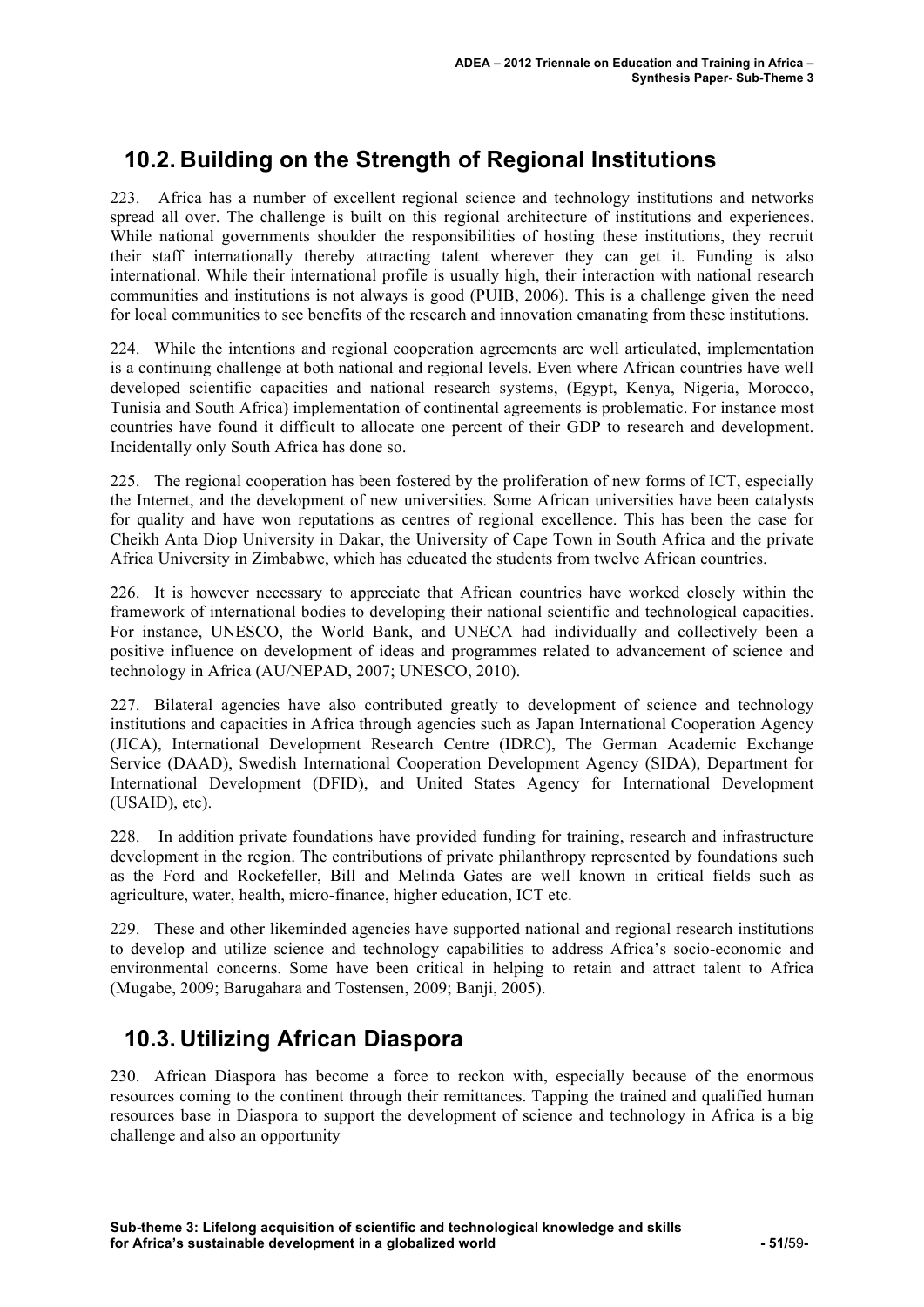231. A policy to stem the brain drain is urgently needed. If qualified Africans are to be kept in Africa and those currently based in the developed countries brought back, it is not enough to offer attractive rates of pay, since it is unlikely that African countries can compete with the developed world where research salaries are concerned. The situation in post-revolutionary Tunisia has shown that a project for the democratisation can attract qualified individuals. Since the revolution of 14 January 2011, a number of qualified Tunisians have returned to the country, driven by the desire to participate in a project of national construction. Several ministers in the three post-revolutionary governments are qualified individuals with international reputations returned and participated in national reconstruction. Such "symbolic" motivations are a major factor and must not be neglected.

232. The experts often assess the feasibility of a development project by the availability of resources or skills, but the reconstruction of a nation must be the centre of any development project. Most of the studies on R&D skill development stress the need to turn research and development in the direction of community-based projects. However, for communities, and individuals, to be able to play an active part in the development of their country, African countries must succeed in recreating the energy that drove their construction after winning independence. The Sustainable development is not possible without adding value to the human capital.

# **10.4. Expected Action Points**

- Political support is critical not only in articulation of policies and programmes but also pushing for implementation of the agreed regional agenda, targets and timelines. This should be coupled with mechanisms for evaluation and monitoring of desired outcomes.
- Build on experiences existing in African institutions and networks. There are useful experiences from both sciences and social sciences, for example ILRI, ICIPE, ATPS and CARTA, AERC, University, Science, Humanities and Engineering Partnership in Africa (USHEPiA) , AIMS etc
- Turning good intentions into strong programmes, institutions and capacity for implementation by setting up regional and national targets, strategies and follow-up mechanisms. The key is to strengthen implementation strategies at national levels to realize both local and regional agendas.
- Increase funding for regional institutions and strengthen capacity building efforts through postgraduate progrmmmes and postdoctoral fellowships, while providing incentives for attracting regional mobility of qualified labour and Diaspora. Strengthen staff exchange in Africa to maximizes STI capacity, while intensifying South- South exchanges and mutual learning
- Building on existing cooperation and collaborative initiatives and programmes among African universities, especially in carrying out research on common regional problems such as health, water, agriculture and climate changes.
- RECs, African universities, regulatory bodies and networks should strengthen cooperation and collaboration on issues of quality assurance, harmonization of degree programs, graduate studies and exchange of staff and students.

## **10.5. The Way forward**

233. Problems of marginalization in science and technology, globalization and sustainable development, cut across all African countries. On the other hand opportunities for turning the vast natural resources in Africa into a platform of economic growth, industrialization and employment creation are spread into the entire continent. To change the current situation, and utilize the existing opportunities, Africa requires solid and consistent regional and international cooperative and collaborative strategies for ST research and innovations.

234. Given the disparity between the various academic institutions and countries in terms of their budget allocations, the regional cooperation in the area of scientific research must combine effective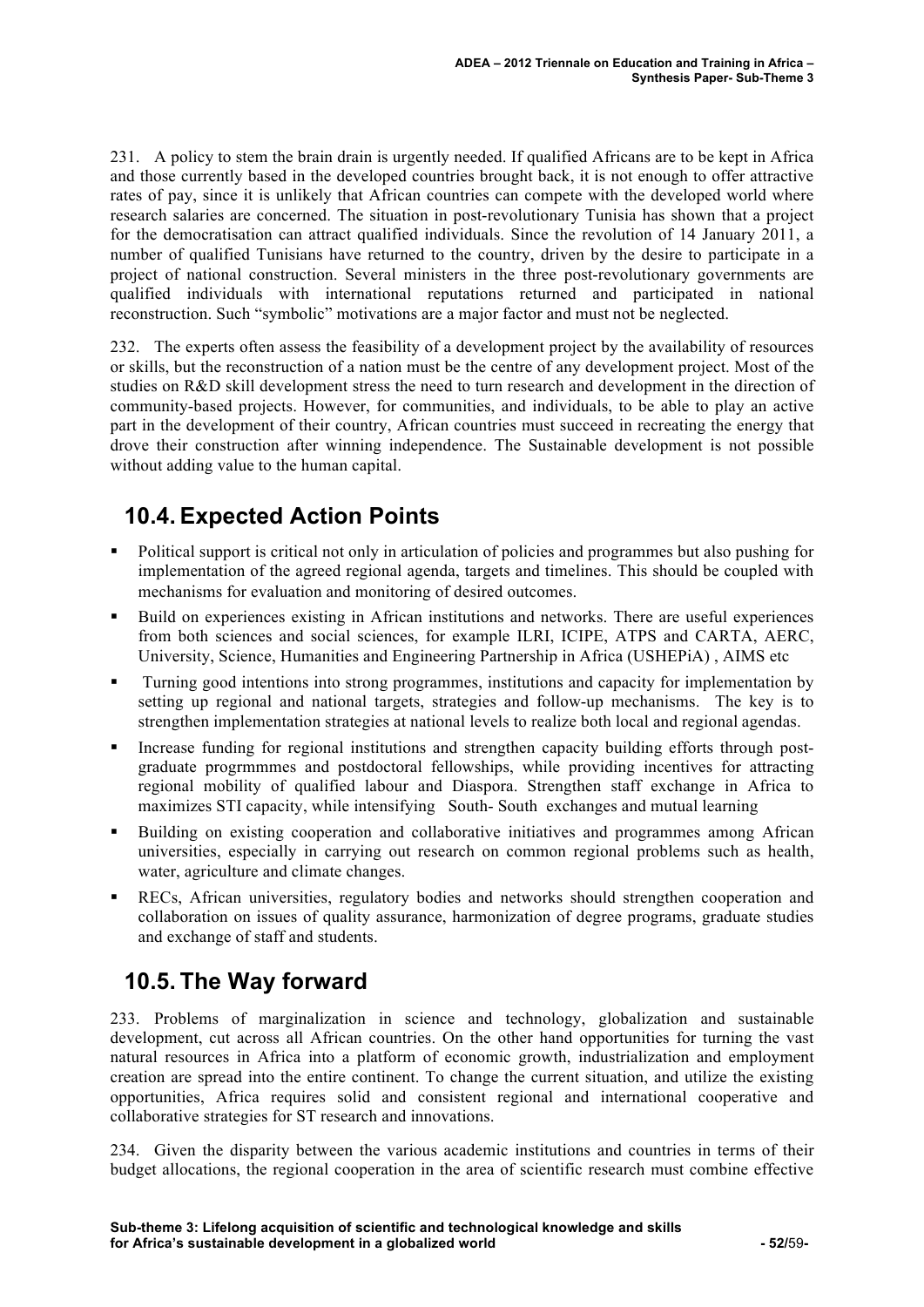universities with less effective ones to allow them to improve. According to the Annual Report of the African Network of Scientific and Technological Institutions (ANSTI), universities in Sub-Saharan Africa have resources to allow them to play a role as training centres. Hence the necessity of identifying clusters of excellence – as emphasised in the AfDB strategy — in order to permit effective cooperation between institutions and countries and between regions and the international scientific community.

235. Regional cooperation in tackling the conundrum makes social, economic, financial and intellectual sense. Hence a close partnership of national governments, regional entities and networks, international organizations, private sector and civil society institutions is critical to unraveling African potential.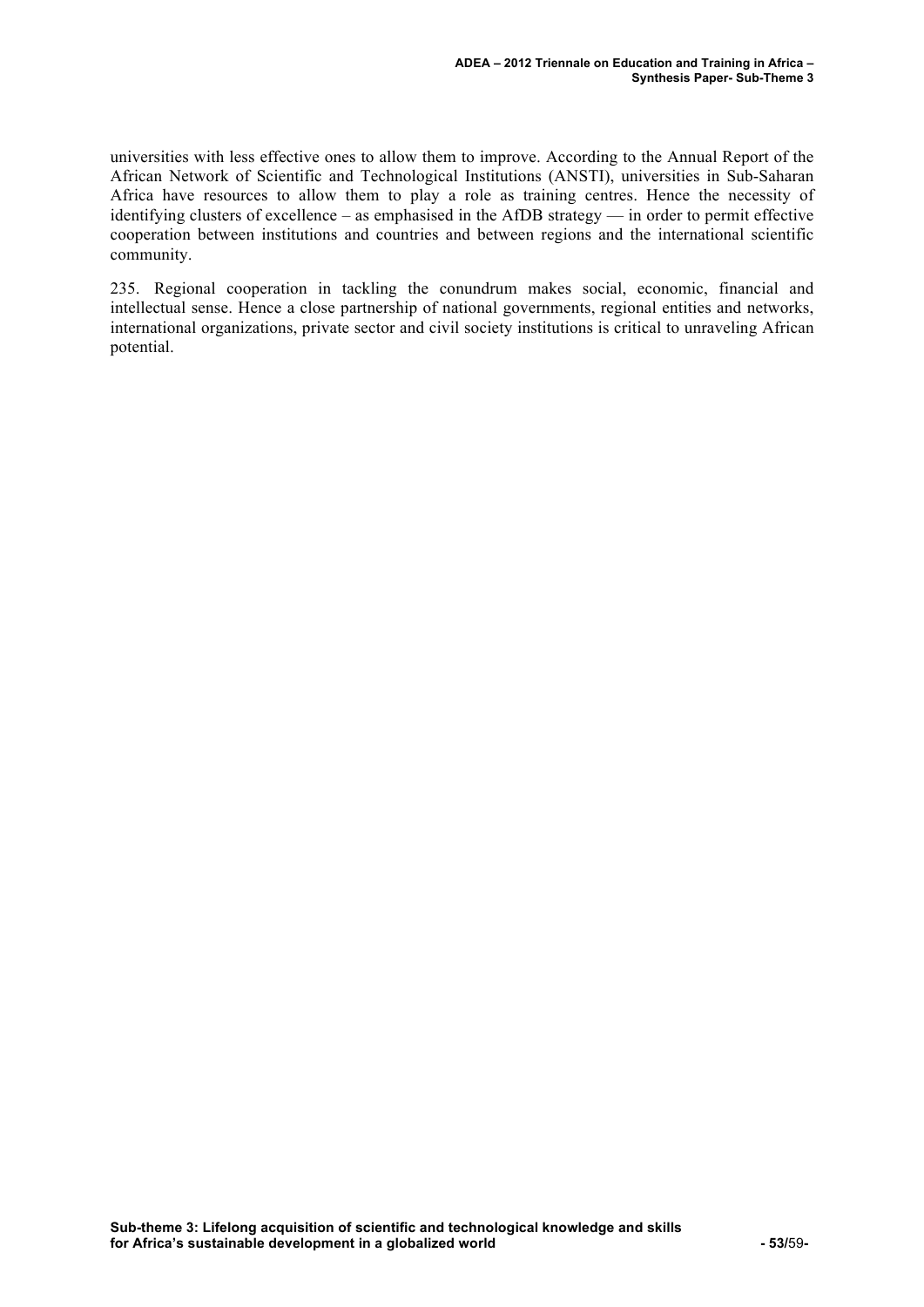## **11. CONCLUSION.**

236. Africa has many assets to build on: first, the youth bulge which is becoming increasingly educated, it is vast natural resources, the diversity of its tropical lands and its cultural and spiritual optimism. At the same time faces what seems indomitable challenges of poverty, health (HIV/AIDS, Malaria, TB and emerging life style diseases, etc), unemployment, food security, climate change, energy, conflict and wars, and sustainable development.

237. The continent needs to turn the assets into opportunities to deal with its myriad problems. This is where acquiring and utilizing scientific and technological capacity comes in handy. As Mohamed Hassan has argued, *"Africa does not have scientific, technological or innovative capacity to effectively address the challenges it confronts"*(Hassan, 2009 )This synthesis confirms this observation, but makes a number of bold suggestions on critical action points to transform the existing situation into opportunities for vibrant socio-economic growth. This entails going beyond articulation of appropriate policies, programs at continental and national levels, to implement far reaching reforms and create requisite capacities at national and institutional levels. The synthesis paper has also recognized a number of areas where changes are required, including: teaching and learning of mathematics and sciences at all levels of education system, building scientific and technological capacity of the youth, revitalizing research and innovative capacities of the universities and linking them to productive sectors of the economy, ensuring inclusion of girls and women and marginalized groups in the development of scientific and technological capacity as well as building and strengthening ICT infrastructure and capacity as a platform for change and innovation.

238. There is arising optimism in Africa buoyed by recent high rates of economic growth, democratic and governance reforms, rapid adoption of ICT, increasing local and foreign investments, impact of Diaspora remittances and the rising levels of education achievements and aspirations of the African youth (Economist, 2011; Mckinsey,2010; AfDB,2011; African Commission, 2009; Miguel,2011).

239. The promotion of innovation cannot be confined to the sciences and ignore the other vital sectors of culture. In a process of lifelong learning, the key factor is human capital. And value can be added to human capital only by adding value to the human factor *per se*, a process that necessarily requires greater value to be attached at the outset to a sense of citizenship.

240. Building on the current optimism Africa needs to recognize that it is not a matter of running, but running much faster to catch-up on socio-economic development. In short, it has to win the global marathon of sustainable development.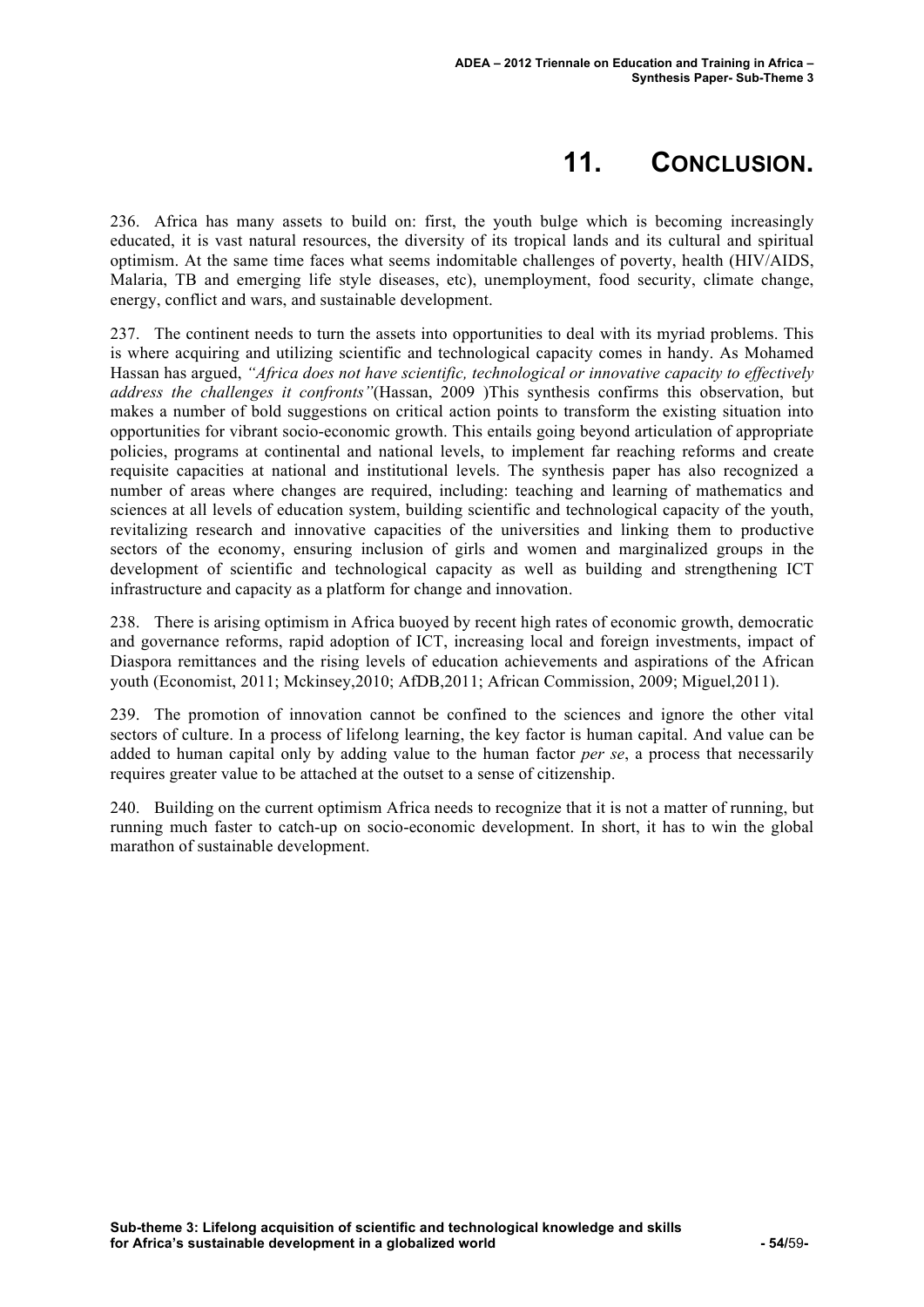## **12. BIBLIOGRAPHY**

Academy of Science of South Africa (ASSAF).2011. *Inquiry-Based Science Education:*

- *Increasing Participation of Girls in Science in sub-Saharan Africa* Policy- maker's Booklet, ASSAF, South Africa
- Association for Development of Education in Africa (ADEA). 2011. "Report on the Youth Consultation Forum". November 11, 2011
- Adams Jonathan, King Christopher and Hook Daniel. 2010. "Global Research Report Africa". Thomson Reuters

Arbache, J. et al (2010). *Gender disparities in Africa's labor markets.* World Bank, Washington, D.C.

- African Development Bank (AfDB).2008. *Strategy for Higher Education, Science and Technology*. Operations Policies and Compliance Department (ORPC), Human Development Department (OSHD)
- AfDB. 2011. *Africa in 50years' Time: The Road towards Inclusive Growth*.
- .AfDB, ECA, UNDP and AU. 2011. MDG Report 2011. *Assessing Progress in Africa toward the Millennium Development Goals*
- AfDB, ECA and AU.2008. "Achieving Gender Equality and Women's Empowerment in Africa Progress Report. The 6th African Development Forum (ADF VI) 19-21 November 2008, United Nations Conference-Ethiopia
- Africa Commission.2009. "Realizing the Potential of Africa's Youth". Ministry of Foreign Affairs of Denmark

African Technology Policy Studies Network (ATPS). 2009. "Young Professionals and Women in Science Competitions: Improving Agricultural Performance in Sub-Saharan Africa" Technical report of the CTA/ATPS/AGRA/FARA/NEPAD/RUFORUM

African Union (AU). 2007. "Strategy to Revitalize Technical and Vocational Education and Training (TVET) in Africa"

Altbach G.Philip and Salmmi, Jamil (Eds). 2011. The Road to Academic Excellence: The Making of World Class Research Universities. The World Bank

AU-NEPAD. 2010. African Innovation Outlook 2010. AU-NEPAD, Pretoria

AU-NEPAD.2007. Africa's Science and Technology Consolidated Plan of Action. Pretoria

- Adedeji, Adebayo .1985. "The Monrovia Strategy and the Lagos Plan of Action: Five Years After." In A. Adedeji and T. Shaw, eds., Economic Crisis in Africa: Perspectives on Development Problems and Potentials Boulder, Colorado: Lynne Rienner Publishers).
- Pouris Anastassios and Pouris Anthipi. 2009. The State of Science and Technology in Africa (2000- 2004): A Scientometric Assessment. Scientometric,Vol 79(1)
- Banji Oyelaran-Oyeyinka.2005. "Partnerships for Building Science and Technology Capacity in Africa" Paper prepared for The Africa –Canada-UK Exploration: Building Science and Technology Capacity with African Partners. 30 January-1 February 2005, London UK

Barugahara N.I and Tostensen. A. 2009. Science and Technology for Development: The Institutional Landscape in Africa and Europe. CAAST-Net

Dahmani Ahmed, "Les TIC : une chance pour l'Afrique?", http://www.iut-orsay.u-

psud.fr/modules/resources/download/orsay/Laboratoires/AMETIS/Programme\_de\_recherche\_sur\_TIC et Developpement/Les TIC une chance pour I Afrique.pdf

- Benjamin Mkapa. 2004. "Indigenous Knowledge—a Local Pathway to Global Development" in Indigenous Knowledge: Marking Five Years of the World Bank Indigenous Knowledge for Development Program. The World Bank
- Brok, Derek. 2003. Universities in the Marketplace: The Commercialization of Higher Education. Princeton University Press
- Chandrika Nath. 2011. "Use of scientific and technological evidence within the Parliament of Uganda". A joint report by the UK Parliamentary Office of Science and Technology, the Parliament of Uganda, and the Ugandan National Academy of Sciences.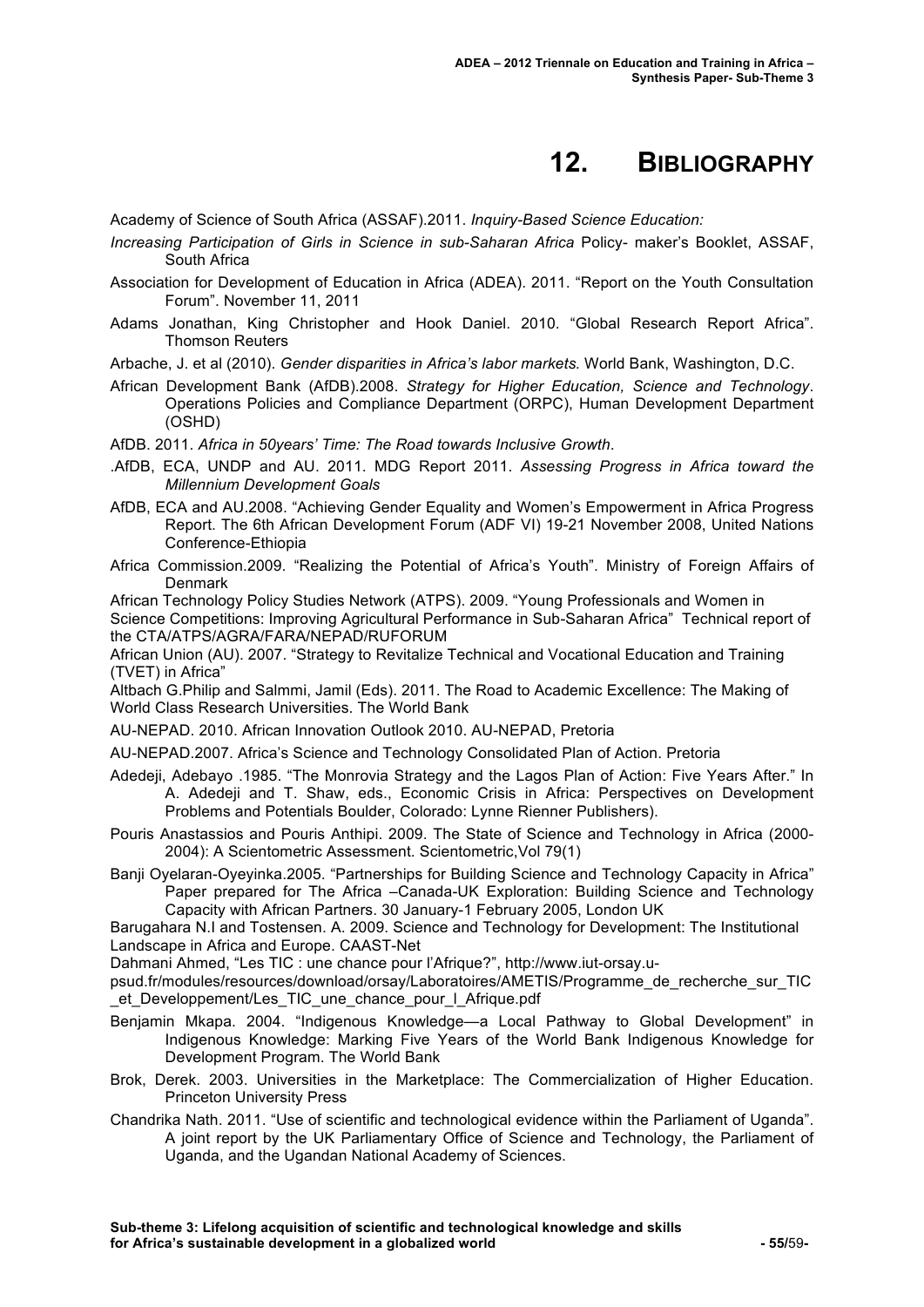Chinguta, Francis. 2002. "The Socio-Economic Situation of Youth in Africa: Problems, Prospects and Options". Paper presented in Alexandria Summit, September 2002, Egypt.

- Comaroff, Jean and Comaroff, L.John.2005. "Reflections on Youth form the Past to the Post colony". In Makers and Breakers: Children and Youth in Postcolonial Africa, eds Alcinda Honwana and Filip De Boeck. James Currey, Oxford.
- Diarra Mohamed.Chérif. 2011. "Invest in Science and Technology or Perish: The Challenges faced by Faculties of Science and Technique, Schools of Engineering & Polytechnics at the age of the Knowledge Economy" .Cases Studies of Nigeria and Senegal. Unpublished
- Dickson David and Jeanne ThereseH.Andres .2011. "Women in science: still untapped resource" Available at http://www.scidev.net/en/editorials/women-in-science-still-an-untapped-resource-1.html Accessed on June 28, 2011
- Diouf, M.2003. "Engaging Postcolonial Culture: African Youth and Public Space". African Studies Review 46 (2), pp.1-12
- Durham, Deborah.2004. "Disappearing Youth: Youth as a Social Shifter in Botswana". American Ethnologist 31(4), pp.589-605
- Farrell, Glen and Shafika Isaacs. 2007. Survey of ICT and Education in Africa: A Summary Report, Based on 53 Country Surveys. Washington, DC: infoDev / World Bank. Available at http://www.infodev.org/en/Publication.353.html
- FAWE.2011. Strengthening Gender Research to improve Girls' and Women's Education in Africa. FAWE Research series Vol 1-2010

Gavin, Michelle. 2007. "Africa's restless youth" in Current History, May 2007, pp 220-226.

- Gidoomal,Shalini. 2011. "Technology Innovation: Pioneering", Msafiri Edition 77 September-October 2011.Gecko
- Grosskurth, Jasper. 2010. Future Technologies of Africa. STT, Den Haag, Netherlands
- Hooker, Mary. 2010. "Concept Note: Building Leadership Capacity for ICT and Knowledge Societies in Africa". GeSCI
- Holbrook, Jack.2009. "Meeting Challenges to Sustainable Development through Science and Technology", Science Education International, Vol.20,No.1/2,December 2009
- Honwana, Alcinda and Boeck De Filip.2005. Makers and Breakers: Children and Youth in Postcolonial Africa. Oxford, James Curry
- International Telecommunication Union (ITU).2010.World Telecommunication/ICT Development Report 2010: Monitoring the WSIS Targets. A mid-term review.
- International Labor Organization Global Employment Trend , 2011, Geneva, The challenge of recovery, ILO Geneva, 2011
- Jeanne Therese H.Andres. 2011. "Overcoming gender barriers in science: Facts and figure" Available at http://www.scidev.net/en/feature/overcoming-gender-barries-in-science-facts-and-figures-1.html Accessed on December 14, 2011
- Joanna Chataway, James Smith, David Wield. 2005. Partnerships for Building Science and Technology Capacity in Africa: Canadian and UK Experience. Paper prepared for The Africa – Canada-UK Exploration: Building Science and Technology Capacity with African Partners. 30 January-1 February 2005, London UK.

Basil Jones: Linking research to policy, AfDB working paper no 131- June 2011

- Juma, Calestous and Lee Yee-Chong. 2005. "Innovation: applying knowledge in development" UN Millennium Project Task Force on Science, Technology, and Innovation 2005, Earthscan, UK and USA
- Kerre, B.Wanjala.2000. "Science and Technology Teacher Education in Africa: Issues in the promotion of Scientific and Technological Literacy" http://portal.unesco.org/education/en/files/52553/11725002665Kerre.pdf/Kerre.pdf Accessed on October 2011
- Kamoun, Farouk. 2011. "Is Innovation the Key to Industrial Development in Africa?" A Paper prepared for Second Session of the Committee on Development Information, Science and Technology (CODIST-II) Addis Ababa, Ethiopia, 2-5 May 2011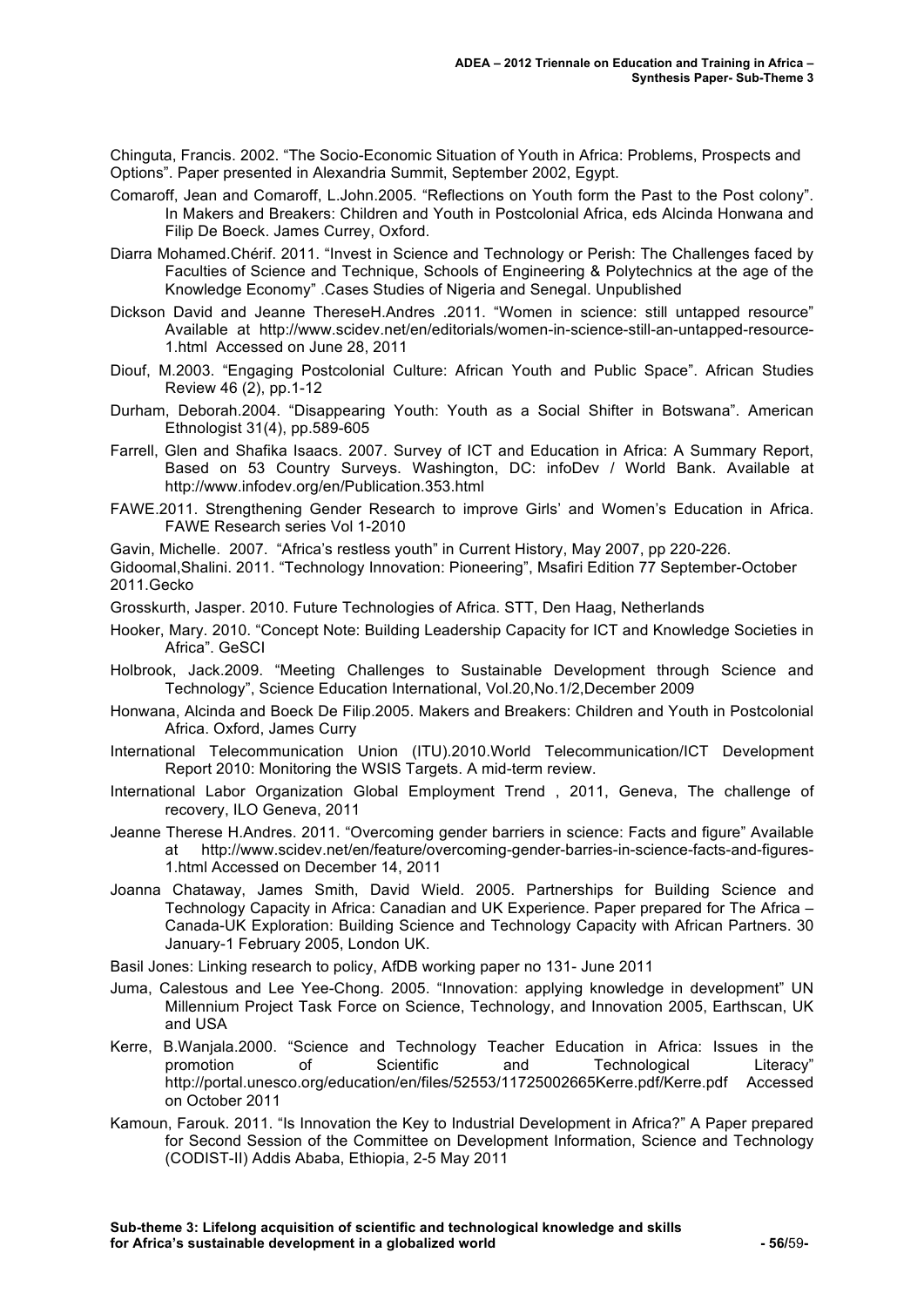- Kuria, Mike, Harnsert Christopher and Nkunya Mayunga. 2011. "Regional Cooperation for Quality Assurance: The IUCEA/DAAD East African Quality Assurance Initiative" .GIZ
- Krus,Glenda. 2006. "University-industry links: Lessons from South Africa" Available at http://www.scidev.net/en/opinions/universityindustry-links-lessons-from-south-afri.html Accessed on July 25, 2010
- Mamdani, Mahmood. 2007. *Scholars in the Marketplace:* The Dilemmas of Neo-Liberal Reform at Makerere University, 1989–2005., Dakar, Senegal: CODESRIA.
- McKinsey Global Institute. 2010. *Lions on the Move: The Progress and Potential of African Economies*. McKinsey & Company
- Mercy Tembon and Lucia Fort (Eds). 2008. *Girls' Education in the 21st Century: Gender Equality, Empowerment and Economic Growth*. The World Bank
- Michael Hörig.2011. "Offering relevant higher education qualifications in the context of globalization: Discussing the concept of the 'Centres of African Excellence" A Background paper for ADEA 2012
- Miguel Edward. 2011. "Africa Unleashed: Explaining the Secret of a Belated Boom". *Foreign Affairs*  November/December 2011, Vol 90, No 6
- Mohammed H.A.Hassan.2009. "Promoting Science, Technology and Innovation for Sustainable Development". Executive Summary prepared for First Session of the Committee on Development Information, Science and Technology (CODIST-1), ECA, Addis Ababa, Ethiopia 28 April-1 May 2009

Mugabe, John. 2009. "Knowledge and Innovation for Africa's Development Priorities, Policies and Programmes". The World Bank

- Mugabe, John. 2008. "Centers of Excellence in Science and Technology for Africa's Sustainable Development: Towards New forms of Regional and Sub-Regional Networks" Available at http://www.nepadst.org/doclibrary/pdfs/doc08\_112003a.pdf Accessed on June 15, 2011
- Namata, Berna. 2012. "Pan African University officially launched". *The EastAfrican,* January 2-8, 2012, p 31. Nairobi
- Ngethe, Njuguna, Subotzky,George and Afeti George. 2008. *Differentiation and Articulation Tertiary Education Systems: A Study of Twelve Countries*. World Bank
- Nicolas Gorjestani. 2000. "Indigenous Knowledge for Development: Opportunities and Challenges". The World Bank
- Nordling, Linda. 2009. "Africa Analysis: Does Africa need a pan-African university?" Available at http://www.scidev.net/en/opinions/africa-analysis-does-africa-need-a-pan-african-uni.html Accessed on July 25, 2010
- Omwansa, Thomas. 2009. M-Pesa: Progress and Prospects" innovations / Mobile World Congress 2009. Pg 107-123. http://www.strathmore.edu/pdf/innov-gsmaomwansa.pdf orhttp://www.gsmworld.com/documents/INNOVATIONS-GSMA\_FINAL-01-22- 09.pdf accessed on December 12,2011
- "Q&A With Manoj Shanker: Tailor-made African IT solutions way of the future for industry". *The EastAfrican,* January 2-8, 2012, Nairobi
- Partnership for Higher Education. 2008. "Developing and Retaining the Next Generation of Academic". Report of the Second University Leaders' Forum, November 2008
- Paschal B. Mihyo, Abeeku Brew Hammond, Anselmo O. Makhoka and Mr. Uirapi G. Tjihenuna. 2011. "The Role of Tertiary Education Institutions in the Development of Technical and Technological Capabilities for Employment Creation in Eastern, Southern and West Africa: Selected Case Studies". Report Submitted on the 12th December 2011 to ADEA for the ADEA Trienniale 2012
- Public University Inspection Board. 2006. *Transformation of Higher Education and Training in Kenya to Secure Kenya's Development in the Knowledge Economy*. Report of the Public Universities Inspection Board. Nairobi: Republic of Kenya
- Sabaya.W. 2004. Quality Assurance, Accreditation and Recognition of Qualification in Africa. Available at http://www.aau.org/wto-gats/papers/sabaya.pdf Accessed on August 29,2011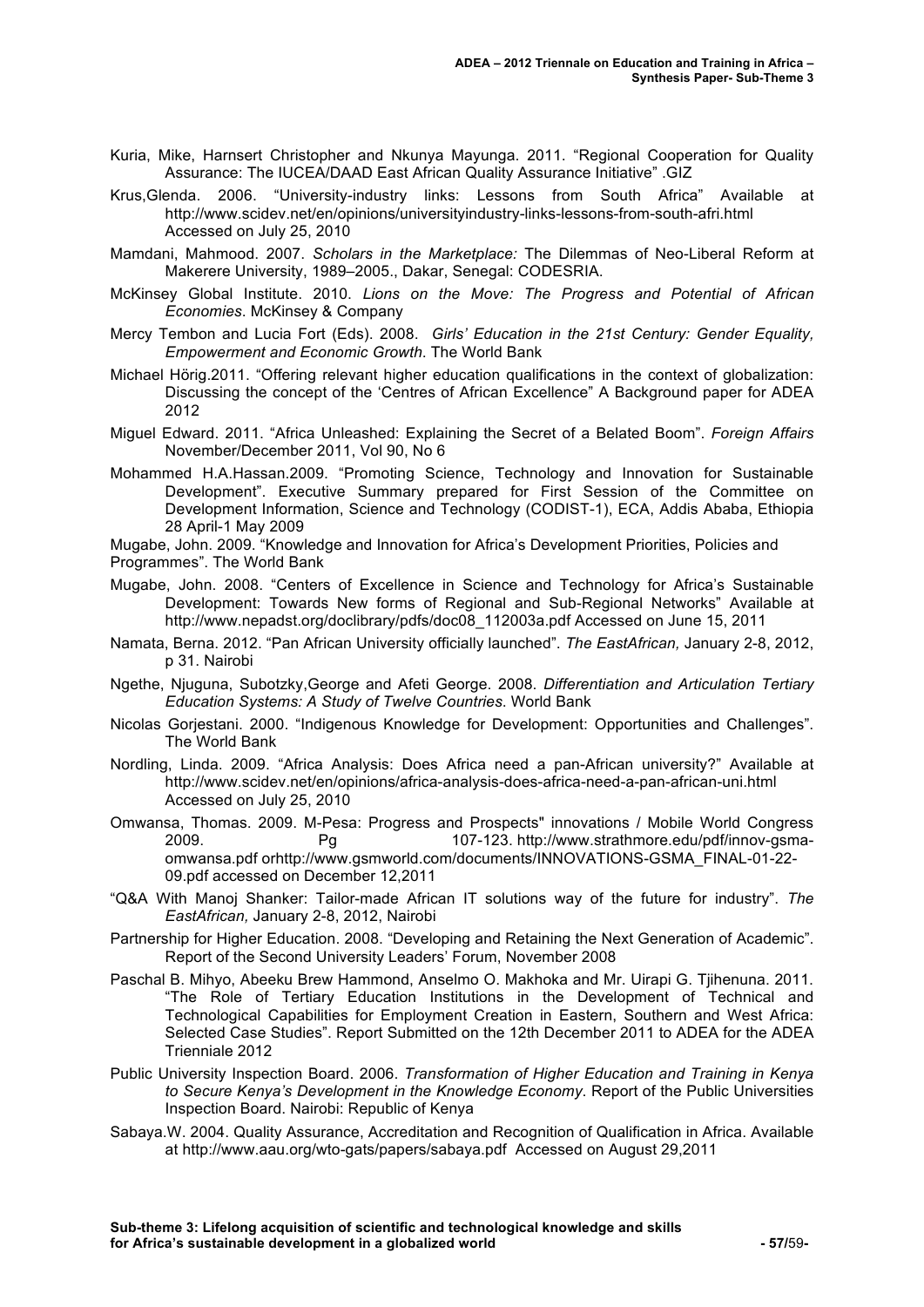- Safaricom. 2010. 2010 Annual Report. "Business Overview". Available at http://www.safaricom.co.ke Accessed on December 15, 2011
- Society for International Development (SID). 2011. *East African Integration: Dynamics of Equity in Trade, Education, Media and Labour*
- Sommers ,Marc 2001. *Fear in Bongoland: Burundi Refugees in Urban Tanzania*. Berghahn Books, 2001
- Ssebuwufu, John and Ludwick ,Teralynn. 2011. "*Strengthening Linkages between Industry and Higher Education Institutions in Africa"*. Association of African Universities (AAU)
- Association of Universities and Colleges of Canada (AUCC)
- Stampini, M. &Verdier A. "Labor market dynamics in Tunisia: The issue of Youth Unemployment", Working Paper No 123 February, 2011 (Tunis: The AfDB)
- The Economist. 2011. "Africa rising", The Economist December 3- 9, 2011
- Tunisian Ministry of Employment and Professional Integration and World Bank (2008).
- United Nations Educational, Scientific and Cultural Organization (UNESCO). 2011. EFA Global Monitoring Report. The Hidden crisis: Armed conflict and education. Paris
- UNESCO. 2010a. UNESCO Science Report 2010: The Current Status of Science around the World. UNESCO
- UNESCO. 2010b. EFA Global Monitoring Report. Reaching the marginalized. Paris
- UNESCO.2009. EFA Global Monitoring Report. Overcoming inequality: why governance matter. Oxford University Press, UNESCO
- UNESCO.2007a. "Teacher Education Policy Forum for Sub-Saharan Africa" UNESCO Headquarters, Paris, 6-9 November 2007
- UNESCO. 2007b. Science, Technology and Gender: An International Report. UNESCO
- UNESCO-UIS. 2006. "Women in science: Under-represented and under-measured".UIS Bulleting on Science and Technology Statistics, Issue No. 3 November 2006
- UNESCO.2005. EFA Global Monitoring Report. Literacy for Life. Paris.
- United Nations Economic Commission for Africa (UNECA). 2011 .Africa Youth Report 2011.Addressing the youth education and employment nexus in the global economy. Addis Ababa, Ethiopia.
- UNECA/IST.2010. A Technology Resurgence? Africa in the global flows of technology, UNECA Series of technology Transfer for Africa's Development, UNECA, Addis Ababa, Ethiopia
- UN. 2010 World Programme of Action for Youth. Economic and Social Affairs
- UN.2007. World Youth Report 2007: Young People Transition to Adulthood: Progress and Challenges. UN.
- United Nations Population Fund (UNFPA). 2011. State of World Population 2011: People and possibilities in a world of 7 billion.UNFPA
- UNFPA. 2010. State of World Population 2007: Unleashing the Potential of Urban Growth. UNFPA
- Urama, Kevin., Ozor, Nicholas and Mwangi, Wairimu (Eds).2010.The State of Science, Technology *and Innvation in Africa: Implications for Achieving the Millennium Development Goals*. ATPS
- Varghese. V.N.2008. "Globalization of Higher Education and Cross-border Student mobility".IIEP. Available at http://www.unesco.org/iiep/en/publications/pubs.html
- Watkins, Alfred and Ehst, Michael(eds). 2008*.* Science, Technology, and Innovation Capacity Building for Sustainable Growth and Poverty Reduction. The World Bank
- World Bank Group. 2007. "Developing Science, Mathematics, and ICT Education in Sub-Saharan Africa: Patterns and Promising Practices". World Bank Working Paper No. 101, Africa Human Development Series. Washington DC, USA.
- World Bank. 2011a. "Learning for All: Investing in People's Knowledge and Skills to Promote Development". World Bank Group Education Strategy 2020-Executive Summary

**World Bank. 2011b. World Development Report 2012: Gender Equality and Development** 

World Bank. 2009a. Africa *Development Indicators 2008/09: Youth and Employment in Africa. The Potential, the Problem, the Promise.* Washington, D.C.